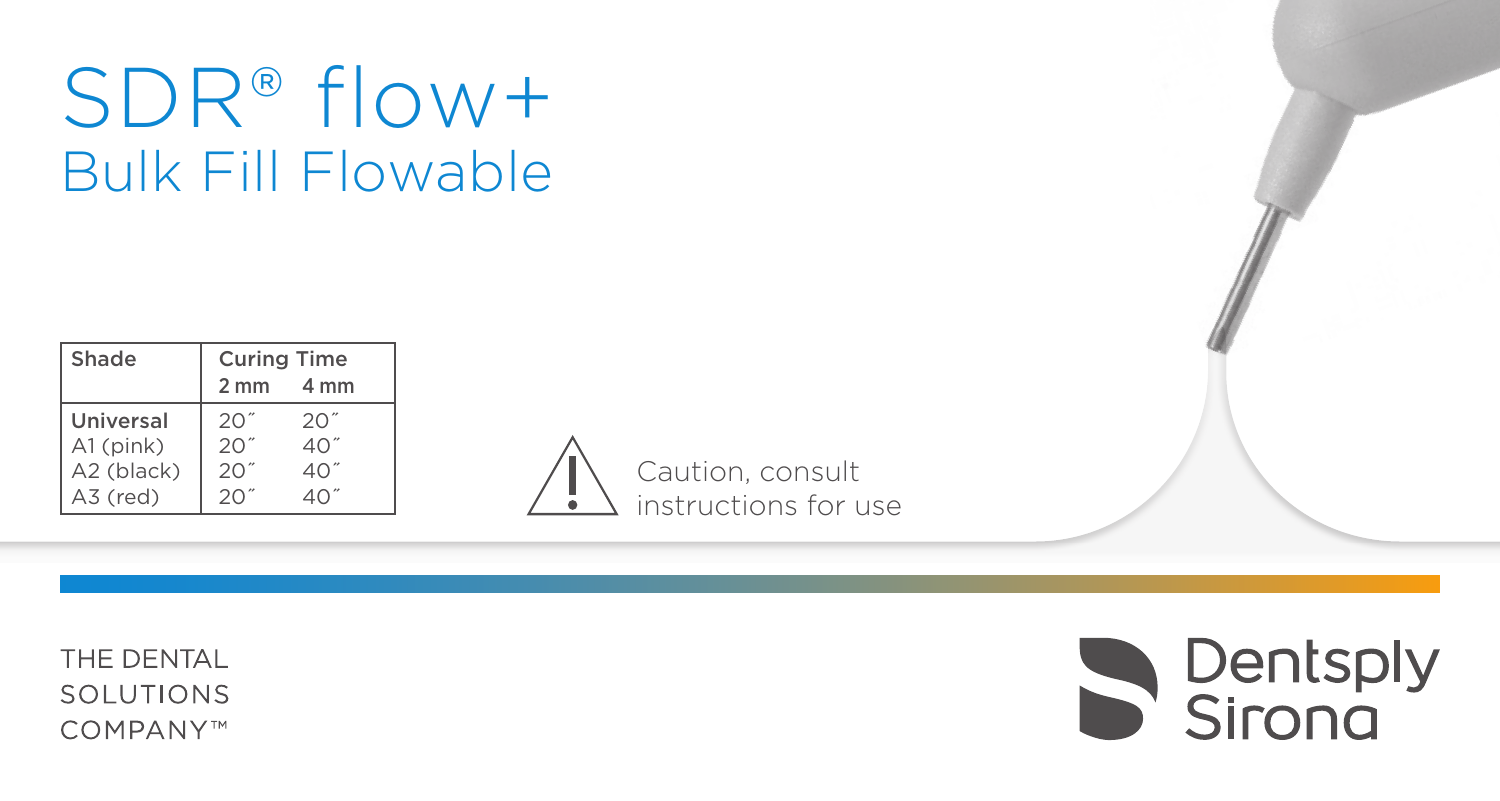# Step by step instructions





Keep the cavity preparation to a minimum.





For Class II restorations place a matrix and wedge. Burnishing of the matrix band will improve contact and contour.

# Adhesive Application

Refer to adhesive manufacturer's directions for properly applying adhesive. Light cure taking depth of cavity into account.



# SDR® flow+ Application

Begin at the deepest portion of the cavity. Gradually withdraw while filling.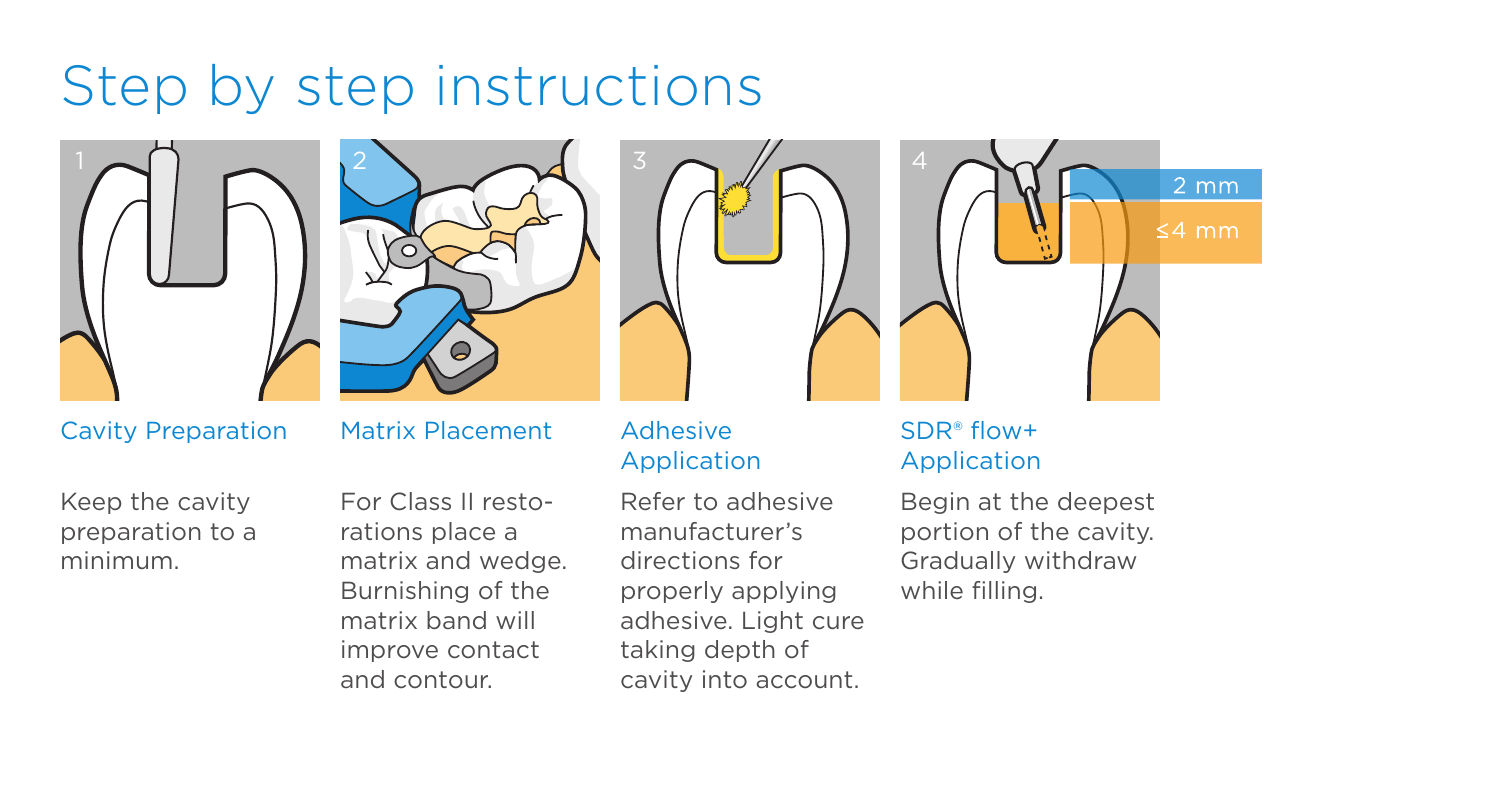# Step by step instructions







Finishing & Polishing

Light Curing

Light cure with a minimum output of 550 mW/cm2.

U shade  $> 20$  sec. A shades  $\geq$  40 sec.

# Placement of Universal Composite

Restore occlusal 2 mm with oblique layers to facilitate occlusal contouring. Light cure according to the manufacturer's instructions for use.

Contour the restoration using finishing burs or diamonds. Finish the restoration by applying medium pressure and slowly back off to a light pressure.

For a glass-like luster, polish the restoration.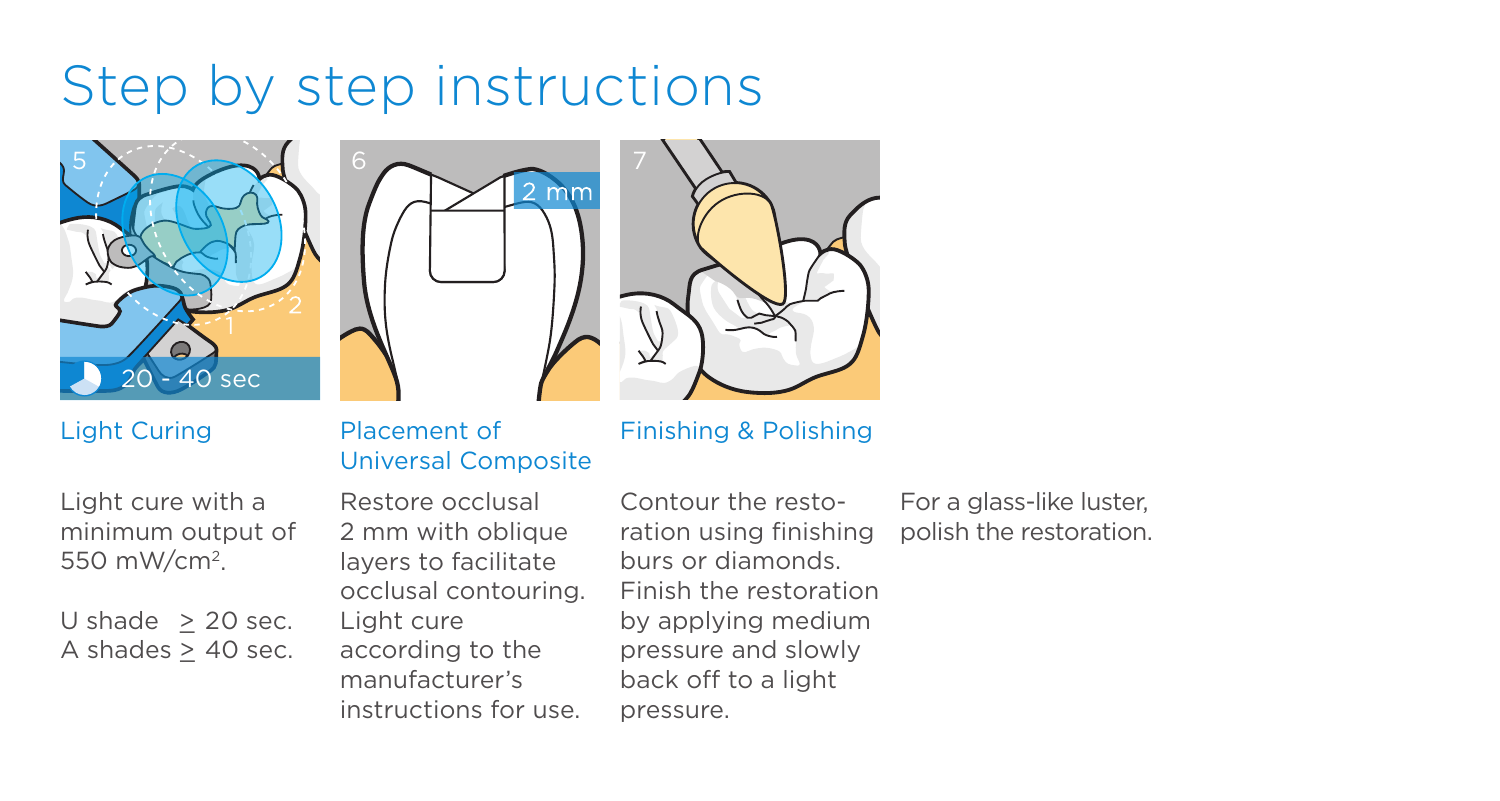

Manufactured by Dentsply Caulk 38 West Clarke Avenue Milford, DE 19963 USA 0120 1-302-422-4511 www.dentsplysirona.com

# EC REP

Dentsply DeTrey GmbH De-Trey-Str. 1 78467 Konstanz GERMANY

www.dentsply.eu

© 2017 Dentsply Sirona, Inc.

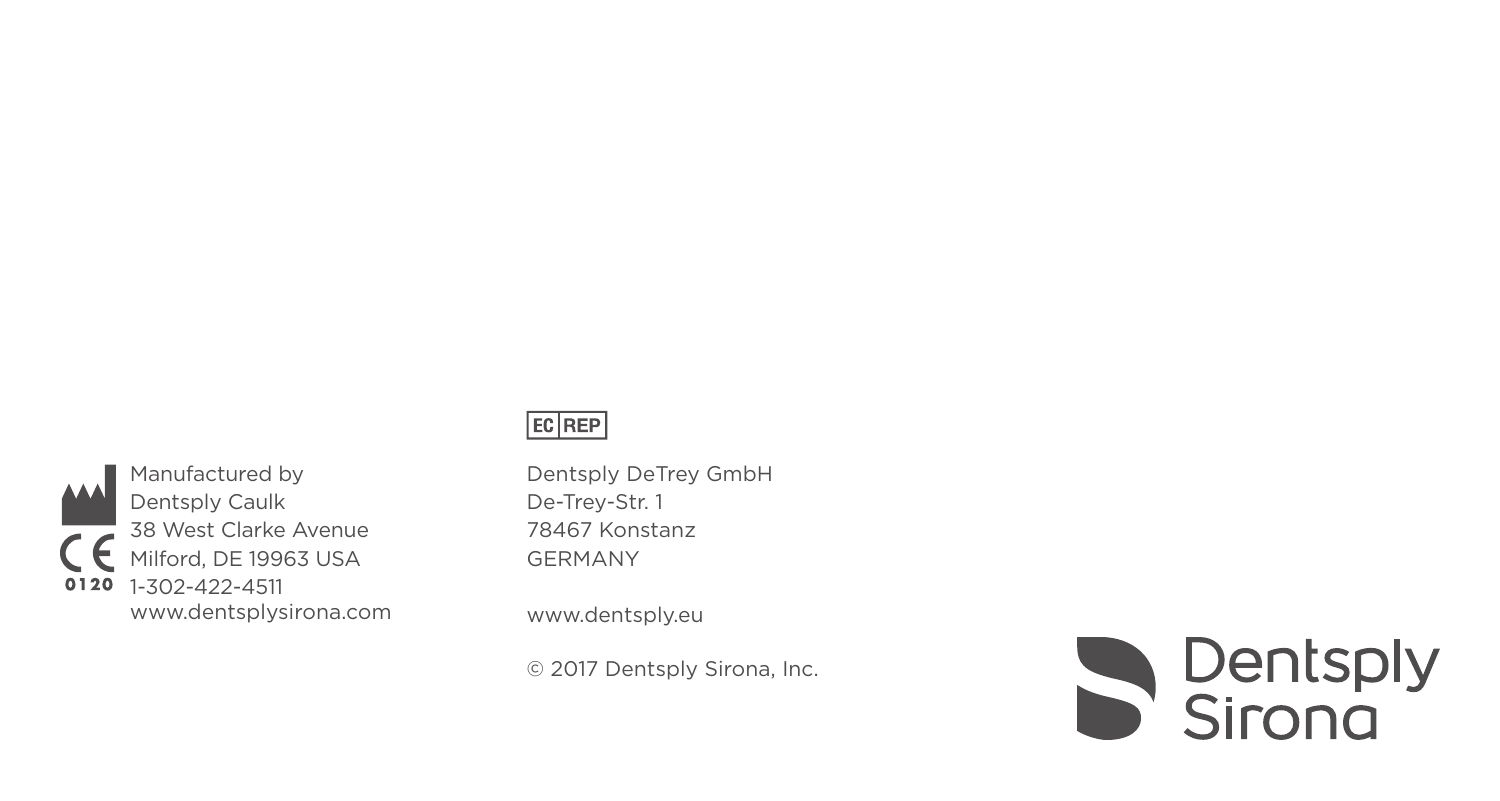

# SDR® flow+ [Bulk Fill Flowable](#page-6-0)

[Fließfähiges Komposit für die Bulk-Fülltechnik](#page-13-0) [Matériau fluide pour obturation en masse](#page-20-0) [Composito fluido posizionabile in massa](#page-27-0) [Material fluido para colocación en bloque](#page-34-0)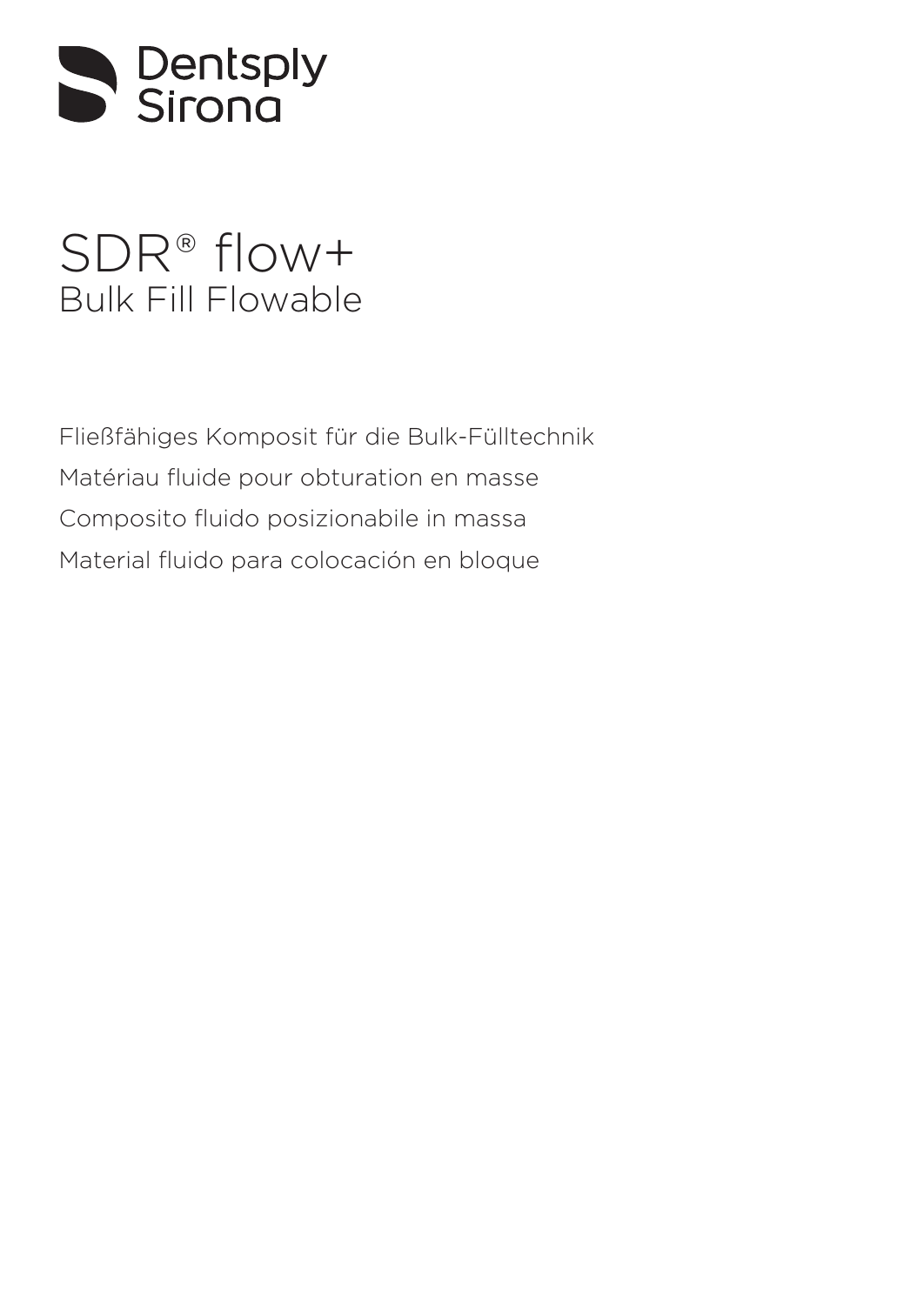| Instructions for Use | English 2   |    |
|----------------------|-------------|----|
| Gebrauchsanweisung   | Deutsch     | -9 |
| Mode d'emploi        | Français 16 |    |
| Istruzioni per l'uso | Italiano 23 |    |
| Instrucciones de uso | Español 30  |    |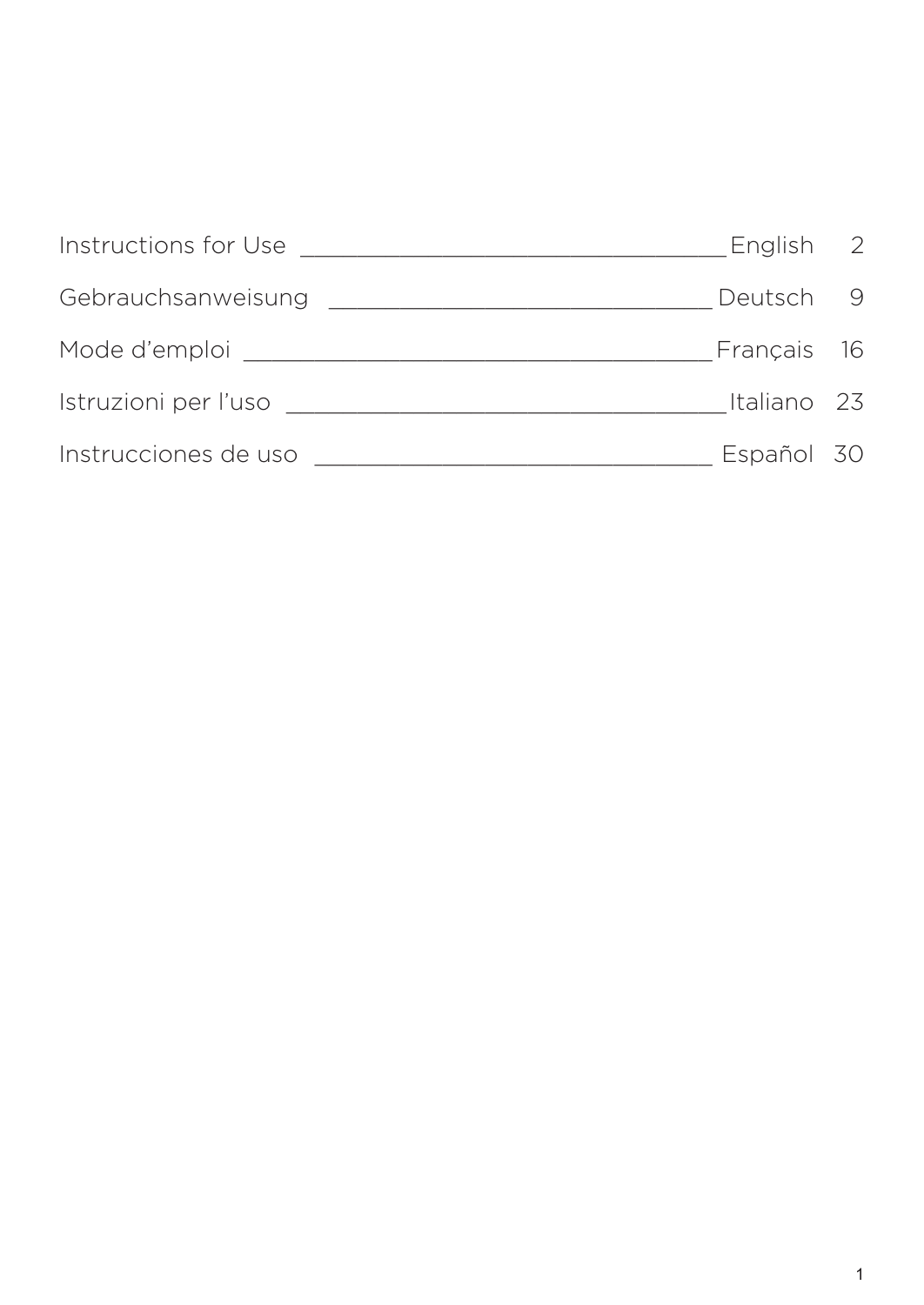# <span id="page-6-0"></span>SDR® flow+ Bulk Fill Flowable

#### CAUTION: For dental use only. USA: Rx only

| Content | Page |
|---------|------|
|         |      |
|         |      |
|         |      |
|         |      |
|         |      |

# **1 Product description**

**SDR® flow+** Bulk Fill Flowable is a one-component, fluoride-containing, visible light cured, radiopaque resin composite restorative material. It is designed to be used as a base in Class I and II restorations. It is also suitable as a stand-alone restorative material in non-occlusal-contact applications. **SDR® flow+** material has handling characteristics typical of a "flowable" composite, but can be placed in 4 mm increments with minimal polymerization stress. **SDR® flow+** material has a self-leveling feature that allows intimate adaptation to the prepared cavity walls. When used as a base/liner, it is designed to be overlayed with a methacrylate based universal/posterior composite for replacing missing occlusal/facial enamel.

# **1.1 Delivery forms**<sup>1</sup>

SDR® flow+ material is available in:

- Predosed Compula® Tips for direct intra-oral application
- Small syringes for direct intra-oral application
- One universal (approximates EsthetX®HD U shade tab) and 3 VITA®2 (A1, A2, A3) shades

#### **1.2 Composition**

- Barium-alumino-fluoro-borosilicate glass
- Strontium alumino-fluoro-silicate glass
- Modified urethane dimethacrylate resin
- ethoxylated Bisphenol A dimethacrylate (EBPADMA)
- Triethyleneglycol dimethacrylate (TEGDMA)
- Camphorquinone (CQ) Photoinitiator
- photoaccelerator
- Butylated hydroxyl toluene (BHT)
- UV Stabilizer
- Titanium dioxide
- Iron oxide pigments fluorescing agent. Particles of inorganic filler range from 20 nm to 10 µm, total filler 47.3% by volume.

Some delivery forms may not be available in all countries.

<sup>&</sup>lt;sup>2</sup> Not a registered trademark of Dentsply Sirona, Inc.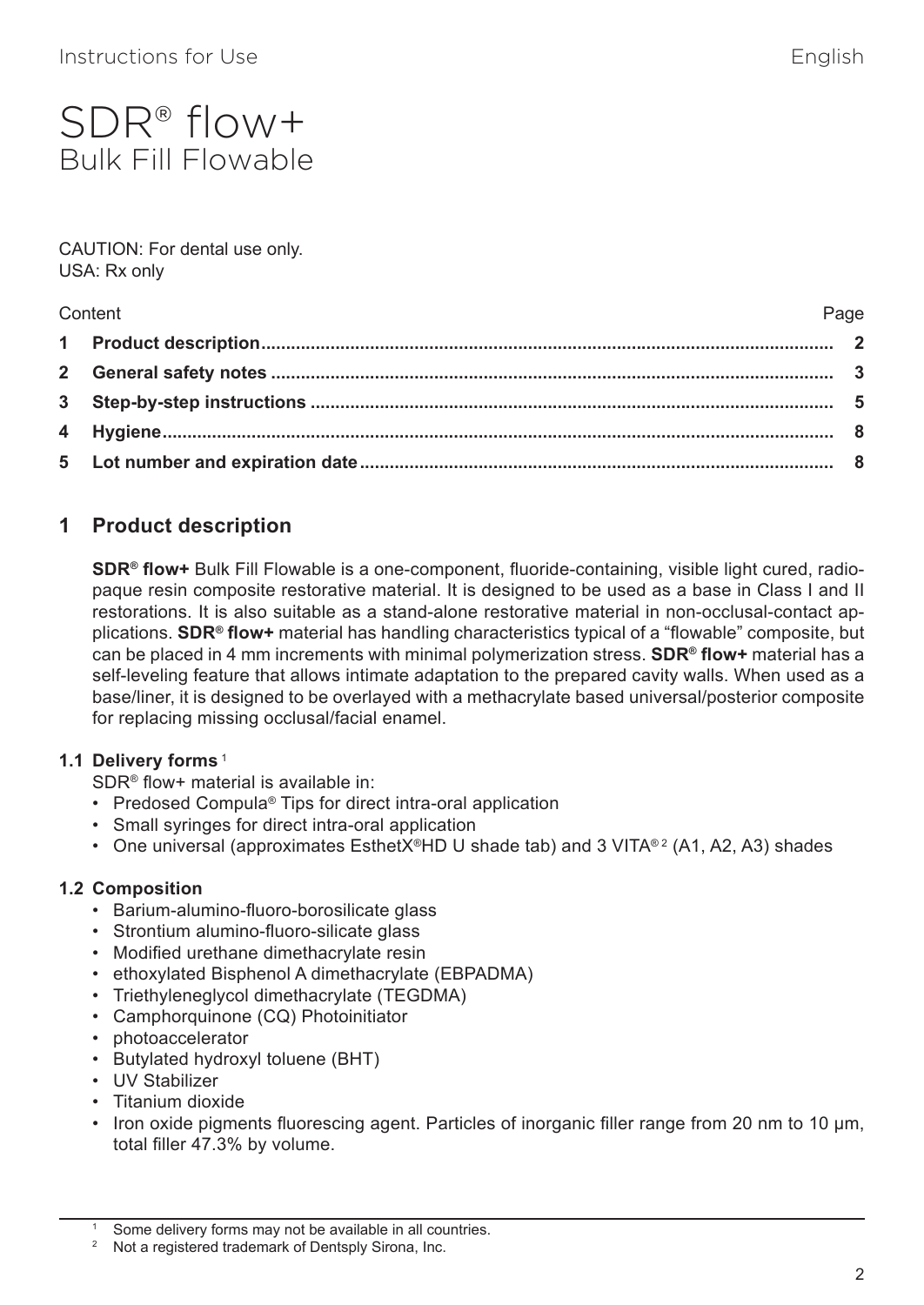#### **1.3 Indications**

SDR® flow+ material direct restorative:

- Base in cavity Class I & II direct restorations
- Liner under direct restorative materials Class II box liner
- Pit & Fissure Sealant
- Conservative Class I restorations
- Core Buildup
- Class III and V restorations

#### **1.4 Contraindications**

SDR<sup>®</sup> flow+ material is contraindicated for use with patients who have a known hypersensitivity to methacrylate resins.

#### **1.5 Compatible adhesives**

SDR® flow+ material is used following application of a suitable dentin/enamel adhesive and is chemically compatible with conventional methacrylate-based dentin/enamel adhesives including Dentsply Sirona adhesives designed for use with visible light cured composite restoratives (see complete Instructions for Use of selected adhesive).

#### **1.6 Compatible enamel replacement restoratives**

SDR<sup>®</sup> flow+ material is used in conjunction with a suitable universal/posterior restorative material<sup>3</sup> as an occlusal/facial enamel replacement (see Step-By-Step Instructions) and is chemically compatible with conventional methacrylate-based composite restorative materials including Dentsply Sirona visible light cured universal/posterior composite restorative materials designed for posterior Class I & II occlusal restorations (see complete Instructions for Use of selected occlusal restorative material).

# **2 General safety notes**

Be aware of the following general safety notes and the special safety notes in other sections of these Instructions for Use.

#### **Safety alert symbol.**

- This is the safety alert symbol. It is used to alert you to potential personal injury hazards.
- Obey all safety messages that follow this symbol to avoid possible injury.

#### **2.1 Warnings**

SDR® flow+ material contains polymerizable methacrylate monomers which may be irritating to skin, eyes and oral mucosa and may cause allergic contact dermatitis in susceptible persons.

- **Avoid eye contact** to prevent irritation and possible corneal damage. In case of contact with eyes, rinse immediately with plenty of water and seek medical attention.
- **Avoid skin contact** to prevent irritation and possible allergic response. In case of contact, reddish rashes may be seen on the skin. If contact with skin occurs immediately remove material with cotton and alcohol and wash well thoroughly with soap and water. In case of skin sensitization or rash, discontinue use and seek medical attention.
- **Avoid contact with oral soft tissues/mucosa** to prevent inflammation. If accidental contact occurs, immediately remove material from the tissues. Flush mucosa with plenty of water after the restoration is completed and expectorate/evacuate the water. If inflammation of mucosa persists, seek medical attention.

Enamel replacement material overlay is not required for Pit & Fissure Sealant, Conservative Class I, Class III, Class V or Core Buildup applications.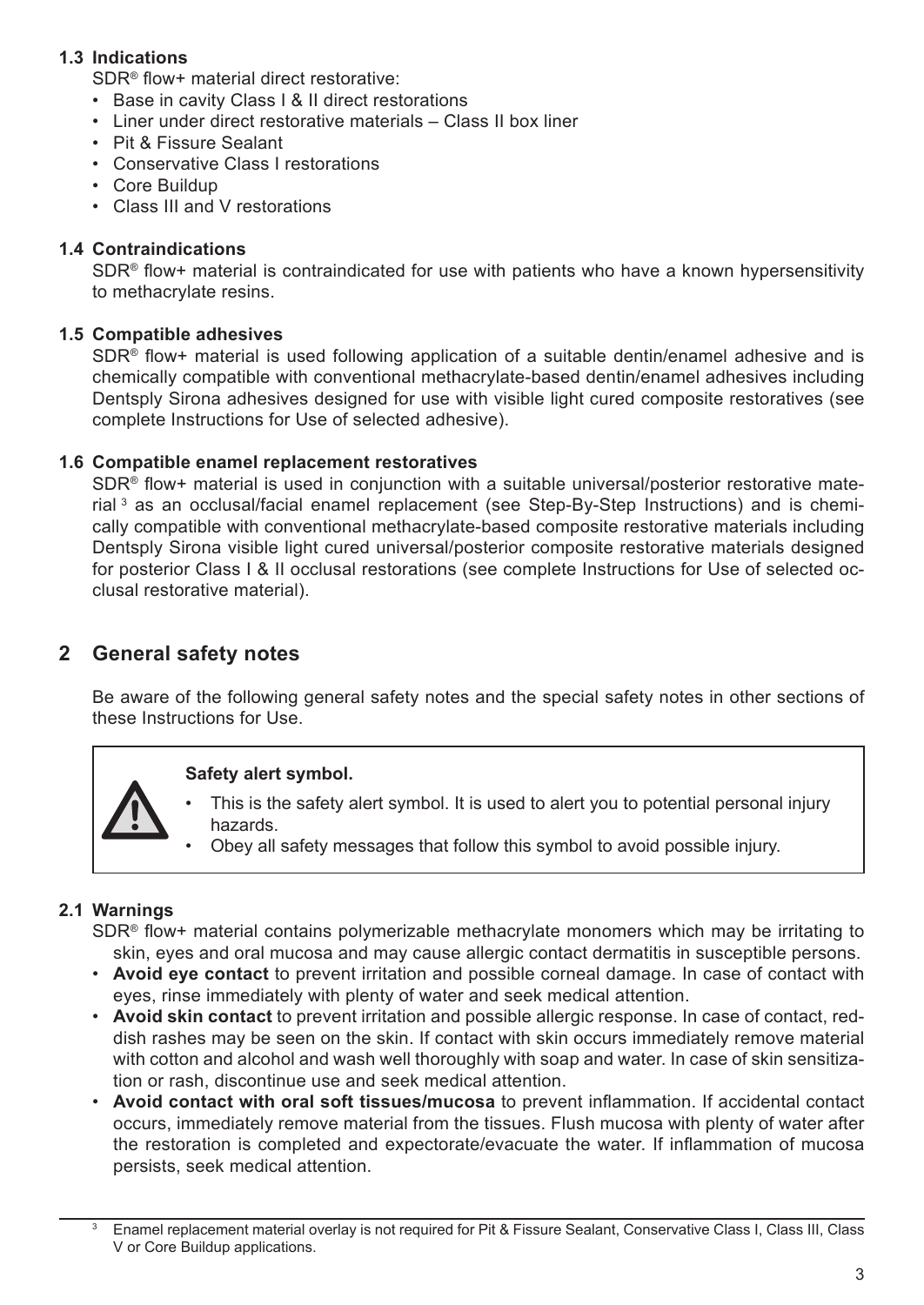#### **2.2 Precautions**

- 1. This product is intended to be used as specifically outlined in the Instructions for Use. Any use of this product inconsistent with the Instructions for Use is at the discretion and sole responsibility of the practitioner.
- 2. Contact with saliva and blood during composite placement may cause failure of the restoration. Use of rubber dam or adequate isolation is recommended.
- 3. Wear suitable protective eyewear, mask, clothing and gloves. Protective eyewear is recommended for patients.
- 4. Devices marked "single use" on the labeling are intended for single use only. Discard after use. Do not reuse in other patients in order to prevent cross-contamination.
- 5. The syringe cannot be reprocessed. To prevent the syringe from exposure to spatter or spray of body fluids or contaminated hands it is mandatory that the syringe is handled with clean/ disinfected gloves. As additional precautionary measure, the syringe may be protected from gross contamination but not from all contamination by applying a protective barrier.
- 6. SDR® flow+ material should extrude easily. DO NOT USE EXCESSIVE FORCE. Excessive pressure may result in unanticipated extrusion of the material or cause the Compula® Tip to eject from the Compules® Tips Gun.
- 7. Use of Compula® Tips with the Dentsply Sirona Compules® Tips Gun is recommended.
- 8. Tightly close syringes with original cap immediately after use. Do not allow dispensing tip to remain as a syringe cap.
- 9. Only use the dispensing tips supplied by Dentsply Sirona for placement of the material.
- 10. SDR® flow+ material is available in semi-translucent shades. If placed to the cavosurface margin, e.g. occlusal, facial or lingual surface or wide proximal box extension cavities, the tooth/ restorative demarcation may be visible. Heavily stained dentin may be visible through the cured SDR® flow+ material. Use of an appropriately shaded and/or opaque restorative material of adequate thickness in visible areas/surfaces is recommended where esthetics is paramount.
- 11. When placing SDR<sup>®</sup> flow+ material as a base or liner, allow at least 2 mm for selected occlusal restorative material.
- 12. Insufficient data exist to support the use as a Class I restoration with isthmus width beyond central groove areas, or when replacing a functional cusp. Excessive wear or restoration failure may result.

#### **13. Interactions:**

- Eugenol- and hydrogen peroxide-containing materials should not be used in conjunction with this product since they may interfere with hardening and cause softening of the polymeric components of the material.
- SDR® flow+ material is light-cured material. Therefore, it should be protected from ambient light. Proceed immediately once the material has been placed.
- If mineral-impregnated (e.g. ferric compounds) retraction cords and/or hemostatic solutions are used in conjunction with adhesive procedures, marginal seal may be adversely affected, allowing microleakage, subsurface staining and/or restoration failure. If gingival retraction is necessary, use of plain, non-impregnated cord is recommended.

### **2.3 Adverse reactions**

Product may irritate the eyes and skin.

- Eye contact: Irritation and possible corneal damage.
- Skin contact: Irritation or possible allergic response. Reddish rashes may be seen on the skin.
- Mucous membranes: Inflammation (see Warnings).

#### **2.4 Storage conditions**

Inadequate storage conditions will shorten the shelf life and may lead to malfunction of the product.

- Keep out of direct sunlight and store in a well ventilated place at temperatures between 2-24 °C/35-75 °F.
- Allow material to reach room temperature prior to use.
- Protect from moisture.
- Do not freeze.
- Do not use after expiration date.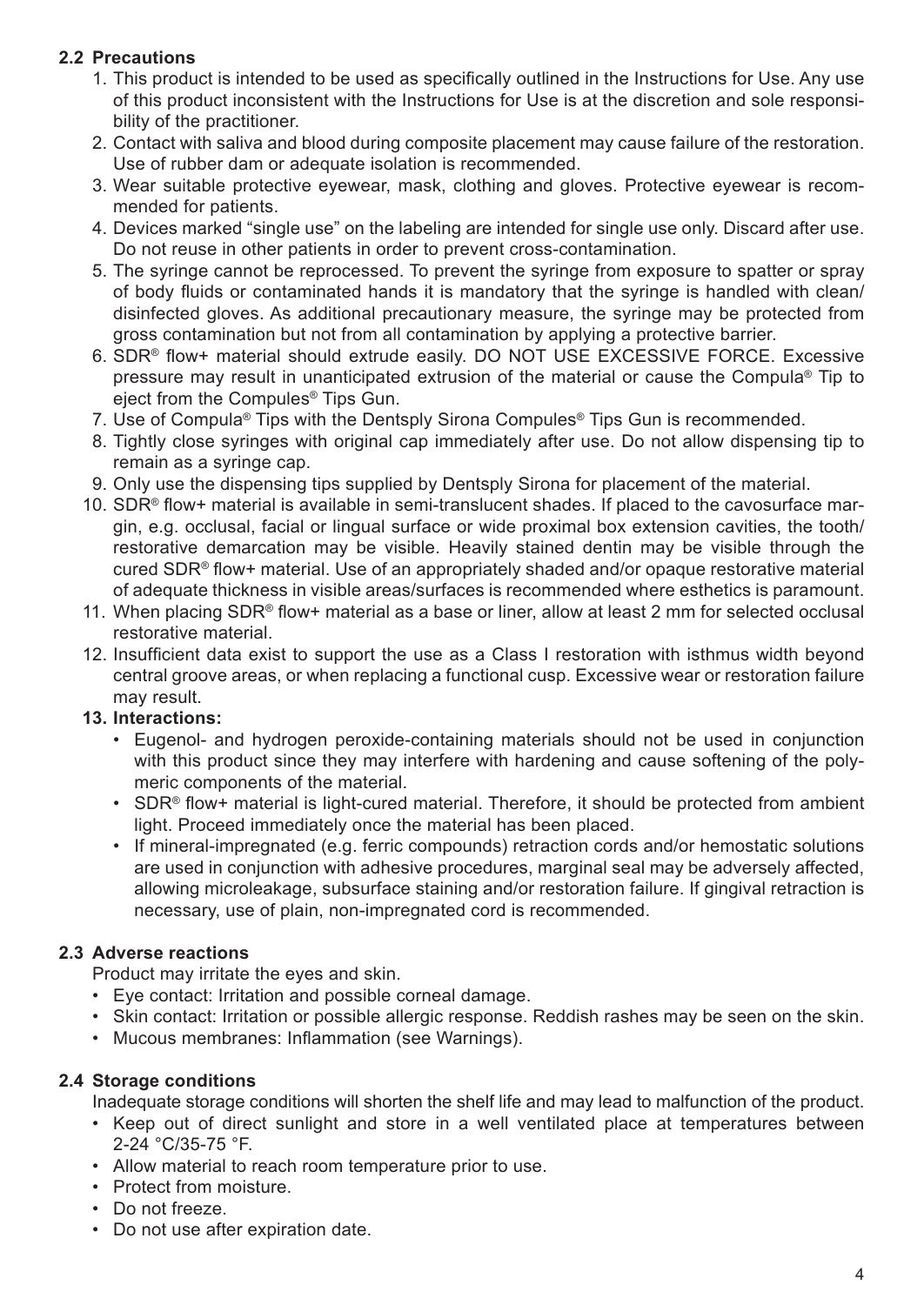# **3 Step-by-step instructions**

#### **3.1 Cavity preparation**

- 1. Prepare the cavity so that no residual amalgam or restorative material is left.
- 2. Rinse surface with water spray and carefully dry it with air spray. Do not desiccate the tooth structure.
- 3. Use a dental dam or cotton rolls to isolate the cavity from contamination.

#### **3.2 Placement of matrix**

For optimal proximal contacts proceed as follows:

- 1. Place a matrix (e. g. AutoMatrix® matrix system or Palodent® Plus/Palodent® V3 Sectional matrix system) and wedge. Burnishing of the matrix band will improve contact and contour. Prewedging/ ring placement is advocated.
- 2. In Class II cavities use a deadsoft, thin matrix band.

#### **3.3 Pulp protection, tooth conditioning/dentin pretreatment, adhesive application**

Refer to adhesive manufacturer's directions for pulp protection, tooth conditioning and/or adhesive application. Once the surfaces have been properly treated, they must be kept uncontaminated. Proceed immediately to placement of SDR® flow+ material.

#### **3.4 Dispensing SDR® flow+ material**

#### **Danger of injury due to excessive force.**



- 1. Apply slow and steady pressure on the syringe plunger or applicator gun.
- 2. Do not use excessive force Syringe or Compula® Tip rupture or ejection from applicator gun may result.

#### **Compula® Tips**

The pre-dosed Compula® Tip provides the combination of a unit dose Compules® Tip with a metal cannula applicator tip.

- 1. Load Compules® Tips Gun with pre-dosed Compula® Tip. Insert Compula® Tip into the notched opening of the Compules® Tips Gun barrel. Be certain that the collar on the Compula® Tip is inserted first.
- 2. Remove the colored cap from the Compula® Tip. The Compula® Tip may be rotated 360° to gain the proper angle of entrance into the cavity.
- 3. Dispense the material into the cavity preparation using a slow, steady pressure. DO NOT USE EXCESSIVE FORCE.
- 4. To remove the used Compula® Tip, be sure that the Compules® Tips Gun plunger is pulled back completely by allowing the handle to open to its widest position. Apply a downward motion to the front end of the Compula® Tip and remove.

#### **Syringes**

- 1. Remove cap from the end of the syringe. To assure free flow of material from syringe, express a small amount onto pad, away from the patient field.
- 2. Attach disposable, black dispensing tip to end of the syringe. Turn tip clockwise 1/4 to 1/2 turn to assure that it is fully seated. Tug on tip to be sure that it is locked into the collar of the syringe.
- 3. Material should flow freely with gentle pressure. DO NOT USE EXCESSIVE FORCE. If more than gentle pressure is required, remove from patient field and check for obstruction.
- 4. DISCARD AND PROPERLY DISPOSE DISPENSING TIP IMMEDIATELY AFTER USE. RE-PLACE ORIGINAL CAP. Do not store syringe with black dispensing tip in place. STORE ONLY WITH ORIGINAL CAP.

Note: It is recommended to pull back slightly on the syringe plunger after use to prevent excessive flow of material.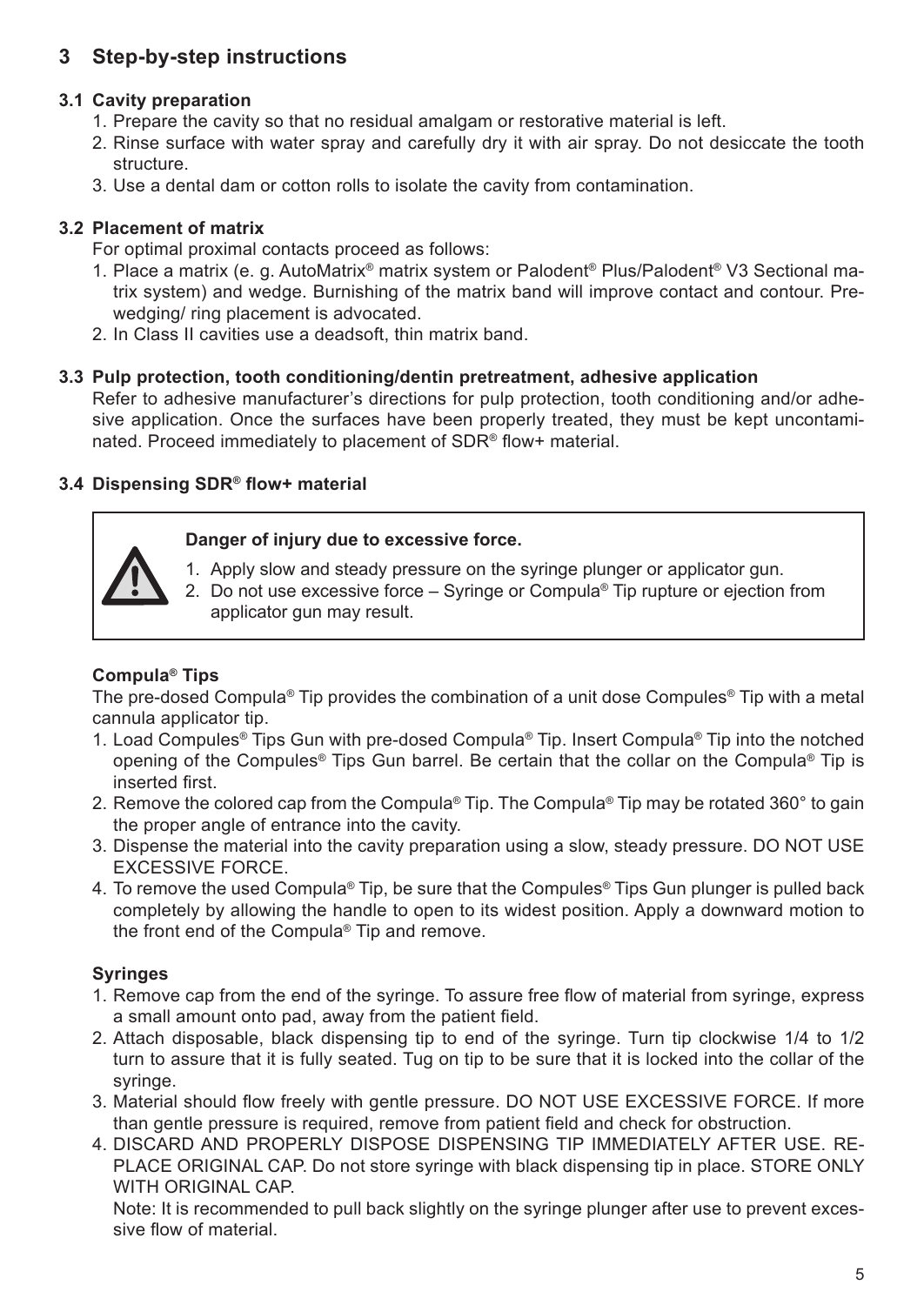#### **3.5 Placement of SDR® flow+ material**

Note: As SDR® flow+ material is designed to conform to cavity shape, proper contact areas must be established with the matrix system selected. Material will not distend matrix band. If needed, manually distend matrix band with a suitable hand instrument such as a condenser or ball burnisher prior to and/or during light curing.

- 1. Dispense SDR® flow+ material directly into preparation site/tooth surface using slow, steady pressure. Begin dispensing at the deepest portion of the cavity, keeping tip close to cavity floor. Gradually withdraw tip as cavity is filled. Avoid lifting the tip out of dispensed material while dispensing to minimize air entrapment. At the completion of dispensing, wipe tip against cavity wall while withdrawing from the operative field.
- 2. Within a few seconds, dispensed SDR® flow+ material will self-level, eliminating the need for further manipulation with hand instruments. In case of overfill, use a flocked applicator tip wetted with residual adhesive to remove excess. Any visible air bubbles should be pierced with a clean, sharp explorer prior to curing.
- 3. When used as a Bulk Fill Base material, most cavities may be filled in one bulk increment (up to 4 mm) as needed to fill the cavity 2 mm short of the occlusal cavosurface <sup>4</sup> . In deeper preparations, place material in 4 mm increments, thoroughly light curing each increment.
- 4. Alternatively, SDR® flow+ material may be placed in a thin layer as a traditional "flowable" liner on exposed dentin.

#### **3.6 Curing**

SDR® flow+ material is designed to be cured in increments up to a 4 mm depth/thickness.

1. Light cure each area of the restoration surface with a suitable visible light curing unit designed to cure materials containing camphorquinone (CQ) initiator, i.e. spectral output containing 470 nm. Minimum light output must be at least 550 mW/cm<sup>2</sup> .

#### **Pulp Injury due to excessive heat – curing output > 2000 mW/cm<sup>2</sup> .**

- 1. Check Curing Light manufacturer's literature for stated output.
- 2. Consult Curing Light Manufacturer's Directions for compatibility curing recommendations.
- 3. Do not use table below for recommended curing times with output >2000 mW/cm<sup>2</sup> .

| <b>Curing Recommendations<sup>5</sup></b> |                                                              |                |                |
|-------------------------------------------|--------------------------------------------------------------|----------------|----------------|
| Shade                                     | Light Output                                                 | Cure Time 2 mm | Cure Time 4 mm |
| <b>Universal</b>                          | Halogen and LED Lights<br>550-1000 mW/cm <sup>2</sup>        | $20$ sec.      | $20$ sec.      |
|                                           | <b>High Power LED Lights</b><br>1000-2000 mW/cm <sup>2</sup> | $10$ sec.      | $10$ sec.      |
| A1, A2, A3                                | Halogen and LED Lights<br>550-1000 mW/cm <sup>2</sup>        | $20$ sec.      | $40$ sec.      |
|                                           | <b>High Power LED Lights</b><br>1000-2000 mW/cm <sup>2</sup> | $10$ sec.      | $25$ sec.      |

<sup>4</sup> When used as a Pit & Fissure Sealant, conservative Class I, Class III or V restorative or Core Buildup material, material may be placed to full contour including up to the cavosurface margin.

<sup>&</sup>lt;sup>5</sup> Refer to curing light manufacturer's recommendations for compatibility and curing recommendations.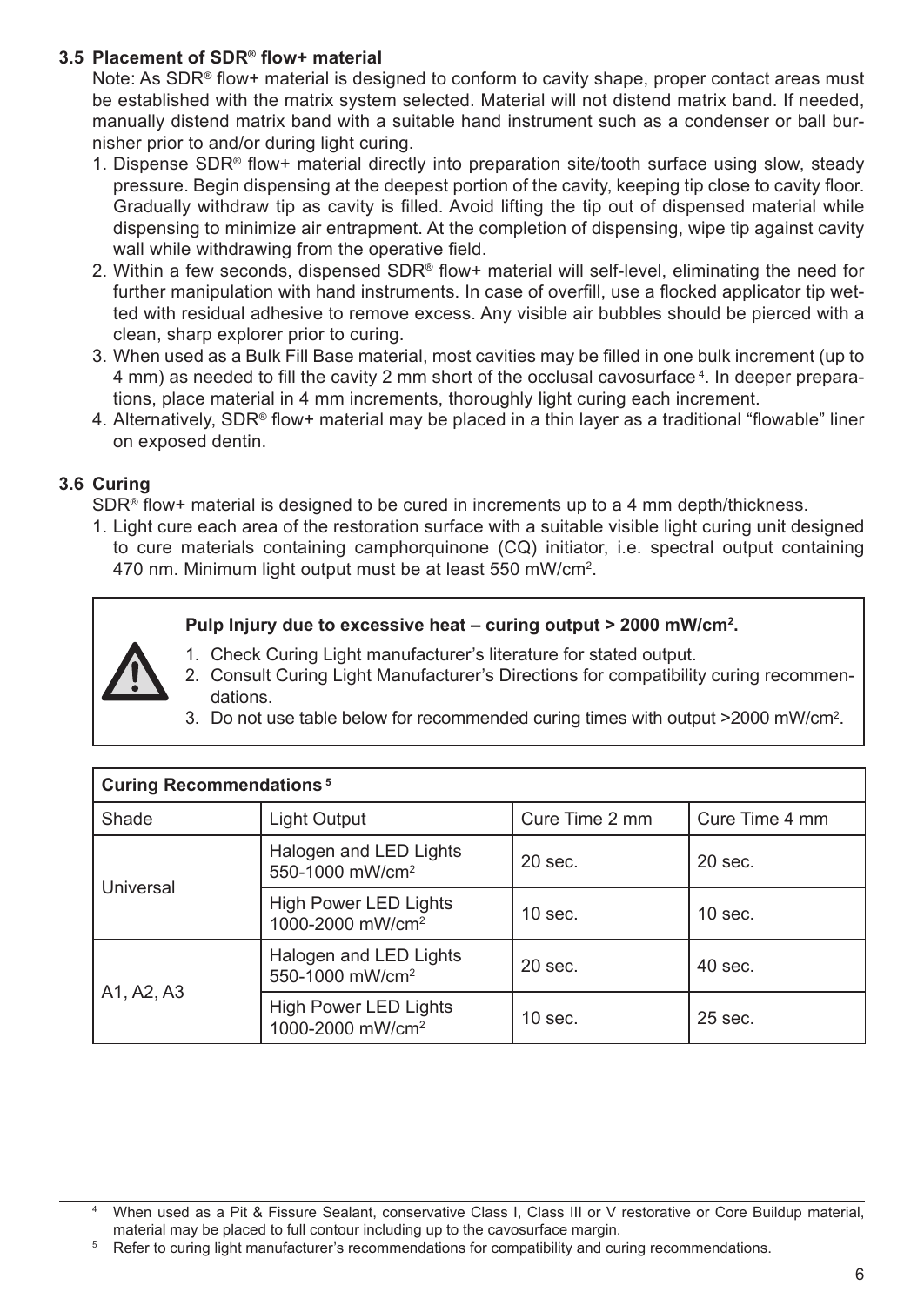#### **Inadequate polymerization due to insufficient curing.**

- 1. Check compatibility of curing light.
- 2. Check curing cycle.
- 3. Check curing output before each procedure.

#### **3.7 Completion**

1. When used as a base/liner, proceed immediately to complete the restoration using a methacrylate based universal/posterior restorative material following manufacturer's Instructions for Use. Technique Tip: In most applications, a body shade of occlusal restorative material provides the best esthetic result. In case of heavily stained dentin, use of an opaque shade may be required. Do not disturb or allow contamination of cured surface or exposed adhesive. If contamination occurs, follow adhesive manufacturer's Instructions for Use for re-application of adhesive. If surfaces remain undisturbed, additional application of adhesive between increments is neither necessary nor recommended.

#### **3.8 Finishing and polishing**

- 1. If contouring, finishing, and/or polishing of cured SDR® flow+ material is necessary, use traditional rotary devices following manufacturer's Instructions for Use.
- 2.Removal of resin flash is best accomplished with the Enhance® Finishing System. The Enhance® System will remove flash and finish restoration margins.
- 3. Polish final restoration using Enhance® PoGo® Polishing system or Prisma® Gloss™ Polishing Paste. (See complete Instructions for Use supplied with polishing product chosen).

All shades of SDR® flow+ material are radio-opaque, with a 1 mm radio-opacity equivalent to 2.6 mm radio-opacity of aluminum. Aluminum has a radio-opacity equivalent to that of dentin. Thus 1 mm of material having a radio-opacity equivalent to 1 mm of aluminum has a radio-opacity equivalent to that of dentin.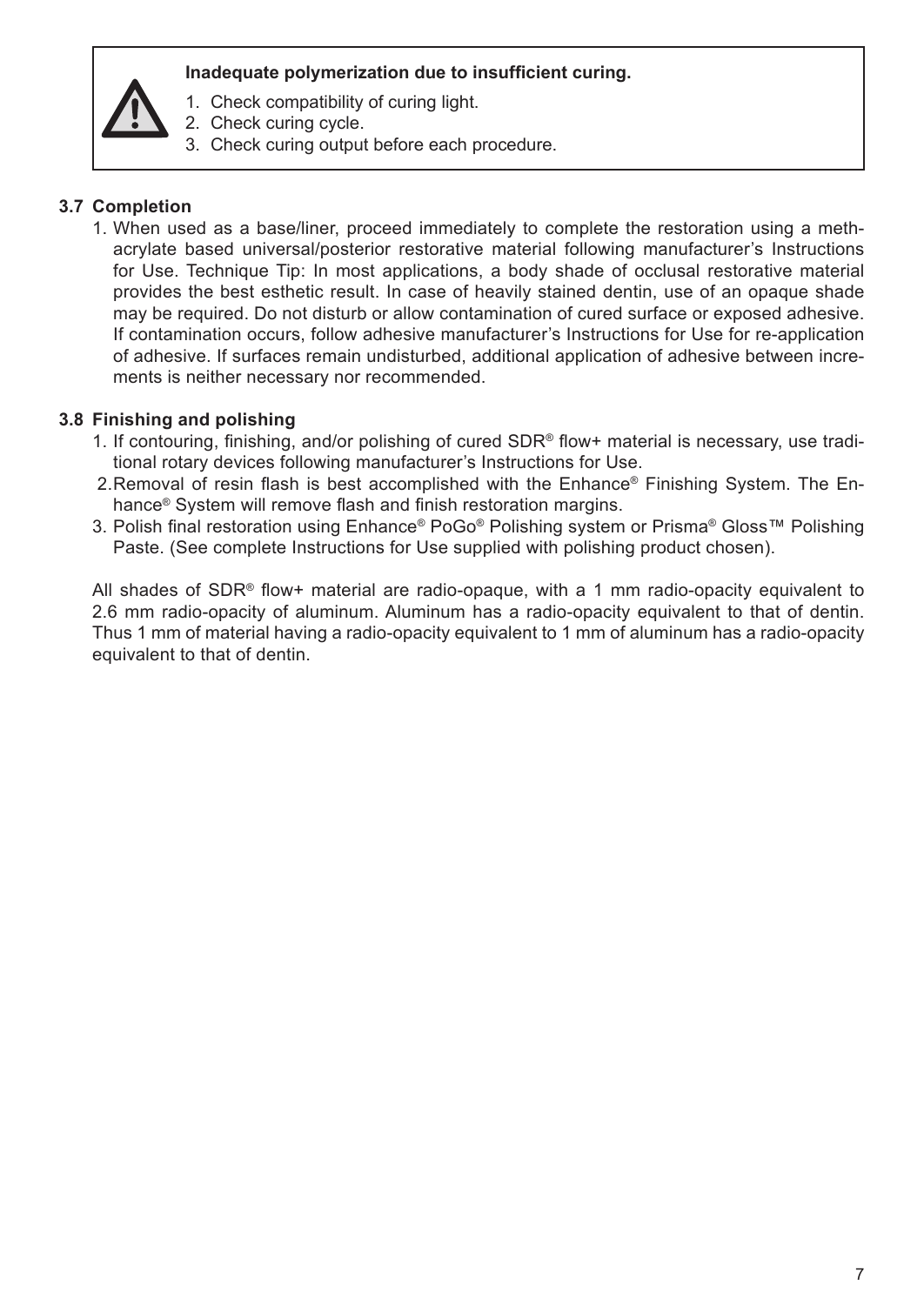# **4 Hygiene**



#### **Cross-contamination.**

- 1. Do not reuse single use products. Dispose in accordance with local regulations.
- 2. Syringe cannot be reprocessed. Dispose of contaminated syringe in accordance with local regulations.

#### **4.1 Cleaning and disinfection**

To prevent syringes from exposure to spatter or spray of body fluids or contaminated hands, or oral tissues, use of a protective barrier is recommended to avoid syringe contamination. The use of protective barriers is an additional precautionary measure against gross contamination but not against all contamination.

Handling with clean/disinfected gloves, syringes may be disinfected with a water-based hospitallevel disinfection solution according to national/local regulations.

Repeated disinfection may damage label.

#### **Note: Destruction of the label by vigorous wiping.**

Wipe syringe gently.

#### **4.2 Sterilizing the Compules® Tips Gun**

#### **Disassembling**

- 1. Partially close the applicator gun and place your thumb on the rear part of the hinge.
- 2. Push upwards and lift hinge. The applicator gun is separated in two parts and the plunger is exposed.
- 3. Remove restorative material with a soft paper tissue and alcohol of 70%.

#### **Sterilization**

Sterilize the applicator gun by steam autoclave (2.1-2.4 bar and 135-138 °C, 30-35 PSI and 275- 280 ºF).

It is not recommended to submerse Compules® Tips Gun into disinfection solutions.

#### **Reassembling**

- 1. After sterilization insert plunger into the applicator gun cylinder.
- 2. Press components together and snap hinge mechanism in place.
- 3. Do not continue to use damaged or soiled applicator guns.

# **5** Lot number ( $\text{cm}$ ) and expiration date ( $\text{R}$ )

- 1. Do not use after expiration date. ISO standard is used: "YYYY-MM-DD".
- 2. The following numbers should be quoted in all correspondences:
	- Reorder number
	- Lot number
	- Expiration date

# **© 2016 Dentsply Sirona, Inc. (12/15/16). All Rights Reserved.**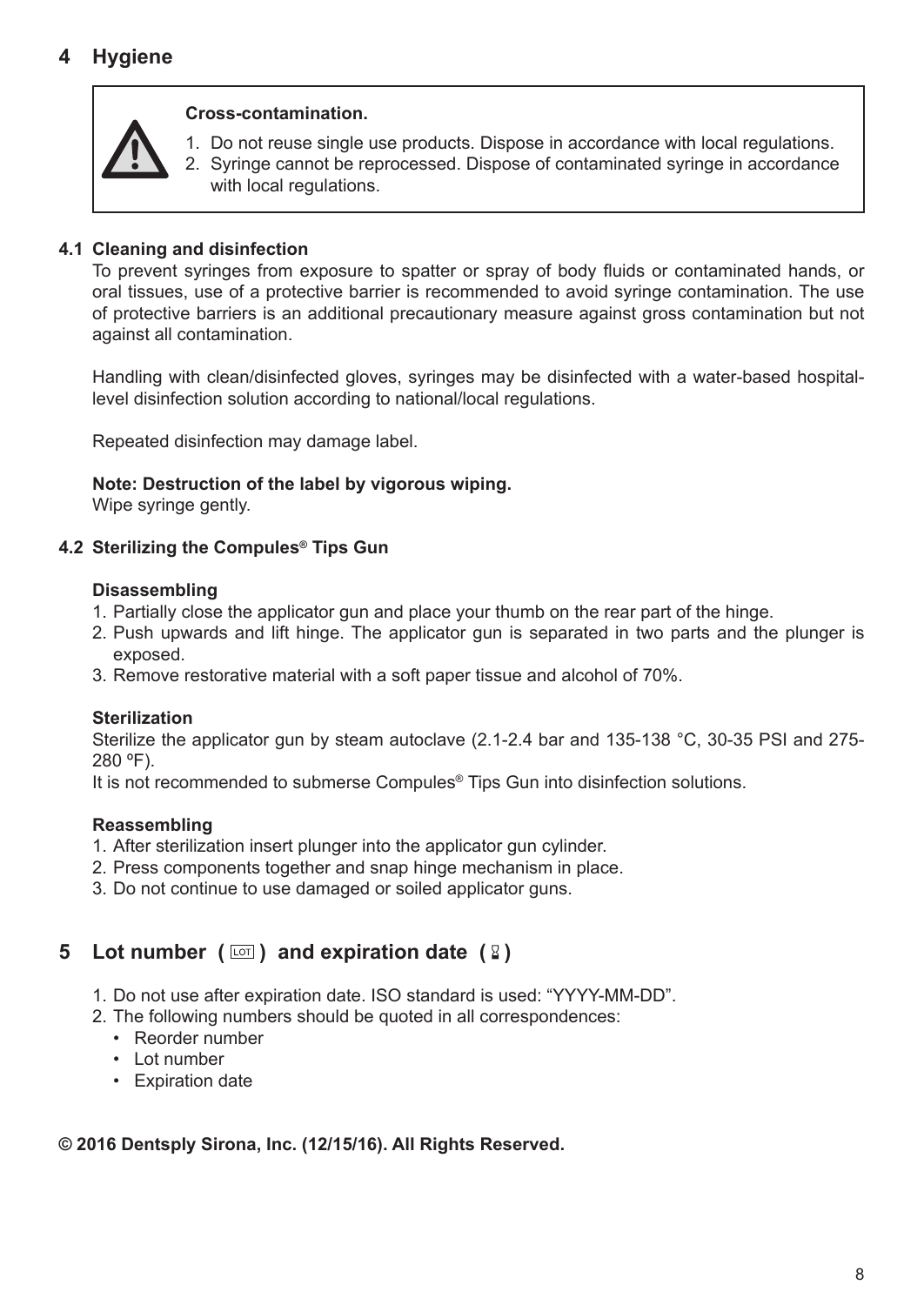# <span id="page-13-0"></span>SDR® flow+ Fließfähiges Komposit für die Bulk-Fülltechnik

WARNHINWEIS: Nur für den zahnmedizinischen Gebrauch.

| Seite<br>Inhaltsverzeichnis |  |
|-----------------------------|--|
|                             |  |
|                             |  |
|                             |  |
|                             |  |
|                             |  |

# **1 Produktbeschreibung**

**SDR® flow+** fließfähiges Unterfüllungskomposit für die Bulk-Fülltechnik ist ein fluoridhaltiges, lichthärtendes und röntgenopakes Ein-Komponenten-Komposit-Restaurationsmaterial. Es ist für Unterfüllungen in Klasse- I- und -II-Kavitäten vorgesehen. Zudem eignet es sich als alleiniges Füllungsmaterial für Kavitäten, die keinem Okklusalkontakt ausgesetzt sind. **SDR® flow+** hat die typischen Eigenschaften eines fließfähigen Komposits, kann jedoch in 4-mm-Inkrementen bei minimalem Polymerisationsstress verarbeitet werden. **SDR® flow+** ist selbstnivellierend und adaptiert sich daher sehr gut an die präparierten Kavitätenwände. Bei Verwendung als Unterfüllung/Liner wird der fehlende okklusale/faziale Schmelz mit einer Deckfüllung aus einem methacrylatbasierten Universal-/Seitenzahnkomposit ersetzt.

#### **1.1 Lieferformen 1**

SDR® flow+ ist erhältlich in:

- Vordosierten Compula® Tips für die direkte intraorale Applikation
- Kleinen Spritzen für die direkte intraorale Applikation
- Einer Universalfarbe (ähnlich dem Farbton EsthetX®HD U) und 3 VITA®<sup>2</sup> (A1, A2, A3) Farben

# **1.2 Zusammensetzung**

- Barium-alumino-fluoro-borosilikat-Glas
- Strontium-alumino-fluoro-silikat-Glas
- modifiziertes Urethandimethakrylat
- ethoxyliertes Bisphenol-A-dimethakrylat (EBPADMA)
- Triethylenglykoldimethakrylat (TEGDMA)
- Photoinitiator Kampherchinon (CQ)
- Photoakzelerator
- butyliertes Hydroxyltoluol (BHT)
- UV-Stabilisator
- Titandioxid
- Eisenoxidpigmente
- Fluoreszenzmittel. Die Partikelgröße des anorganischen Füllmaterials reicht von 20 nm bis 10 µm, die Partikel machen 47,3% des Gesamtvolumens des Füllmaterials aus.

In manchen Ländern sind eventuell nicht alle Lieferformen erhältlich.

<sup>&</sup>lt;sup>2</sup> Kein eingetragenes Warenzeichen von Dentsply Sirona, Inc.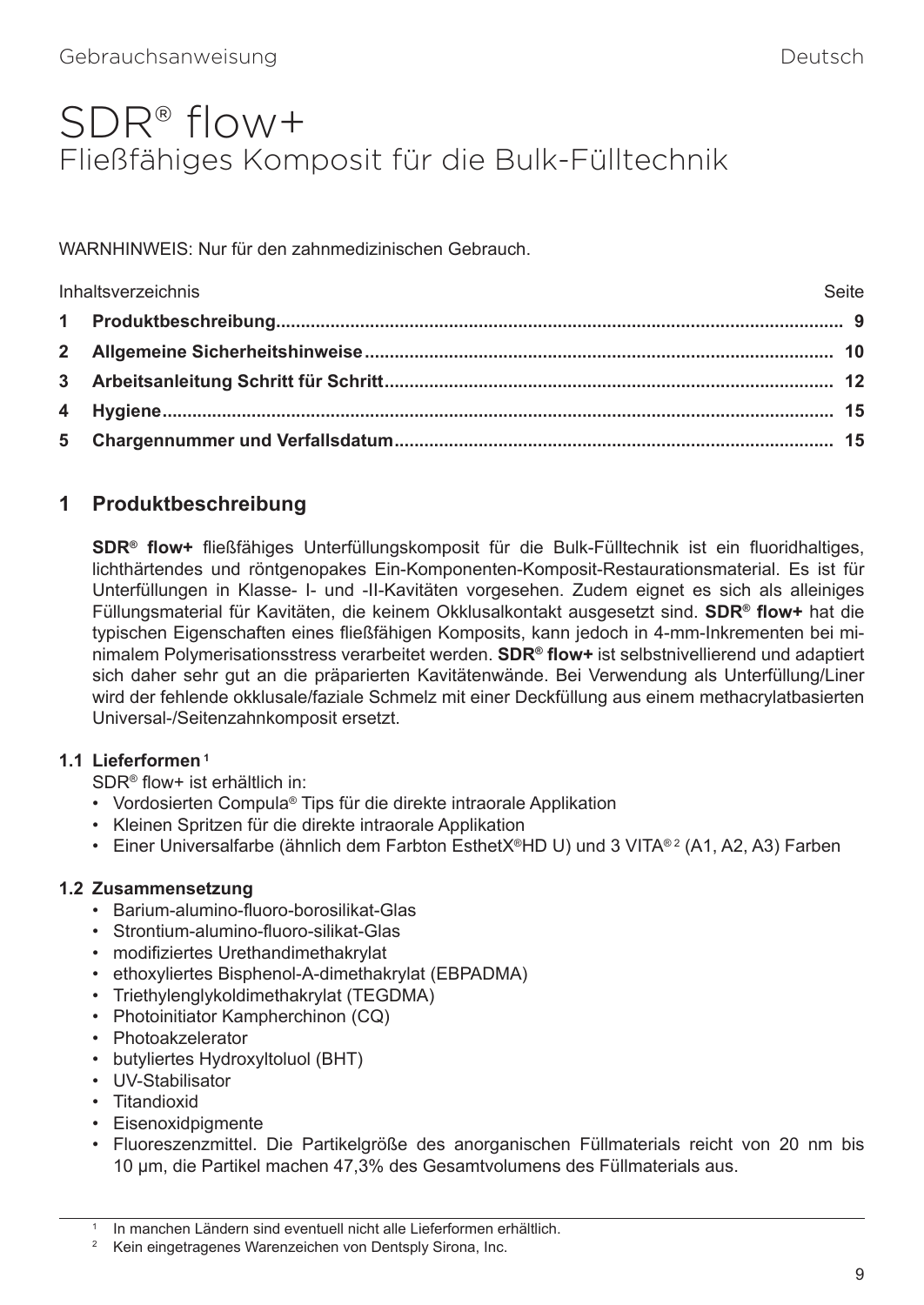#### **1.3 Indikationen**

SDR® flow+ zur direkten Restauration:

- Unterfüllung bei der direkten Füllungstherapie von Klasse-I- und -II-Kavitäten
- Liner unter direkten Restaurationsmaterialen Liner für Kästen der Klasse II
- Fissurenversiegler
- Konservative Klasse-I-Restaurationen
- Stumpfaufbau
- Klasse-III- und -V-Restaurationen

#### **1.4 Kontraindikationen**

SDR® flow+ ist kontraindiziert bei Patienten mit bekannter Überempfindlichkeit gegen Methacrylate.

#### **1.5 Kompatible Adhäsive**

SDR® flow+ wird nach dem Auftragen eines geeigneten Dentin-/Schmelz-Adhäsivs eingebracht. Es ist mit konventionellen methacrylatbasierten Dentin-/Schmelz-Adhäsiven, inklusive aller für die Verwendung mit lichthärtenden Füllungskompositen vorgesehenen Dentsply Sirona Adhäsive, chemisch kompatibel (siehe ausführliche Gebrauchsanweisung des gewählten Adhäsivs).

#### **1.6 Kompatible Komposite für den Schmelzersatz**

SDR® flow+ wird in Verbindung mit einem geeigneten Universal-/Seitenzahn-Komposit 3 für den Ersatz des okklusalen/fazialen Schmelzes angewandt (siehe Arbeitsanleitung Schritt für Schritt) und ist mit konventionellen methacrylatbasierten Füllungskompositen, inklusive der lichthärtenden Dentsply Sirona Universal-/Seitenzahnkomposite für okklusale Seitenzahnfüllungen der Klassen I und II, chemisch kompatibel (siehe ausführliche Gebrauchsanweisung des gewählten okklusalen Füllungsmaterials).

### **2 Allgemeine Sicherheitshinweise**

Beachten Sie die folgenden allgemeinen Sicherheitshinweise und die speziellen Sicherheitshinweise in anderen Abschnitten dieser Gebrauchsanweisung.

#### **Sicherheitssymbol.**

- Dies ist das Sicherheitssymbol. Es weist auf die Gefahr von Personenschäden hin.
- Um Verletzungen zu vermeiden, alle Sicherheitshinweise, die diesem Symbol folgen, unbedingt beachten!

#### **2.1 Warnhinweise**

SDR® flow+ enthält polymerisierbare Methacrylat-Monomere, welche Haut, Augen und Mundschleimhaut irritieren und bei empfindlichen Personen zu allergischer Kontaktdermatitis führen können.

- **• Augenkontakt vermeiden,** um Irritationen und möglichen Hornhautschäden vorzubeugen. Im Falle eines Kontakts mit den Augen sofort mit reichlich Wasser spülen und fachärztliche Hilfe in Anspruch nehmen.
- **• Hautkontakt vermeiden,** um Irritationen und einer möglichen allergischen Reaktion vorzubeugen. Im Falle eines Kontakts mit der Haut kann sich ein rötlicher Ausschlag entwickeln. Bei Hautkontakt Material sofort mit einem Baumwolltuch und Alkohol entfernen und gründlich mit Wasser und Seife abwaschen. Bei Hautsensibilisierung oder Ausschlag die Anwendung abbrechen und fachärztliche Hilfe in Anspruch nehmen.

<sup>3</sup> Ein zusätzliches Kompositmaterial als okklusales Schmelzkäppchen ist nicht erforderlich bei Fissurenversiegelung, konservativen Klasse-I-, -III- und -V-Restaurationen oder bei Stumpfaufbauten.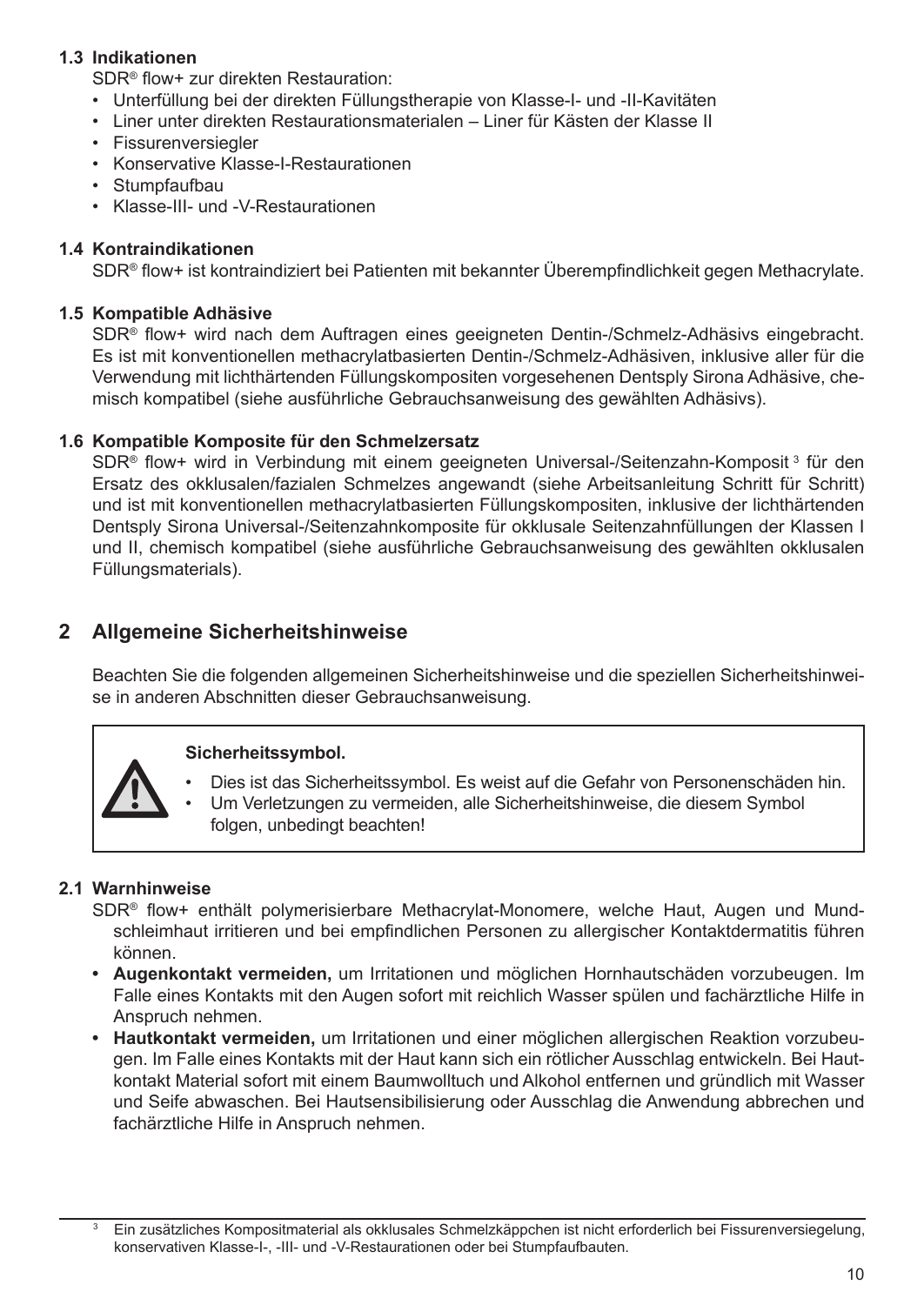**• Kontakt mit oralen Weichgeweben/Mundschleimhaut vermeiden,** um Entzündungen vorzubeugen. Bei unbeabsichtigtem Kontakt Material sofort vom Gewebe entfernen. Schleimhaut nach Abschluss der Versorgung mit ausreichend Wasser abspülen und das Wasser ausspucken lassen/absaugen. Bei bestehen bleibender Entzündung der Schleimhaut medizinische Hilfe in Anspruch nehmen.

#### **2.2 Vorsichtsmaßnahmen**

- 1. Dieses Produkt darf nur entsprechend der speziellen Anweisungen in der Gebrauchsinformation verwendet werden. Jeglicher davon abweichende Gebrauch liegt im Ermessen und der alleinigen Verantwortung des Zahnarztes.
- 2. Kontakt mit Speichel oder Blut während des Einbringens des Komposits kann ein Versagen der Restauration nach sich ziehen. Die Verwendung von Kofferdam oder einer ausreichenden Isolation wird empfohlen.
- 3. Tragen Sie einen geeigneten Augenschutz, eine geeignete Maske, geeignete Kleidung und Handschuhe. Ein Augenschutz für die Patienten wird ebenfalls empfohlen.
- 4. Produkte mit der Kennzeichnung "single use" auf dem Etikett sind nur zum Einmalgebrauch vorgesehen. Nach Gebrauch entsorgen. Zur Vermeidung von Kreuzkontaminationen nicht bei anderen Patienten wiederverwenden.
- 5. Die Spritze kann nicht aufbereitet werden. Um eine Exposition der Spritze gegenüber Spritzern oder Aerosolen von Körperflüssigkeiten oder kontaminierten Händen zu vermeiden, müssen beim Umgang mit der Spritze saubere/desinfizierte Handschuhe getragen werden. Als zusätzliche Vorsichtsmaßnahme kann die Spritze durch Anwendung einer Schutzbarriere vor groben Kontaminationen, allerdings nicht vor allen Kontaminationen, geschützt werden.
- 6. SDR® flow+ sollte sich leicht ausbringen lassen. KEINE ÜBERMÄSSIGE KRAFT ANWENDEN. Zu starker Druck kann ein unerwartetes Austreten des Materials oder ein Herausspringen des Compula® Tips aus der Compules® Tips Applikationspistole zur Folge haben.
- 7. Es wird empfohlen, die Compula® Tips mit der Dentsply Sirona Compules® Tips Applikationspistole zu verwenden.
- 8. Die Spritzen sofort nach Gebrauch mit der Originalkappe fest verschließen. Nicht die befestigte Applikationskanüle als Spritzenkappe verwenden.
- 9. Das Material nur mit den zugehörigen Applikationskanülen von Dentsply Sirona ausbringen.
- 10. SDR® flow+ ist in semi-transluzenten Farben erhältlich. Bei Applikation auf die Ränder der Kavitätenfläche, z.B. auf Okklusalflächen oder bei Kavitäten mit weit ausgedehnten approximalen Kästen, kann eine Grenzlinie zwischen Zahn und Füllung sichtbar sein. Stark verfärbtes Dentin kann durch das ausgehärtete SDR® flow+ durchscheinen. Für die sichtbaren Bereiche wird eine Deckfüllung mit geeigneter Farbe und/oder Opazität und ausreichender Schichtstärke empfohlen, wenn eine perfekte Ästhetik gewünscht ist.
- 11. Beim Einbringen von SDR® flow+ als Unterfüllung oder Liner mindestens 2 mm Platz für das gewählte okklusale Füllungsmaterial lassen.
- 12. Es existieren keine ausreichenden Daten zur Verwendbarkeit für Klasse-I-Füllungen, bei denen der Isthmus breiter als der Bereich der Zentralfissur ist oder ein Funktionshöcker ersetzt wird. Es besteht die Gefahr von übermäßigem Verschleiß oder Füllungsversagen.

#### **13. Wechselwirkungen:**

- Eugenol- und wasserstoffperoxidhaltige Materialien dürfen nicht gemeinsam mit diesem Produkt verwendet werden, da sie die Aushärtung beeinflussen und ein Aufweichen der Polymerkomponenten des Materials verursachen können.
- SDR® flow+ ist lichthärtend. Daher sollte es vor Umgebungslicht geschützt aufbewahrt werden. Nach der Applikation des Materials unverzüglich mit der Behandlung fortfahren.
- Die Verwendung von mit Salzen (z.B. Eisenverbindungen) imprägnierten Retraktionsfäden und/oder hämostatischen Lösungen in Verbindung mit adhäsiven Restaurationen kann die Randdichtigkeit beeinträchtigen und somit zu Undichtigkeit, tiefgehender Verfärbung und/ oder Füllungsversagen führen. Ist eine Retraktion der Gingiva notwendig, so sollten einfache, nicht imprägnierte Fäden verwendet werden.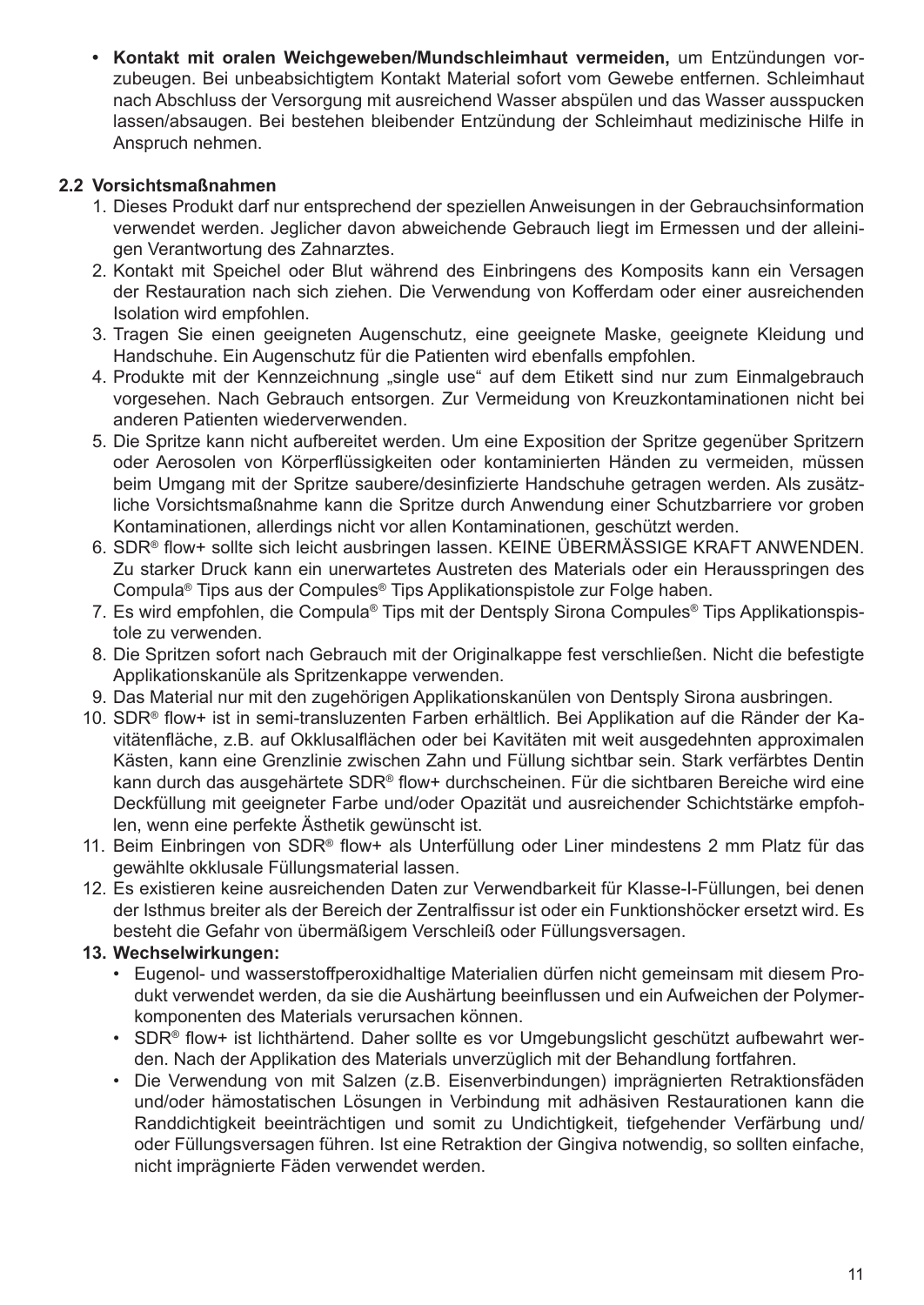#### **2.3 Nebenwirkungen**

Das Produkt kann Augen und Haut irritieren.

- Augenkontakt: Reizung und mögliche Hornhautschäden.
- Hautkontakt: Reizung oder mögliche allergische Reaktion. Es kann rötlicher Hautausschlag auftreten.
- Schleimhäute: Entzündungen (siehe Warnhinweise).

#### **2.4 Lagerbedingungen**

Ungeeignete Lagerbedingungen können die Haltbarkeit verkürzen und zu Fehlfunktionen des Produktes führen.

- Vor direkter Sonneneinstrahlung schützen und an einem gut belüftetem Ort bei Temperaturen von 2 °C bis 24 °C aufbewahren.
- Das Material vor der Verwendung Zimmertemperatur annehmen lassen.
- Vor Feuchtigkeit schützen.
- Nicht einfrieren.
- Nicht nach Ablauf des Verfallsdatums verwenden.

# **3 Arbeitsanleitung Schritt für Schritt**

#### **3.1 Kavitätenpräparation**

- 1. Die Kavität so präparieren, dass keine Reste von Amalgam oder anderem Füllungsmaterial mehr vorhanden sind.
- 2. Die Oberfläche mit Wasserspray spülen und mit dem Luftbläser sorgfältig trocknen. Die Zahnhartsubstanzen nicht austrocknen.
- 3. Die Kavität mit Kofferdam oder Watterollen vor Kontamination schützen.

#### **3.2 Anbringen einer Matrize**

Für optimale Approximalkontakte wie folgt verfahren:

- 1. Eine Matrize (z.B. AutoMatrix® Matrizensystem oder Palodent® Plus/Palodent® V3 Teilmatrizensystem) und einen Keil anbringen. Durch Bombieren der Matrize sind bessere Kontakte und Konturen erzielbar. Es empfiehlt sich, vor dem Einschieben von Keilen einen Separierring anzulegen.
- 2. Bei Klasse-II-Kavitäten ein bleitotes, dünnes Matrizenband benutzen.

#### **3.3 Pulpaschutz, Zahnkonditionierung/Dentinvorbehandlung, Applikation des Adhäsivs**

Angaben des Adhäsivherstellers zu Pulpaschutz, Zahnkonditionierung und/oder Applikation des Adhäsivs beachten. Sobald die Oberflächen richtig behandelt wurden, dürfen sie nicht mehr kontaminiert werden. Umgehend mit dem Einbringen von SDR® flow+ beginnen.

#### **3.4 Ausbringen von SDR® flow+**

#### **Verletzungsgefahr bei Anwendung übermäßiger Kraft.**

- 
- 1. Druck auf den Spritzenstempel oder die Applikationspistole nur langsam und gleichmäßig ausüben.
- 2. Keine übermäßige Kraft anwenden Spritzen oder Compula® Tips können sonst brechen oder sich aus der Applikationspistole lösen.

#### **Compula® Tips**

Die vordosierten Compula® Tips sind eine Kombination eines Compules® Tip (Einmaldosis) mit einer Applikationsspitze aus Metall.

1. Den vordosierten Compula® Tip in die Compules® Tips Applikationspistole geben. Der Compula® Tip wird in die ausgesparte Öffnung im Zylinder der Compules® Tip Applikationspistole eingesetzt. Darauf achten, dass der Hals des Compula<sup>®</sup> Tip zuerst eingebracht wird.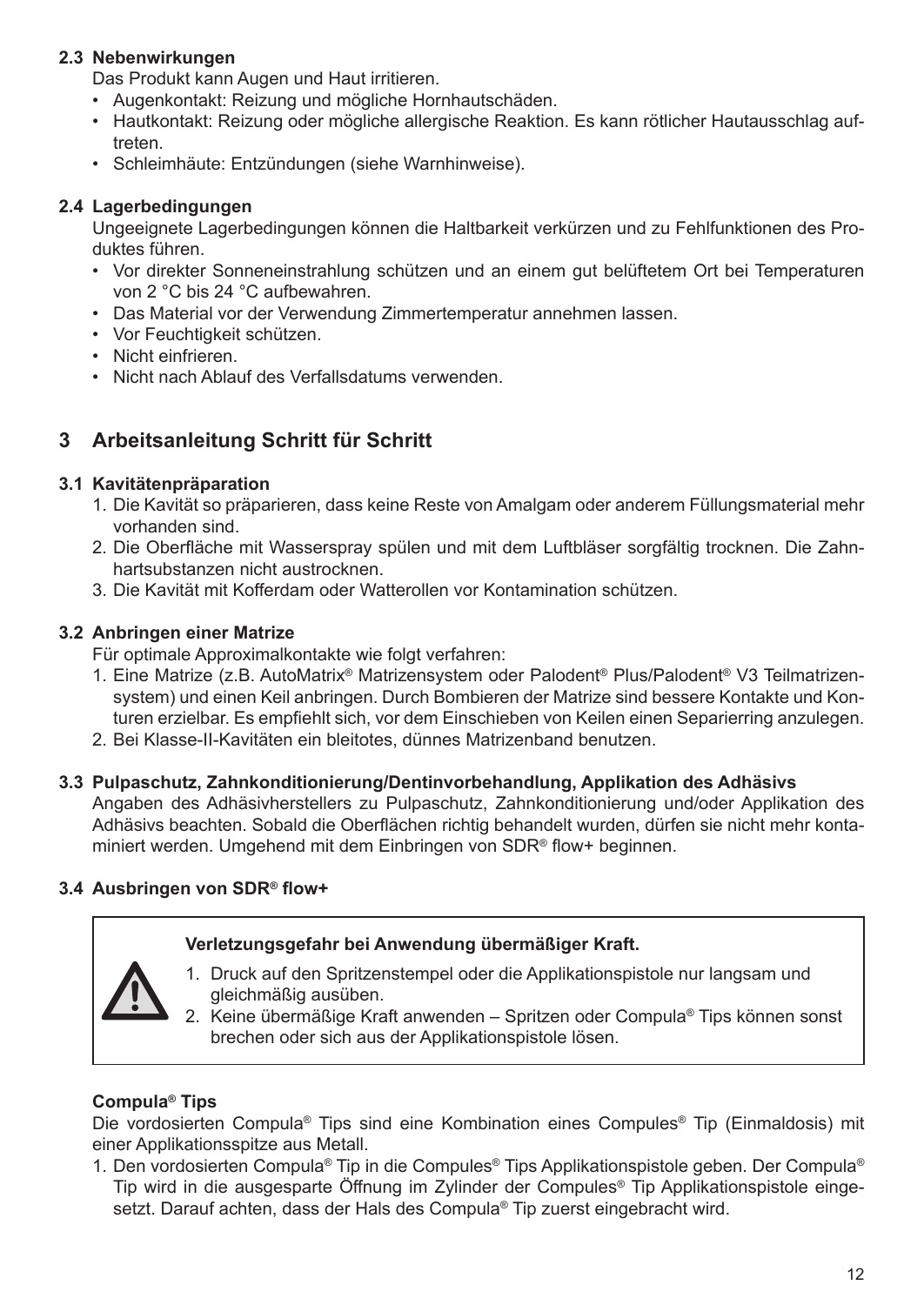- 2. Die farbige Kappe vom Compula® Tip entfernen. Der Compula® Tip ist um 360° drehbar, so dass er sich im passenden Winkel in die Kavität einführen lässt.
- 3. Das Material mit langsamem, gleichmäßigem Druck in die Kavität einbringen. KEINE ÜBER-MÄSSIGE KRAFT ANWENDEN.
- 4. Vor dem Entfernen des gebrauchten Compula® Tip sicherstellen, dass der Druckstempel der Compules® Tips Applikationspistole vollständig zurückgezogen ist, d.h. der Griff sollte so weit wie möglich geöffnet sein. Den Compula® Tip von der Spitze her herausdrücken und entfernen.

#### **Spritzen**

- 1. Die Verschlusskappe von der Spritze entfernen. Um ein gleichmäßiges Ausfließen des Materials zu gewährleisten, zuerst eine kleine Menge auf einen Mischblock ausbringen (nicht in Richtung des Patienten).
- 2. Die schwarze Einmal-Applikationskanüle am Spritzenende befestigen. Für sicheren Sitz durch 1/4 bis 1/2 Drehung im Uhrzeigersinn festdrehen. An der Kanüle ziehen, um zu kontrollieren, ob sie an der Spritze sicher befestigt ist.
- 3. Das Material sollte bei sanftem Druck leicht fließen. KEINE ÜBERMÄSSIGE KRAFT ANWEN-DEN. Sollte stärkerer Druck nötig sein, die Spritze außerhalb des Patientenumfelds auf Verstopfungen prüfen.
- 4. DIE APPLIKATIONSKANÜLE SOFORT NACH GEBRAUCH VERWERFEN UND KORREKT ENTSORGEN. DIE SPRITZE MIT DER ORIGINALKAPPE WIEDER VERSCHLIESSEN. Die Spritze nicht mit der befestigten schwarzen Applikationskanüle lagern. NUR MIT DER ORIGI-NALKAPPE LAGERN.

Hinweis: Es wird empfohlen, den Spritzenstempel nach der Applikation leicht zurückzuziehen, um ein Nachquellen des Materials zu verhindern.

#### **3.5 Applikation von SDR® flow+**

Hinweis: Da sich SDR® flow+ der Kavitätenform exakt anpasst, müssen korrekte Approximalkontakte mit Hilfe des gewählten Matrizensystems hergestellt werden. Das Material wird das Matrizenband nicht dehnen. Falls nötig, kann das Matrizenband mit einem geeigneten Handinstrument, z.B. Stopfer oder Kugelpolierer, vor und/oder während der Lichthärtung ausgeformt werden.

- 1. SDR® flow+ mit langsamem, gleichmäßigem Druck direkt in die Kavität bzw. auf die Zahnfläche applizieren. Mit dem Einbringen an der tiefsten Stelle der Kavität beginnen, dabei die Kanüle am Kavitätenboden halten. Die Kanüle allmählich zurückziehen, während sich die Kavität füllt. Die Kanüle während der Applikation möglichst nicht aus dem Material herausziehen, um Lufteinschlüsse zu minimieren. Nach der Applikation den Compula® Tip beim Entfernen aus dem Behandlungsbereich an der Kavitätenwand abstreifen.
- 2. Innerhalb weniger Sekunden nivelliert sich das eingebrachte SDR® flow+ von selbst, so dass keine weitere Verarbeitung mit Handinstrumenten notwendig ist. Im Falle einer Überfüllung, einen beflockten Applikatortip, der mit Adhäsivresten benetzt ist, verwenden, um überschüssiges Material aus der Kavität zu entfernen. Sichtbare Lufteinschlüsse sollten vor der Lichthärtung mit einer sauberen scharfen Sonde angestochen werden.
- 3. Bei der Anwendung als Bulk-Unterfüllung können die meisten Kavitäten mit einer einzigen Schicht (bis 4 mm) mit einem Abstand zum okklusalen Kavitätenrand von 2 mm aufgefüllt werden <sup>4</sup> . Bei tieferen Kavitäten das Material in 4-mm-Schichten applizieren und jede Schicht gründlich lichthärten.
- 4. Alternativ kann SDR® flow+ auch in einer dünnen Schicht als konventioneller fließfähiger Liner auf freiliegendes Dentin aufgetragen werden.

#### **3.6 Lichthärten**

SDR® flow+ kann in Inkrementen bis zu 4 mm Dicke/Tiefe eingebracht und ausgehärtet werden.

1. Jede Fläche der Füllung mit einer für Materialien mit dem Initiator Kampherchinon (CQ) geeigneten Polymerisationslampe (Wellenlänge 470 nm) aushärten. Die Lichtleistung muss mindestens 550 mW/cm<sup>2</sup> betragen.

Bei Verwendung zur Fissurenversiegelung, konservativen Klasse-I-, Klasse-III- oder Klasse-V-Restaurationen oder bei Stumpfaufbauten kann das Material zur vollständigen Füllung komplett bis zur Okklusalfläche eingebracht werden.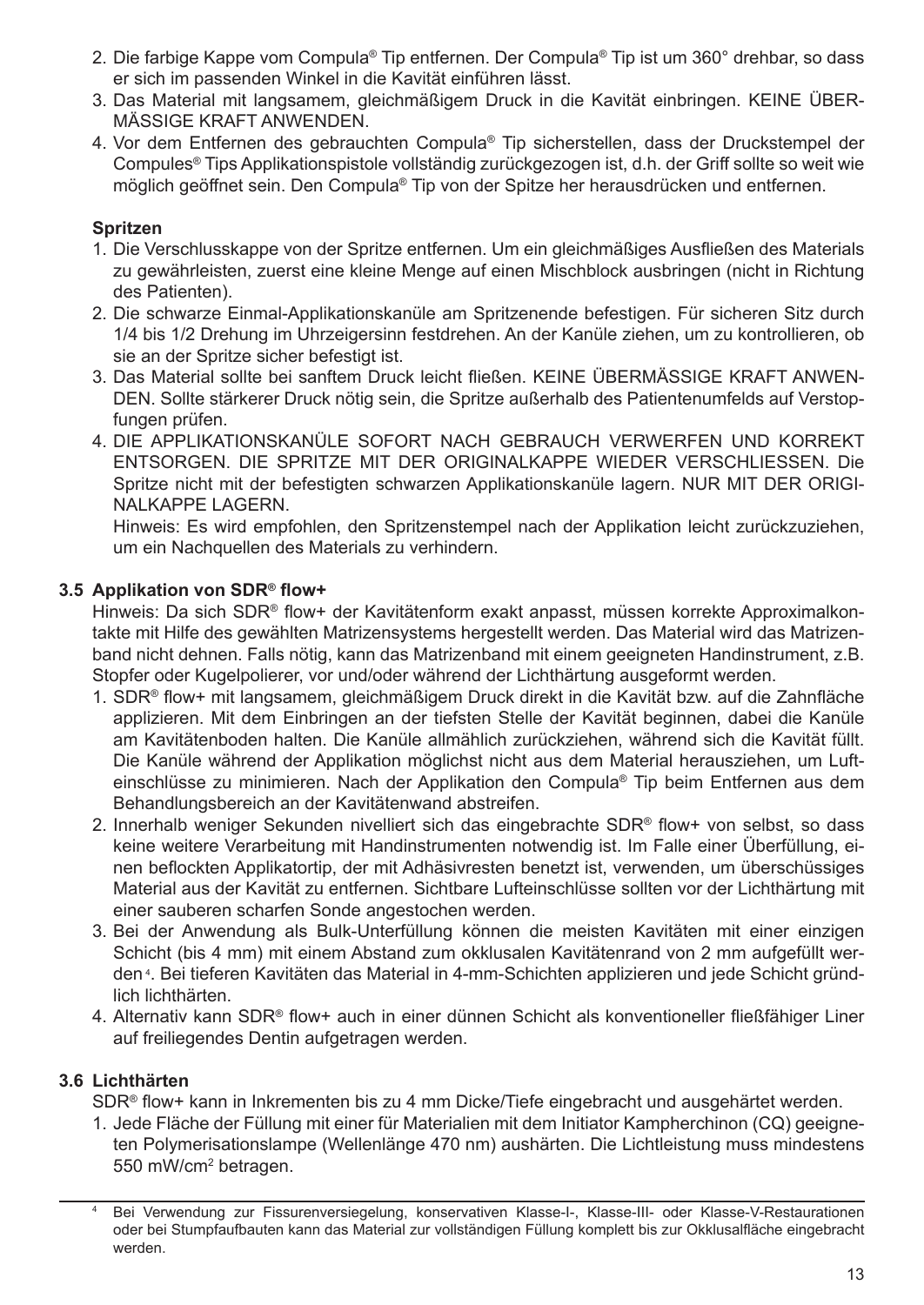#### **Pulpaverletzung aufgrund von übermäßiger Wärmeentwicklung bei einer Lichtleistung von > 2.000 mW/cm<sup>2</sup> .**



- 1. Die Angaben des Polymerisationslampenherstellers zur angegebenen Leistung prüfen.
- 2. Empfehlungen des Polymerisationslampenherstellers zu Kompatibilität und Aushärtung beachten
- 3. Die folgende Tabelle nicht für empfohlene Aushärtungszeiten mit einer Leistung von > 2.000 mW/cm<sup>2</sup> verwenden.

| Empfehlungen für die Aushärtung <sup>5</sup> |                                                            |                      |                      |
|----------------------------------------------|------------------------------------------------------------|----------------------|----------------------|
| Farbe                                        | Lichtleistung                                              | Aushärtungszeit 2 mm | Aushärtungszeit 4 mm |
| Universal                                    | Halogen- und LED-Lampen<br>550-1.000 mW/cm <sup>2</sup>    | 20 Sek.              | 20 Sek.              |
|                                              | Hochleistungs-LED-Lampen<br>1.000-2.000 mW/cm <sup>2</sup> | $10$ Sek.            | $10$ Sek.            |
| A1, A2, A3                                   | Halogen- und LED-Lampen<br>550-1.000 mW/cm <sup>2</sup>    | 20 Sek.              | 40 Sek.              |
|                                              | Hochleistungs-LED-Lampen<br>1.000-2.000 mW/cm <sup>2</sup> | $10$ Sek.            | 25 Sek.              |

#### **Unzureichende Polymerisation bei insuffizienter Lichthärtung.**

- 1. Die Polymerisationslampe auf Kompatibilität prüfen.
- 2. Auf ausreichende Polymerisationszeit achten.
- 3. Die Lichtleistung vor jeder Behandlung prüfen.

# **3.7 Fertigstellung**

1. Bei Verwendung als Unterfüllung/Liner die Restauration umgehend mit einem methacrylatbasierten Universal-/Seitenzahnkomposit nach Herstellerangaben fertigstellen. Techniktipp: In den meisten Fällen ergibt ein okklusales Füllungsmaterial in einer Body-Farbe das beste ästhetische Resultat. Bei stark verfärbtem Dentin kann eine opake Farbe sinnvoll sein. Berührung und Kontamination der ausgehärteten Oberfläche oder des exponierten Adhäsivs vermeiden. Sollte es zu einer Kontamination kommen, das Adhäsiv nach Herstellerangaben erneut auftragen. Bei intakten Oberflächen ist eine zusätzliche Applikation von Adhäsiv zwischen den Inkrementen weder notwendig noch empfehlenswert.

# **3.8 Nachbearbeitung und Politur**

- 1. Falls eine Konturierung, Nachbearbeitung und/oder Politur des ausgehärteten SDR® flow+ notwendig ist, konventionelle rotierende Geräte gemäß den Herstellerangaben verwenden.
- 2. Die Entfernung von überstehendem Komposit erfolgt am besten mit dem Enhance® Nachbearbeitungssystem. Mit dem Enhance® System können Überstände und Restaurationsränder entfernt werden.
- 3. Die endgültige Restauration kann mit dem Enhance® PoGo® Poliersystem oder der Prisma® Gloss™ Polierpaste poliert werden. (Siehe vollständige Gebrauchsanweisung des gewählten Politurprodukts).

Alle Farben von SDR® flow+ sind radio-opak mit einer Radioopazität bei 1 mm, die der Radioopazität von 2,6 mm Aluminium entspricht. Aluminium weist eine dem Dentin ähnliche Radioopazität auf. Daher weist 1 mm des Materials mit einer Radioopazität entsprechend 1 mm Aluminium die gleiche Radioopazität wie Dentin auf.

<sup>5</sup> Empfehlungen des Polymerisationslampenherstellers zu Kompatibilität und Aushärtung beachten.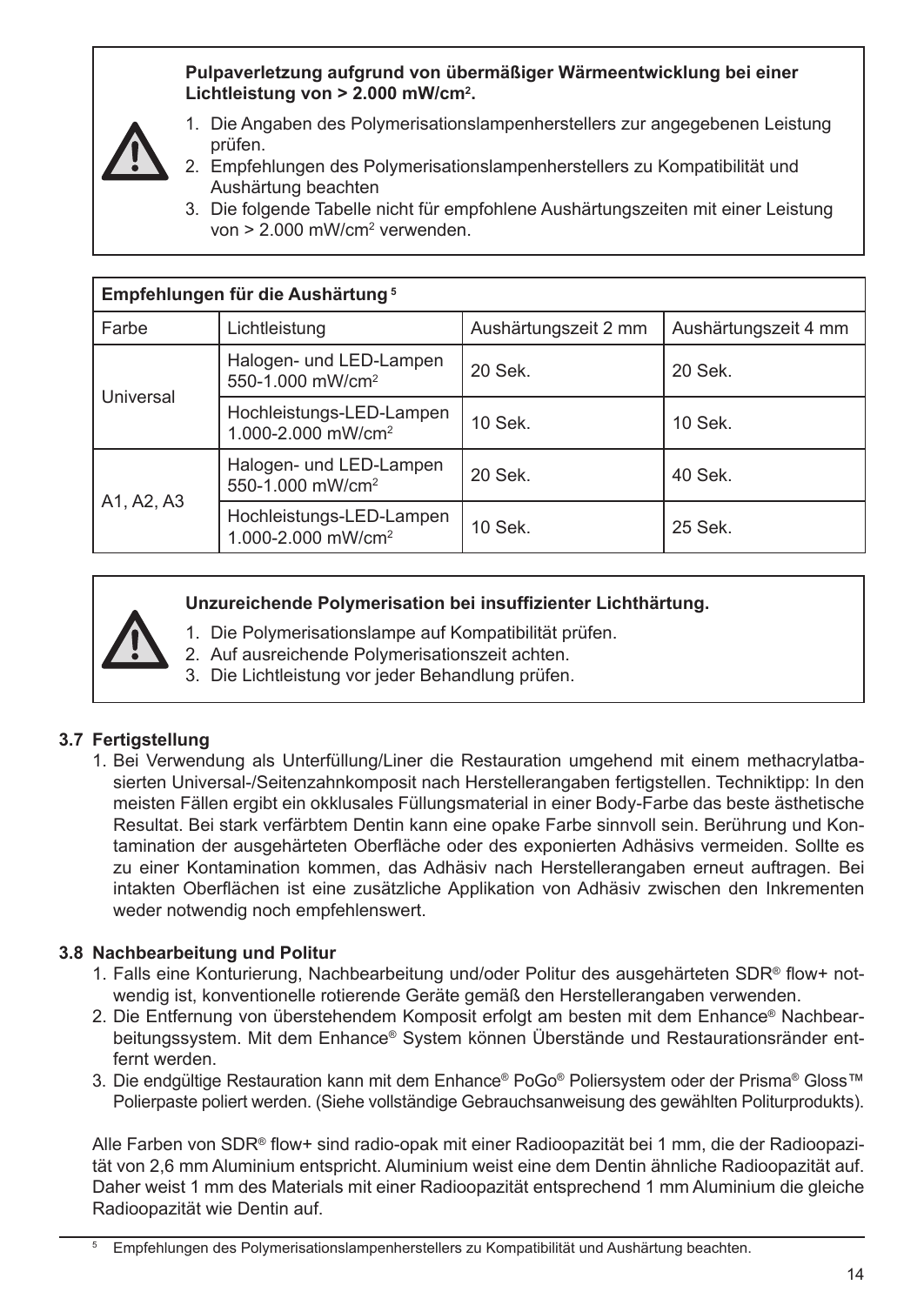#### **Kreuzkontamination.**



2. Die Spritze kann nicht aufbereitet werden. Die kontaminierte Spritze gemäß den örtlichen Vorschriften entsorgen.

#### **4.1 Reinigung und Desinfektion**

Zum Schutz der Spritzen vor Kontamination durch Spritzer oder Sprühnebel mit Körperflüssigkeiten, kontaminierten Händen oder oralem Gewebe ist das Anbringen einer Schutzhülle ratsam. Eine Schutzbarriere ist eine zusätzliche Vorsichtsmaßnahme gegen grobe Kontaminationen, aber schützt nicht vor allen Kontaminationen.

Bei der Handhabung mit sauberen/desinfizierten Handschuhen können die Spritzen mit einer wasserbasierten Krankenhaus-Desinfektionslösung gemäß den nationalen/lokalen Leitlinien desinfiziert werden.

Wiederholte Desinfektion kann das Etikett beschädigen.

**Hinweis: Durch zu kräftiges Abwischen kann das Etikett zerstört werden.** Die Spritze sanft abwischen.

#### **4.2 Sterilisieren der Compules® Tips Applikationspistole**

#### **Zerlegen**

- 1. Die Applikationspistole halb schließen und den Daumen auf den hinteren Teil des Scharniers legen.
- 2. Das Scharnier nach oben drücken und anheben. Die Applikationspistole ist nun in zwei Teile zerlegt und der Druckstempel sichtbar.
- 3. Füllungsmaterialreste mit einem weichen Papiertuch und Alkohol (70%) entfernen.

#### **Sterilisation**

Die Applikationspistole im Dampfautoklav sterilisieren (2,1-2,4 bar und 135-138 °C). Ein Einlegen der Compules® Tips Applikationspistole in Desinfektionslösungen ist nicht ratsam.

#### **Zusammensetzen**

- 1. Nach der Sterilisation den Druckstempel in den Zylinder der Applikationspistole schieben.
- 2. Die Teile zusammendrücken und das Scharnier einrasten lassen.
- 3. Beschädigte oder verschmutzte Applikationspistolen nicht weiter verwenden.

# **5 Chargennummer** ( $\text{cm}$ ) und Verfallsdatum ( $\text{R}$ )

- 1. Nicht nach Ablauf des Verfallsdatums verwenden. Angabe nach ISO Norm: "JJJJ-MM-TT"
- 2. Bei jedem Schriftwechsel sollten die folgenden Daten angegeben werden:
	- Bestellnummer
	- Chargennummer
	- Verfallsdatum

#### **© 2016 Dentsply Sirona, Inc. (12/15/16). Alle Rechte vorbehalten.**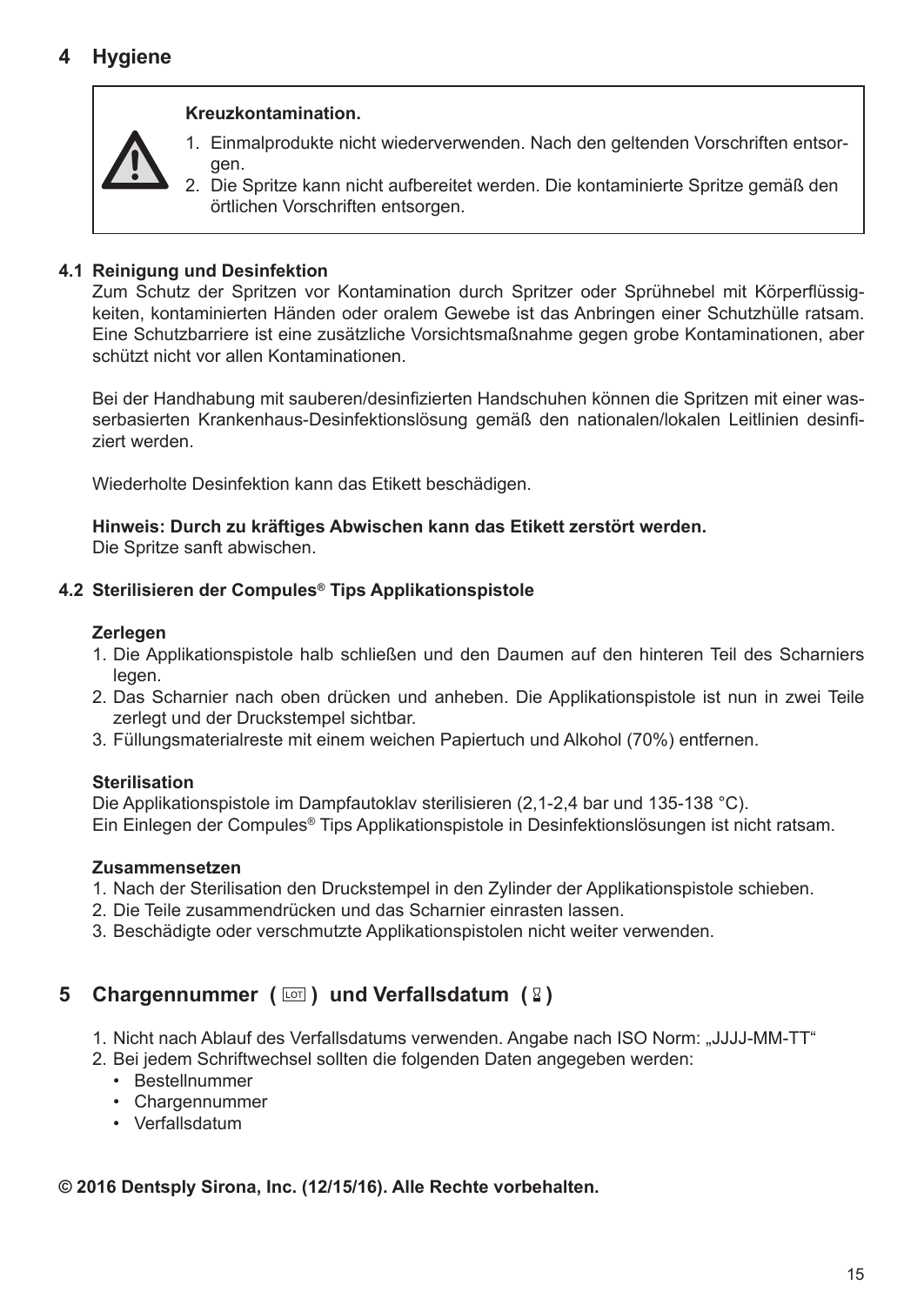# <span id="page-20-0"></span>SDR® flow+ Matériau fluide pour obturation en masse

AVERTISSEMENT : Réservé à l'usage dentaire.

| Table des matières | Page |
|--------------------|------|
|                    |      |
|                    |      |
|                    |      |
|                    |      |
|                    |      |

# **1. Description du produit**

Le matériau fluide à placement en masse **SDR® flow+** est un matériau de restauration composite radioopaque, monocomposant, polymérisable à la lumière visible et contenant du fluor. Il a été développé pour une utilisation comme base dans les restaurations de classes I et II. Il convient également comme matériau de restauration non combiné dans les applications sans contact occlusal. Les caractéristiques de manipulation du matériau **SDR® flow+** sont typiques de celles d'un composite « fluide » tout en permettant une application en couches successives de 4 mm pour une contrainte minimale lors de la polymérisation. Le matériau **SDR® flow+** a la faculté de s'aplanir de lui-même pour épouser tous les interstices des parois de la cavité préparée. Utilisé comme base/fond de cavité, il peut être recouvert avec un composite universel/pour restauration postérieure à base de méthacrylate pour remplacer les pertes amélaires occlusales/vestibulaires.

#### **1.1 Conditionnements 1**

Le matériau SDR® flow+ est disponible en :

- •Embouts Compula prédosés pour application intra-orale directe
- •Petites seringues pour application intra-orale directe
- Une teinte universelle (proche de l'onglet de teinte EsthetX®HD U) et 3 teintes VITA® 2 (A1, A2, A3)

#### **1.2 Composition**

- Verre de baryum bore fluoro-alumino-silicate
- Verre de strontium fluoro-alumino-silicate
- Résine diméthacrylate d'uréthane modifiée
- Diméthacrylate de bisphénol A éthoxylé (EBPADMA)
- Diméthacrylate de triéthylèneglycol (TEGDMA)
- Photo-initiateur camphorquinone (CQ)
- Photo-accélérateur
- Butyl-hydroxy-toluène (BHT)
- Stabilisant UV
- Dioxyde de titane
- Pigments oxyde de fer
- Agent fluorescent. Les particules de charge minérale ont une taille comprise entre 20 nm et 10 µm pour une charge totale représentant 47,3% du volume.

Certains conditionnements peuvent ne pas être disponibles dans tous les pays.

<sup>&</sup>lt;sup>2</sup> N'est pas une marque déposée de Dentsply Sirona, Inc.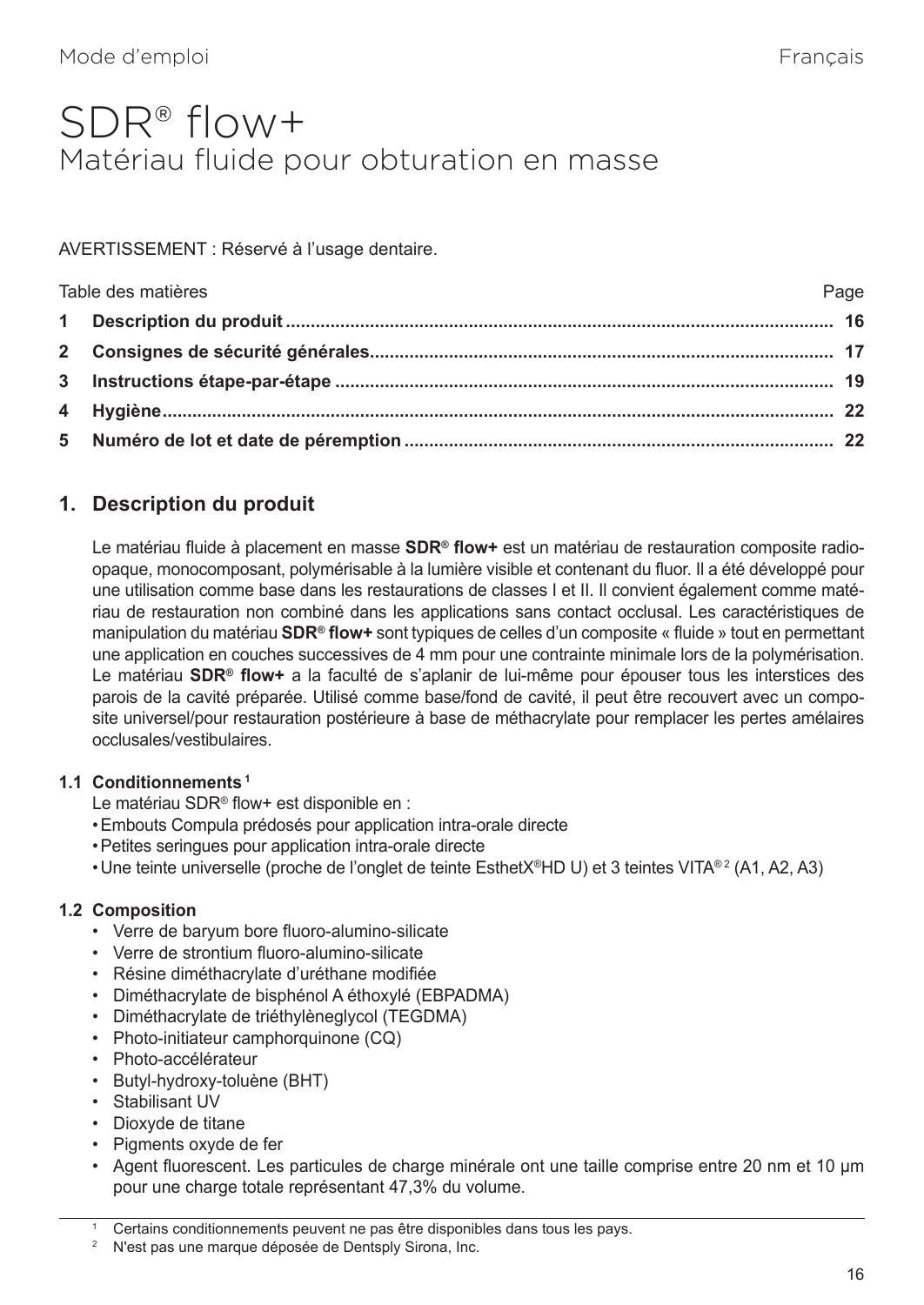#### **1.3 Indications**

Le matériau de restauration directe SDR® flow+ peut être utilisé :

- Comme base dans les procédures de restauration directe des cavités de classes I et II
- Comme fond de cavité sous les matériaux de restauration directe fond de cavité de classe II
- Pour le scellement des puits et fissures
- Pour les restaurations conservatrices de classe I
- Pour la reconstitution de moignon
- Pour les restaurations de classes III et V

#### **1.4 Contre-indications**

Le matériau SDR® flow+ est contre-indiqué chez les patients ayant une hypersensibilité connue aux résines de méthacrylate.

#### **1.5 Adhésifs compatibles**

Le matériau SDR® flow+ est à employer après l'application d'un adhésif adapté pour dentine et émail. Il est chimiquement compatible avec les adhésifs conventionnels pour dentine/émail à base de méthacrylates, notamment les adhésifs Dentsply Sirona conçus pour être utilisés avec des matériaux de restauration composites polymérisables à la lumière visible (voir le mode d'emploi complet de l'adhésif choisi).

#### **1.6 Matériaux de restauration compatibles pour le remplacement de l'émail**

SDR® flow+ s'utilise avec un matériau universel/pour restauration postérieure<sup>3</sup> adapté pour le remplacement de l'émail occlusal/vestibulaire (voir Instructions étape-par-étape). Il est chimiquement compatible avec les matériaux de restauration composites conventionnels à base de méthacrylates, y compris les matériaux composites universels/pour restauration postérieure Dentsply Sirona polymérisables à la lumière visible et conçus pour les restaurations occlusales postérieures de classes I & II (consulter le mode d'emploi complet du matériau de restauration occlusale choisi).

### **2 Consignes de sécurité générales**

Veuillez prendre connaissance des consignes de sécurité générales et des consignes de sécurité particulières qui figurent dans d'autres chapitres du présent mode d'emploi.

#### **Symbole de sécurité.**



- Il s'agit du symbole de sécurité. Il est utilisé pour vous alerter sur les risques potentiels de blessure.
- Respecter tous les messages de sécurité accompagnant ce symbole afin d'éviter d'éventuelles blessures.

#### **2.1 Mises en garde**

SDR® flow+ contient des monomères méthacrylates polymérisables qui peuvent être irritants pour la peau, les yeux et la muqueuse orale et peuvent causer des dermatites allergiques de contact chez les personnes sensibles.

- **• Éviter le contact avec les yeux** pour prévenir les irritations et les risques de lésion de la cornée. En cas de contact avec les yeux, les rincer immédiatement avec de grandes quantités d'eau et consulter un médecin.
- **• Éviter le contact avec la peau** pour prévenir les irritations et d'éventuelles réactions allergiques. En cas de contact, des rougeurs peuvent apparaître sur la peau. En cas de contact avec la peau, essuyer immédiatement le produit avec du coton et de l'alcool, puis laver abondamment avec du savon et de l'eau. En cas de sensibilisation ou d'éruption cutanée, interrompre l'utilisation et demander un avis médical.

Il n'est pas nécessaire d'utiliser un matériau de recouvrement pour remplacer l'émail dans les procédures de scellement des puits et fissures, de restauration conservatrice de classes I, III et V ou de reconstitution de moignon.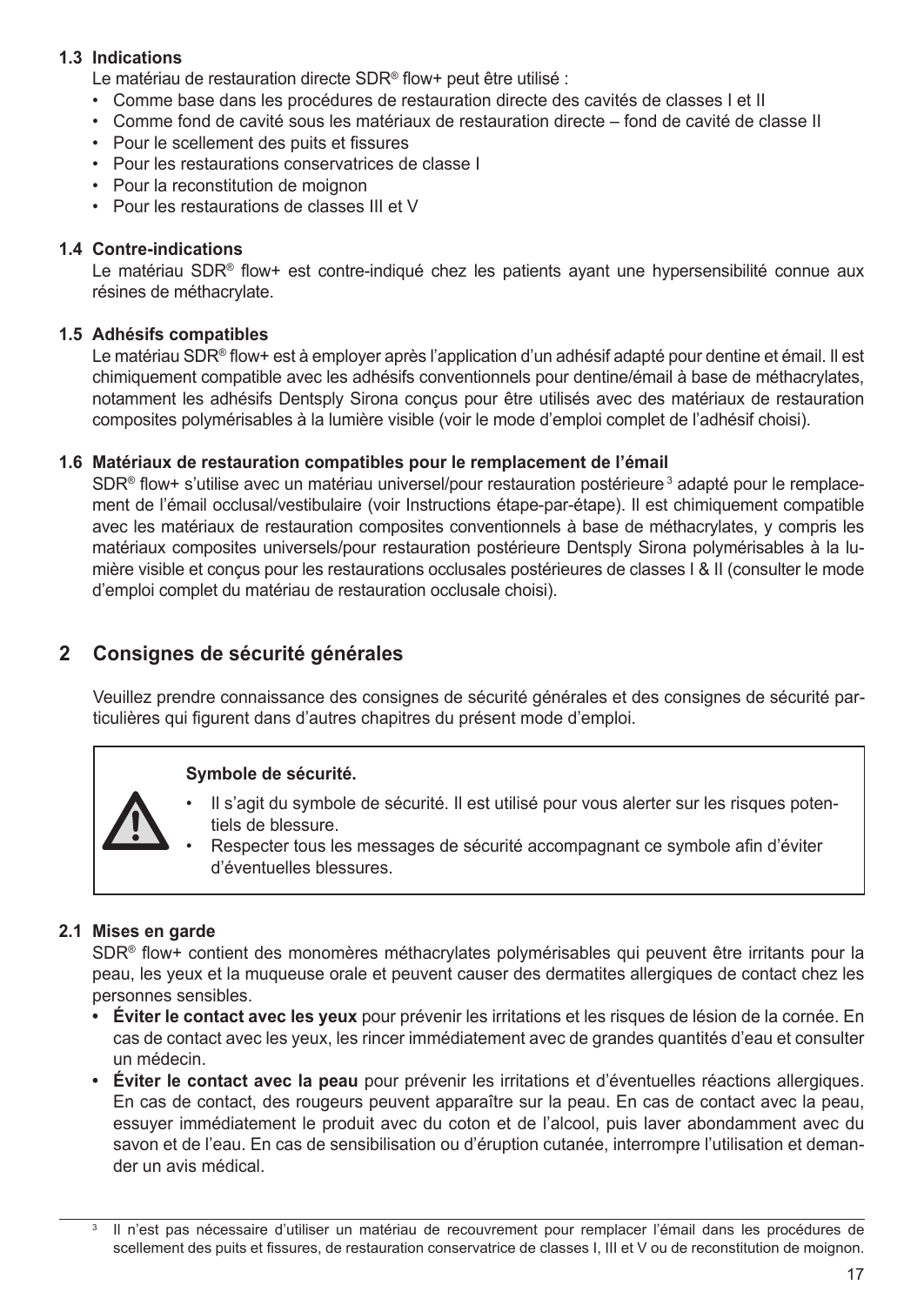**• Éviter le contact avec les tissus mous/muqueuses de la bouche** pour prévenir les inflammations. En cas de contact accidentel, essuyer immédiatement le matériau des tissus. Rincer la muqueuse avec de grandes quantités d'eau une fois la restauration achevée et cracher/évacuer l'eau. Si l'inflammation de la muqueuse persiste, consulter un médecin.

#### **2.2 Précautions**

- 1. Ce produit est destiné à l'utilisation spécifique décrite dans le mode d'emploi. Toute utilisation de ce produit différente de celle spécifiée dans le mode d'emploi relève de la seule responsabilité du praticien dentaire.
- 2. La présence de sang et de salive pendant l'application du composite peut faire échouer la procédure de restauration. Il est recommandé d'utiliser une digue en caoutchouc ou un moyen d'isolation approprié.
- 3. Porter des lunettes de protection, un masque, des vêtements et des gants appropriés. Le port de lunettes de protection est recommandé pour les patients.
- 4. Les produits portant la mention « single use » ou « usage unique » sur l'étiquette sont destinés à une seule utilisation. Jeter après utilisation. Ne pas réutiliser sur d'autres patients pour éviter les contaminations croisées.
- 5. Il n'est pas possible de retraiter la seringue. Pour éviter que la seringue soit exposée à des projections de fluides corporels ou des mains contaminées, il est impératif de la manipuler avec des gants propres/désinfectés. Par mesure de précaution supplémentaire, la seringue peut être protégée contre la contamination grossière par l'application d'une barrière protectrice, mais elle ne le sera pas contre toutes les contaminations.
- 6. Le matériau SDR® flow+ doit s'extruder facilement. NE PAS EXERCER DE FORCE EXCESSIVE. Une pression excessive peut entraîner une extrusion soudaine du matériau ou éjecter l'embout Compula du pistolet à embouts Compules.
- 7. Il est recommandé d'utiliser le pistolet à embouts Compules Dentsply Sirona avec les embouts Compula.
- 8. Fermer soigneusement les seringues avec le capuchon d'origine immédiatement après utilisation. Ne pas utiliser l'embout applicateur comme capuchon de la seringue.
- 9. N'utiliser que les embouts applicateurs fournis par Dentsply Sirona pour mettre en place le matériau.
- 10. Le matériau SDR® flow+ est disponible en teintes semi-transparentes. S'il est placé au niveau des bords de la surface de la cavité (par exemple : en surface occlusale ou vestibulaire ou en remplacement d'une paroi proximale), la démarcation dent/restauration peut être visible. Une dentine fortement tachée risque d'être visible à travers le matériau SDR® flow+ polymérisé. Il est donc recommandé d'utiliser un matériau suffisamment épais de teinte et/ou d'opacité appropriée dans les zones/ sur les surfaces visibles dans les cas où l'esthétique est primordiale.
- 11. Lors de l'utilisation de SDR® flow+, laisser un espace d'au moins 2 mm pour le matériau de restauration occlusale sélectionné.
- 12. Les données sont insuffisantes pour justifier l'utilisation du produit dans des restaurations de classe I avec une largeur d'isthme au-delà du secteur du sillon central ou en remplacement d'une cuspide fonctionnelle. Cela pourrait se traduire par une abrasion excessive ou un échec de la restauration.

#### **13. Interactions :**

- Les matériaux contenant de l'eugénol et du peroxyde d'hydrogène ne doivent pas être utilisés avec ce produit dans la mesure où ils pourraient perturber le durcissement et entraîner un ramollissement des constituants polymères du matériau.
- Le matériau SDR® flow+ est photopolymérisable. Il convient par conséquent de le protéger de la lumière ambiante. Effectuer la restauration immédiatement après la mise en place du matériau.
- L'utilisation de fils de rétraction imprégnés (par exemple de composés ferriques) et/ou de solutions hémostatiques en association avec les procédures de collage pourrait avoir un effet indésirable sur l'étanchéité marginale, avec pour conséquences des micro-infiltrations, des colorations internes et/ou un échec de la restauration. Si la rétraction gingivale est nécessaire, il est recommandé d'utiliser un fil ordinaire non-imprégné.

### **2.3 Effets indésirables**

Ce produit peut provoquer une irritation des yeux et de la peau.

• Contact avec les yeux: Irritation et dommage possible au niveau de la cornée.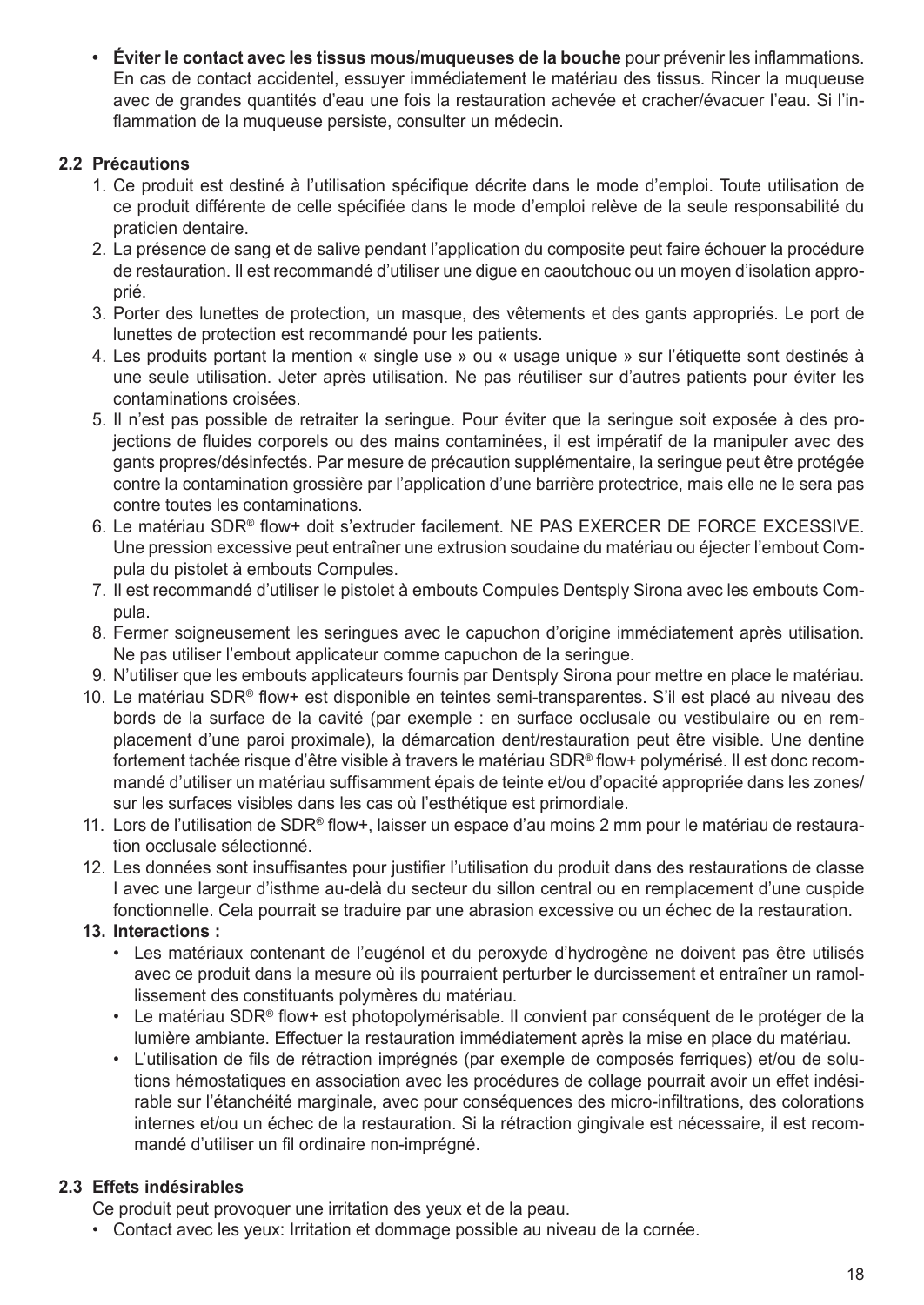- Contact avec la peau: Irritation et possible réactions allergiques. Des rougeurs peuvent apparaître sur la peau.
- Membranes muqueuses : Inflammation (voir «Mises en garde»).

#### **2.4 Conditions de conservation**

Des conditions de stockage inappropriées abrègeront la durée de conservation et seront susceptibles de produire un dysfonctionnement du produit.

- Tenir à l'abri des rayons directs du soleil et stocker dans un endroit bien ventilé à des températures comprises entre 2 °C et 24 °C.
- Laisser le matériau atteindre la température ambiante avant utilisation.
- Protéger de l'humidité.
- Ne pas congeler.
- Ne pas utiliser après la date de péremption.

# **3 Instructions étape-par-étape**

#### **3.1 Préparation de la cavité**

- 1. Préparer la cavité de façon à ce qu'il ne reste aucun résidu d'amalgame ou de matériau de restauration.
- 2. Rincer la surface à l'aide d'un spray d'eau et la sécher soigneusement avec un jet d'air. Ne pas dessécher la structure dentaire.
- 3. Utiliser une digue ou des rouleaux salivaires pour isoler la cavité de toute contamination.

#### **3.2 Mise en place de la matrice**

Procéder comme suit pour obtenir des points de contact proximaux parfaits :

- 1. Mettre en place une matrice (par exemple le système de matrices AutoMatrix® ou le système de matrices sectionnelles Palodent® Plus/Palodent® V3) et le coin. Brunir la matrice pour améliorer le contact et les contours. Il est recommandé de mettre en place le coin avant le placement de l'anneau est recommandé.
- 2. Dans les cavités de classe II, utiliser une matrice fine, extradouce.

#### **3.3 Protection de la pulpe, conditionnement de la dent/pré-traitement de la dentine, application de l'adhésif**

Se reporter aux directives du fabricant de l'adhésif pour la protection pulpaire, le conditionnement de la dent et/ou l'application de l'adhésif. Une fois traitées comme il convient, les surfaces ne doivent absolument pas être contaminées. Procéder immédiatement à l'application du matériau SDR® flow+.

#### **3.4 Application du matériau SDR® flow+**

#### **Risque de blessure lié à l'application d'une force excessive.**



- 1. Appliquer une pression lente et uniforme sur le piston de la seringue ou sur le pistolet applicateur.
- 2. Ne pas exercer une pression excessive la seringue ou la Compula pourrait céder ou être éjectée du pistolet applicateur.

#### **Embouts Compula**

L'embout Compula pré-dosé associe un embout Compules unidose et un embout applicateur métallique.

- 1. Charger le pistolet à embouts Compules avec l'embout Compula pré-dosé. Insérer un embout Compula dans l'ouverture située à l'extrémité du pistolet à embouts Compules. S'assurer que la base de l'embout Compula est insérée en premier.
- 2. Retirer le capuchon de couleur de l'embout Compula. L'embout Compula peut pivoter à 360° de manière à obtenir l'angle approprié pour entrer dans la cavité.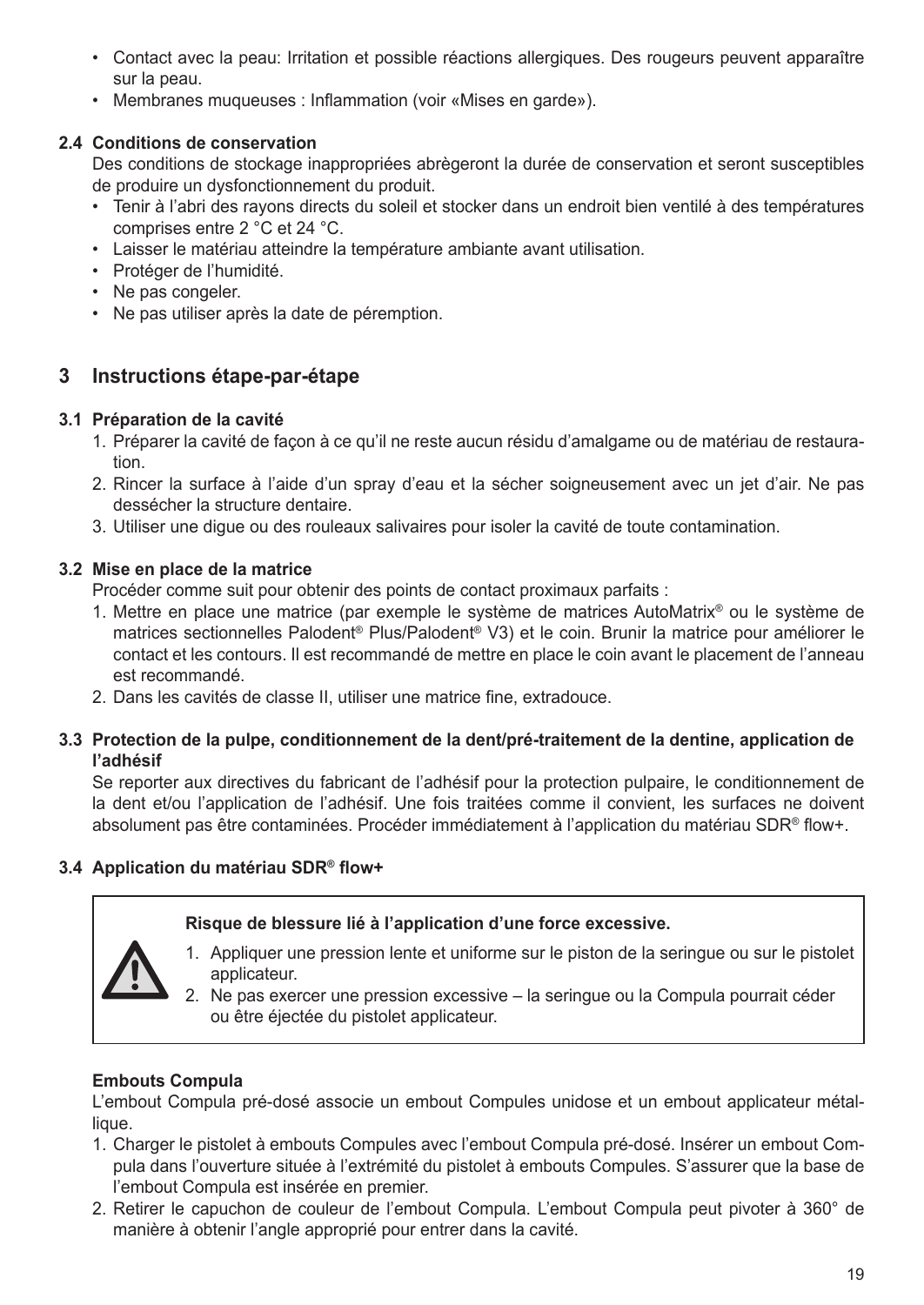- 3. Extruder le matériau dans la cavité préparée en exerçant une pression lente et régulière. NE PAS EXERCER DE FORCE EXCESSIVE.
- 4. Pour retirer l'embout Compula usagé, vérifier que le piston du pistolet pour embouts Compules est complètement ressorti en laissant la poignée s'ouvrir au maximum. Abaisser l'extrémité supérieure de l'embout Compula vers le bas et la retirer.

#### **Seringues**

- 1. Retirer le capuchon du bout de la seringue. Pour un bon écoulement du matériau de la seringue, extruder une petite quantité sur un bloc en dehors du champ du patient.
- 2. Placer l'embout applicateur jetable noir sur le bout de la seringue. Le faire pivoter dans le sens des aiguilles d'une montre de 1/4 à 1/2 tour pour s'assurer qu'il est bien fixé. Tirer sur l'embout pour vérifier qu'il est bien verrouillé dans la base de la seringue.
- 3. Le matériau doit s'écouler librement avec une légère pression. NE PAS EXERCER DE FORCE EXCESSIVE. S'il est nécessaire de pousser fortement, retirer la seringue du champ du patient et vérifier si elle est bouchée.
- 4. JETER ET ÉLIMINER, DANS LE RESPECT DES LOIS EN VIGUEUR, L'EMBOUT APPLICATEUR IMMÉDIATEMENT APRÈS UTILISATION. REPLACER LE BOUCHON D'ORIGINE. Ne pas stocker la seringue avec l'embout applicateur noir en place. NE STOCKER QU'AVEC LE BOUCHON D'ORI-GINE.

Remarque : Il est recommandé de retirer légèrement le piston de la seringue pour éviter un écoulement excessif du matériau.

#### **3.5 Mise en place du matériau SDR® flow+**

Remarque : Le matériau SDR® flow+ étant conçu pour s'adapter à la forme de la cavité, il est impératif d'obtenir des points de contacts satisfaisants à l'aide du système matriciel sélectionné. Le matériau ne distendra pas la matrice. Si besoin, brunir manuellement la matrice avec un instrument à main tel qu'un fouloir ou un brunissoir boule avant et/ou pendant la photopolymérisation.

- 1. Appliquer le matériau SDR® flow+ directement dans le site/sur la surface préparé(e) en exerçant une légère pression régulière. Débuter l'application du matériau dans la partie la plus profonde de la cavité, en maintenant l'extrémité de l'embout contre le fond de la cavité. Retirer progressivement l'embout au fur et à mesure du remplissage de la cavité. Éviter de retirer l'embout du matériau appliqué pendant l'extrusion pour minimiser l'emprisonnement de bulles d'air. Lorsque l'application de matériau est terminée, essuyer l'embout contre la paroi de la cavité en le retirant du champ opératoire.
- 2. Le matériau SDR® flow+ appliqué s'étalera tout seul en l'espace de quelques secondes, rendant inutile toute autre modelage avec des instruments manuels. Si le produit a été appliqué en trop grande quantité, utiliser un embout applicateur floqué humidifié avec de l'adhésif pour éliminer l'excédent de matériau. Toute bulle d'air visible devra être percée avec une sonde pointue propre avant la polymérisation.
- 3. Lors de son utilisation comme base à placement en masse, ce matériau peut remplir la plupart des cavités en une seule application (en une épaisseur pouvant aller jusqu'à 4 mm), selon les besoins de remplissage, en laissant toutefois une marge de 2 mm par rapport à la surface occlusale de la cavité <sup>4</sup> . Dans les préparations plus profondes, procéder en couche successives de 4 mm, en photopolymérisant complètement chacune d'elles.
- 4. Il est également possible d'appliquer le matériau SDR® flow+ en couche fine comme un fond de cavité classique « fluide » sur la dentine exposée.

#### **3.6 Polymérisation**

Le matériau SDR® flow+ est conçu pour une polymérisation en couches successives de 4 mm de profondeur/d'épaisseur.

1. Photopolymériser chaque partie de la surface de la restauration avec une lampe à polymériser adaptée pour les matériaux contenant le photo-initiateur camphorquinone (CQ), c.à.d. dont le spectre lumineux inclut la longueur d'onde 470 nm. L'intensité lumineuse minimale doit impérativement être d'au moins 550 mW/cm<sup>2</sup> .

Quand il est utilisé pour le scellement de puits et fissures, pour les restaurations conservatrices des classes I, III ou V ou pour la reconstitution de moignon, le matériau peut être appliqué dans toute la cavité, y compris jusqu'à la limite de la surface occlusale.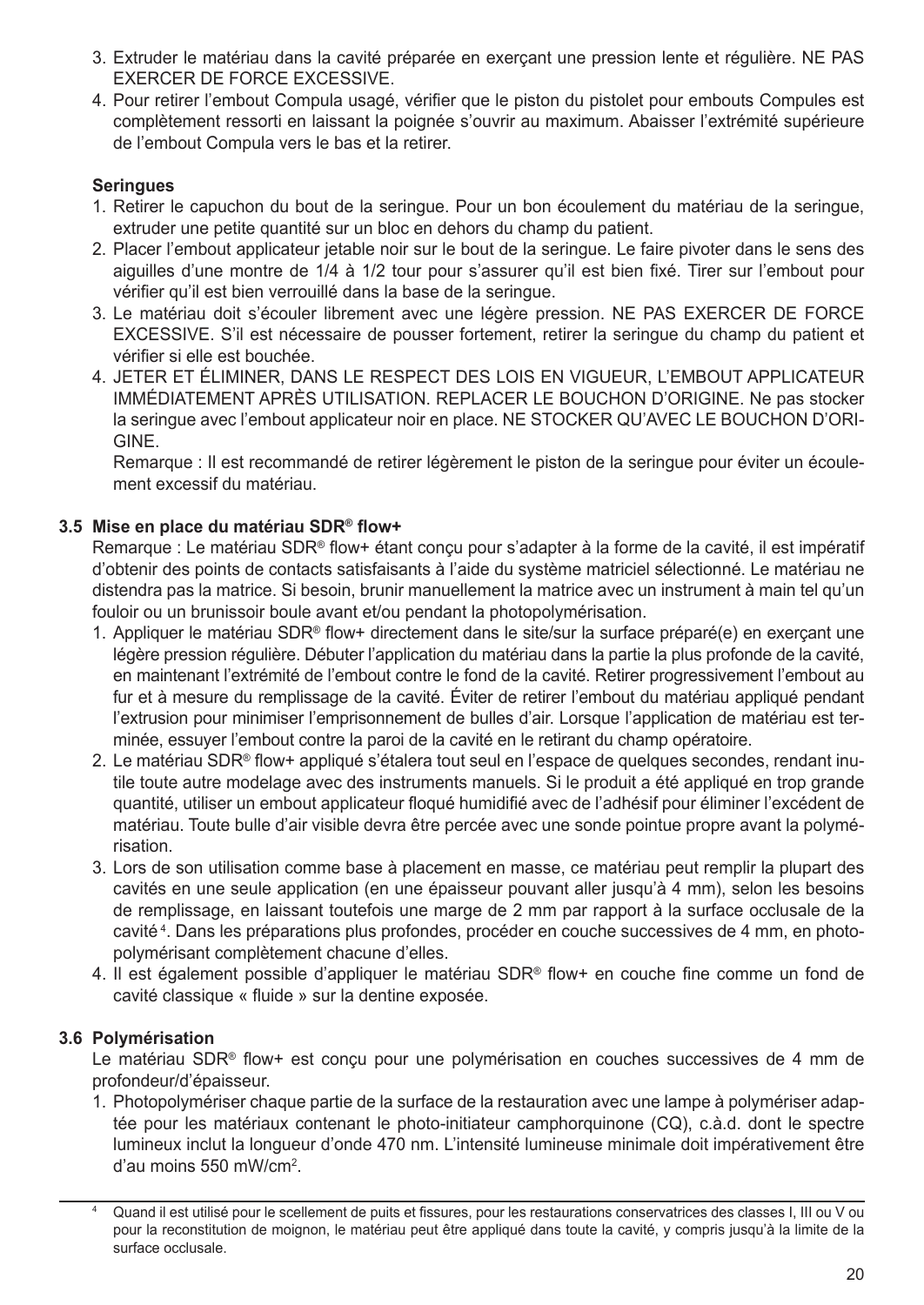**Lésion pulpaire causée par une chaleur excessive – intensité de polymérisation > 2000 mW/cm<sup>2</sup> .**



- 1. Se reporter aux instructions du fabricant de la lampe à polymériser pour connaître l'intensité déclarée.
- 2. Consulter le mode d'emploi du fabricant de la lampe à polymériser pour les recommandations relatives à la compatibilité.
- 3. Ne pas utiliser le tableau ci-dessous pour les temps de polymérisation recommandés en cas d'intensité > 2000 mW/cm<sup>2</sup>.

| Recommandations pour la polymérisation <sup>5</sup> |                                                              |                                   |                                   |
|-----------------------------------------------------|--------------------------------------------------------------|-----------------------------------|-----------------------------------|
| Teinte                                              | Intensité lumineuse                                          | Temps de polymérisa-<br>tion 2 mm | Temps de polymérisa-<br>tion 4 mm |
| Universelle                                         | Lampes halogènes et à DEL<br>550-1000 mW/cm <sup>2</sup>     | $20$ sec.                         | $20$ sec.                         |
|                                                     | Lampes à DEL haute intensité<br>1000-2000 mW/cm <sup>2</sup> | $10$ sec.                         | $10$ sec.                         |
| A1, A2, A3                                          | Lampes halogènes et à DEL<br>550-1000 mW/cm <sup>2</sup>     | $20$ sec.                         | $40$ sec.                         |
|                                                     | Lampes à DEL haute intensité<br>1000-2000 mW/cm <sup>2</sup> | $10$ sec.                         | $25$ sec.                         |

**Exposer suffisamment le matériau pour une polymérisation complète.**

- 1. Vérifier la compatibilité de la lampe à photopolymériser.
- 2. Vérifier le cycle de polymérisation.
- 3. Vérifier l'intensité lumineuse avant chaque procédure.

#### **3.7 Finalisation**

1. Utilisé comme base ou fond de cavité, poursuivre immédiatement la restauration de la dent avec un matériau universel/pour restauration postérieure à base de méthacrylates en respectant le mode d'emploi du fabricant. Conseil technique : dans la plupart des cas, une teinte naturelle de matériau de restauration occlusal permet d'obtenir le meilleur résultat esthétique possible. Si la dentine est fortement tachée, il peut être nécessaire d'utiliser une teinte opaque. Veiller à ce que la surface polymérisée ou l'adhésif exposé ne soient pas contaminés ou abîmés. En cas de contamination, se reporter au mode d'emploi du fabricant de l'adhésif pour le renouvellement de l'application de ce dernier. Si les surfaces n'ont pas été touchées, il est inutile et déconseillé d'appliquer un adhésif additionnel entre les différentes couches.

#### **3.8 Finition et polissage**

- 1. Si une procédure de définition des contours, de finition et/ou de polissage du matériau SDR® flow+ polymérisé est nécessaire, utiliser un instrument rotatif classique en suivant le mode d'emploi du fabricant.
- 2. Le système de finition Enhance® permet une meilleure élimination des derniers résidus de résine. Le système Enhance® permettra d'éliminer les derniers résidus et de finir les bords de la restauration.
- 3. Polir la restauration définitive avec le système de polissage PoGo® Enhance® ou avec la pâte à polir Prisma® Gloss™. (Se reporter au mode d'emploi complet fourni avec le produit de polissage choisi.)

Toutes les teintes du matériau SDR® flow+ sont radio-opaques, avec une radio-opacité de 1 mm équivalente à la radio-opacité de 2,6 mm de l'aluminium. L'aluminium a une radio-opacité équivalente à celle de la dentine. Ainsi, 1 mm de matériau présentant une radio-opacité équivalente à 1 mm d'aluminium a une radio-opacité équivalente à celle de la dentine.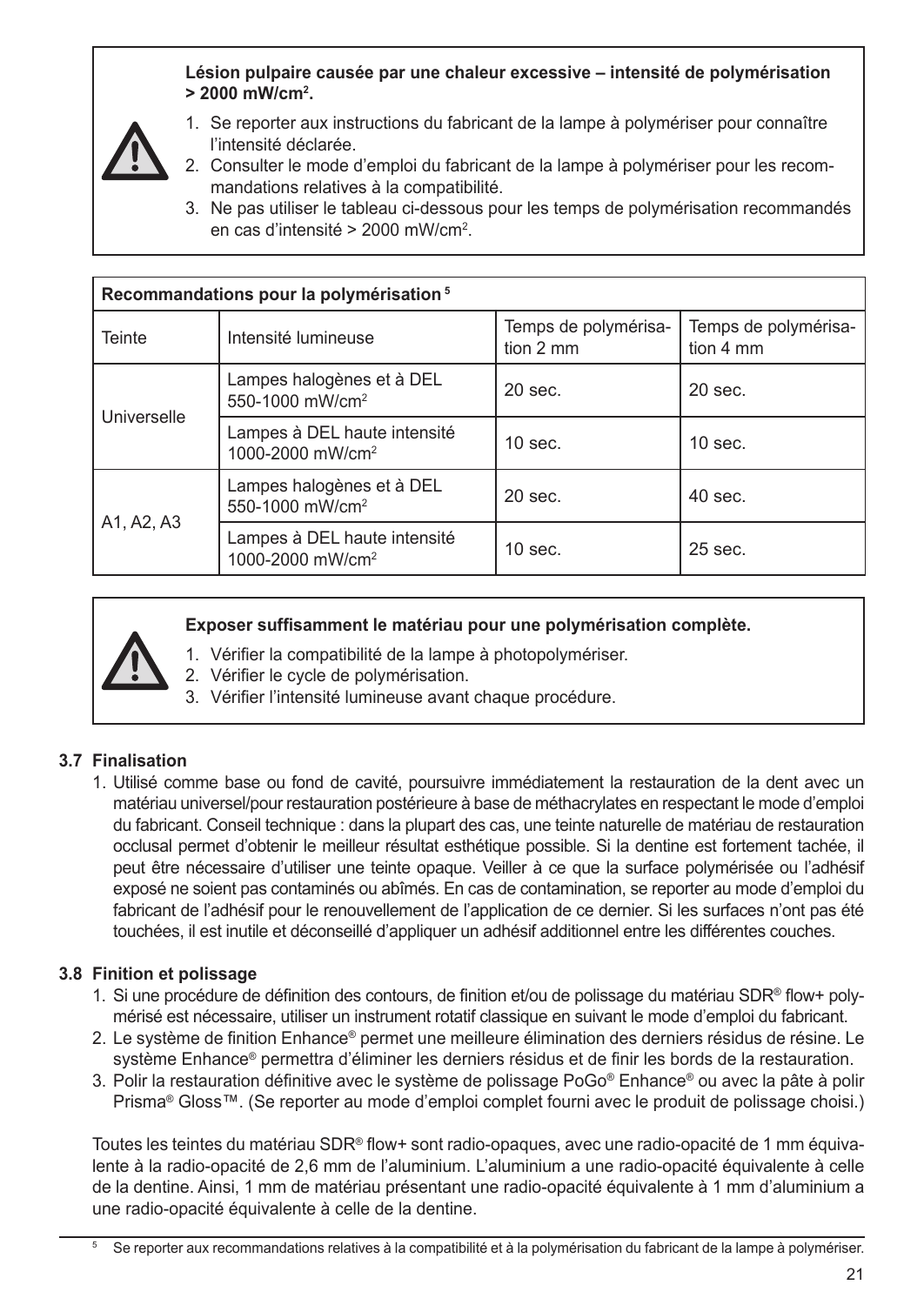# **4 Hygiène**

#### **Contaminations croisées.**



2. Il n'est pas possible de retraiter la seringue. Éliminer la seringue contaminée conformément à la réglementation locale applicable.

#### **4.1 Nettoyage et désinfection**

Pour éviter l'exposition des seringues à des éclaboussures ou des projections de fluides corporels ou à des mains ou tissus buccaux contaminés, il est recommandé d'utiliser une barrière de protection pour éviter la contamination des seringues. L'utilisation de barrières de protection est une précaution supplémentaire contre la contamination grossière mais pas contre toutes les contaminations.

En portant des gants propres/désinfectés, les seringues peuvent être désinfectées avec une solution désinfectante hospitalière à base d'eau conformément à la règlementation nationale/locale.

L'étiquette peut être endommagée par des désinfections répétées.

**REMARQUE : Un essuyage trop vigoureux de la seringue risquerait d'arracher l'étiquette.** Essuyer délicatement la seringue.

#### **4.2 Stérilisation du pistolet à embouts Compules®**

#### **Démontage**

- 1. Fermer partiellement le pistolet applicateur et placer le pouce sous la partie arrière de la charnière.
- 2. Pousser vers le haut et soulever la charnière. Le pistolet applicateur est séparé en deux parties et le piston est exposé.
- 3. Éliminer le matériau de restauration avec une serviette en papier doux et de l'alcool à 70 %.

#### **Stérilisation**

Stériliser le pistolet applicateur à l'autoclave à la vapeur (2,1-2,4 bars et 135-138 °C). Il est déconseillé d'immerger le pistolet à embouts Compules® dans des solutions désinfectantes.

#### **Montage**

- 1. Après stérilisation, insérer le piston dans le canon du pistolet applicateur.
- 2. Assembler les composants par pression et verrouiller le mécanisme de la charnière.
- 3. Ne pas réutiliser les pistolets applicateurs endommagés ou souillés.

# **5 Numéro de lot** ( $\text{cm}$ ) et date de péremption ( $\text{R}$ )

- 1. Ne pas utiliser après la date de péremption. Le format standard ISO est utilisé : « AAAA-MM-JJ »
- 2. Les références suivantes doivent être citées dans chaque correspondance :
	- Référence du produit
	- Numéro de lot
	- Date de péremption

#### **© 2016 Dentsply Sirona, Inc. (12/15/16). Tous droits réservés.**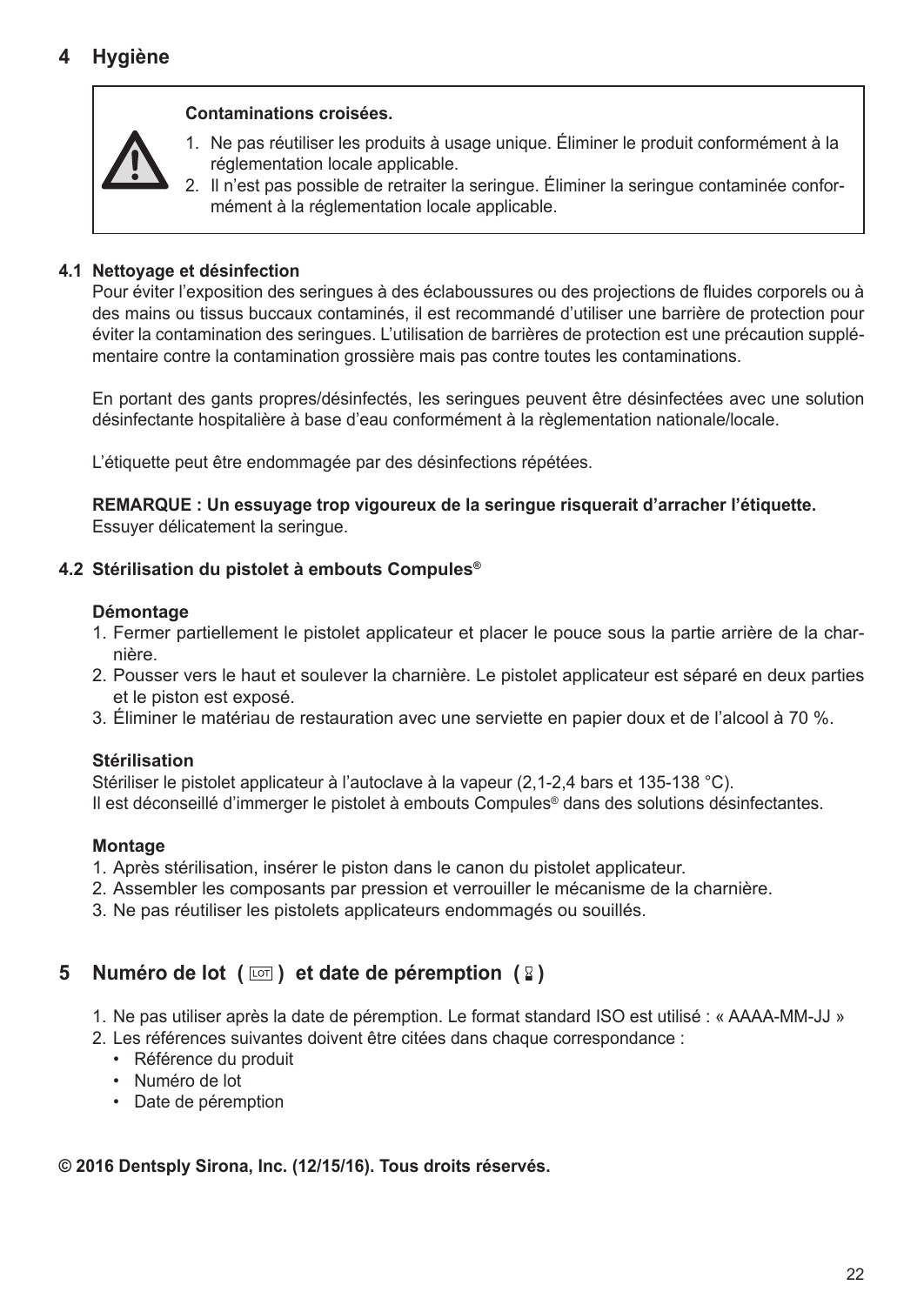# <span id="page-27-0"></span>SDR® flow+ Composito fluido posizionabile in massa

ATTENZIONE: Esclusivamente per uso odontoiatrico.

| Pagina<br>Contenuti |  |
|---------------------|--|
|                     |  |
|                     |  |
|                     |  |
|                     |  |
|                     |  |

# **1 Descrizione del prodotto**

**SDR® flow+** è un composito fluido per restauri, monocomponente, contenente fluoro, posizionabile in massa, fotopolimerizzabile e radiopaco. È stato realizzato per essere utilizzato come massa base in restauri di I e II classe. È anche utilizzabile da solo come composito per applicazioni in aree di contatto non occlusali. **SDR® flow+** presenta caratteristiche di lavorabilità tipiche dei compositi "flowable", ma può essere applicato in incrementi fino a 4 mm, con una contrazione da polimerizzazione minima. **SDR® flow+** è auto-livellante e permette un perfetto adattamento alle pareti della cavità preparata. E' stato studiato per essere ricoperto con un composito per posteriori/universale a base di metacrilato per la ricostruzione dello smalto facciale/occlusale mancante, quando utilizzato come base o come liner.

#### **1.1 Confezionamenti 1**

SDR® flow+ è disponibile in:

- Compula® Tips predosate per applicazione intraorale diretta
- Siringhe per applicazione intraorale diretta
- Una tinta universale e 3 tinte VITA® 2 (A1, A2, A3)

#### **1.2 Composizione**

- Vetro di bario-alluminio-fluoro-borosilicato
- Vetro di stronzio-alluminio-fluoro-silicato
- Resina di uretano dimetacrilato modificata
- Etossilato-di-bisfenol A dimetacrilato (EBPADMA)
- Trietileneglicol-dimetacrilato (TEGDMA)
- Fotoiniziatore canforochinone (CQ)
- Foto-acceleratore
- Idrossietil toluene butilato (BHT)
- Stabilizzatore UV
- Biossido di titanio
- Pigmenti di ossido di ferro
- Particelle di riempitivo inorganico con dimensioni comprese tra 20 nm e 10 µm, riempitivi totali 47,3% in volume.

Alcune confezioni possono non essere disponibili in tutti i paesi.

<sup>2</sup> Non è un marchio registrato di Dentsply Sirona, Inc.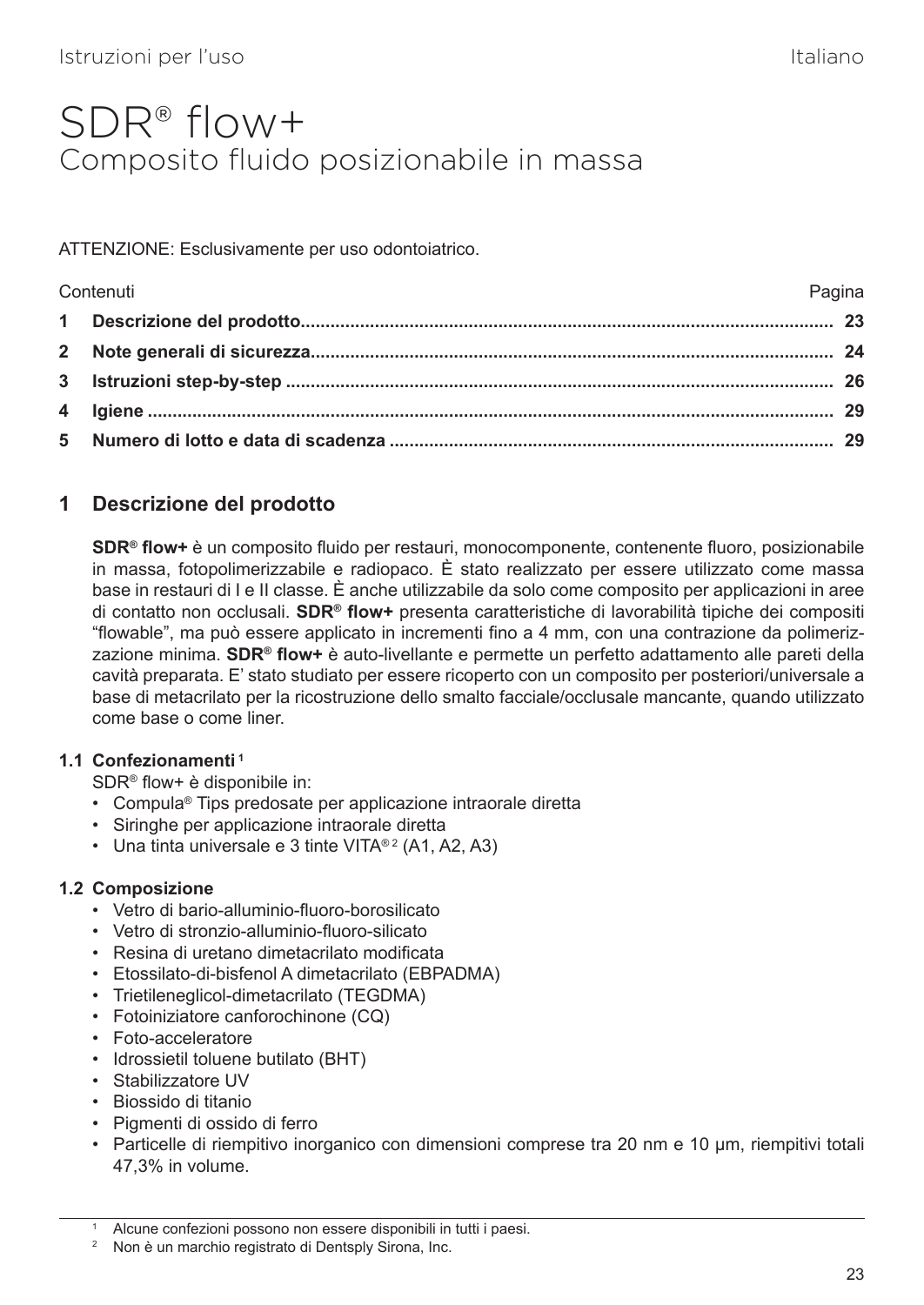#### **1.3 Indicazioni**

Materiale per restauri diretti SDR® flow+:

- Posizionamento diretto nei restauri di cavità di I e II classe
- Liner per materiali per restauro diretto Liner per cavità di II classe
- Sigillante per solchi e fessure
- Restauri diretti di cavità di I classe
- Ricostruzione di monconi
- Restauri diretti di cavità di III e V classe

#### **1.4 Controindicazioni**

SDR® flow+ è controindicato in caso di pazienti di cui sia nota una grave reazione allergica alle resine metacrilate.

#### **1.5 Adesivi compatibili**

SDR® flow+ si utilizza dopo l'applicazione di un adesivo smalto-dentinale ed è chimicamente compatibile con i normali adesivi smalto-dentinali a base di metacrilato, inclusi gli adesivi Dentsply Sirona studiati per l'uso con un composito da restauro fotopolimerizzabile (consultare le istruzioni d'uso dell'adesivo utilizzato).

#### **1.6 Compositi per la ricostruzione dello smalto compatibili**

SDR® flow+ si utilizza in combinazione con un composito da restauro per posteriori/universale  $^3$  per la ricostruzione dello smalto facciale/occlusale (vedere Istruzioni step-by-step) ed è chimicamente compatibile con i normali compositi a base metacrilata inclusi i compositi fotopolimerizzabili per posteriori/universali di Dentsply Sirona studiati per restauri occlusali di I e II classe (consultare le istruzioni d'uso del composito per la ricostruzione dello smalto facciale/occlusale utilizzato).

#### **2 Note generali di sicurezza**

Prendere nota delle seguenti informazioni di sicurezza generale e di quelle specifiche che si trovano in altre sezioni di queste istruzioni d'uso.

#### **Simbolo di allarme per la sicurezza.**



- Questo è il simbolo che allerta sulla sicurezza. E'utilizzato per indicare all'utilizzatore potenziali pericoli per l'incolumità fisica.
- Rispettare tutte le indicazioni di sicurezza che seguono questo simbolo per evitare possibili danni.

#### **2.1 Avvertenze**

SDR® flow+ contiene monomeri metacrilati polimerizzabili che possono irritare la pelle, gli occhi e la mucosa orale e causare dermatiti allergiche da contatto in soggetti sensibili.

- **• Evitare il contatto con gli occhi** per prevenire irritazioni e possibili danni alla cornea. In caso di contatto con gli occhi, sciacquare immediatamente con abbondante acqua e consultare un medico.
- **• Evitare il contatto con la pelle** per prevenire irritazioni e possibili reazioni allergiche. In caso di contatto, sulla pelle possono comparire eruzioni cutanee e arrossamenti. In caso di contatto con la pelle, rimuovere immediatamente il materiale con cotone e alcol e lavare abbondantemente con acqua e sapone. In caso di fenomeni di sensibilizzazione o eruzioni cutanee, interrompere l'uso e consultare un medico.

<sup>3</sup> Non è necessario uno strato finale di materiale sostitutivo dello smalto per sigillare solchi e fessure, per i restauri conservativi di I classe, III classe, V classe o per la ricostruzione di monconi.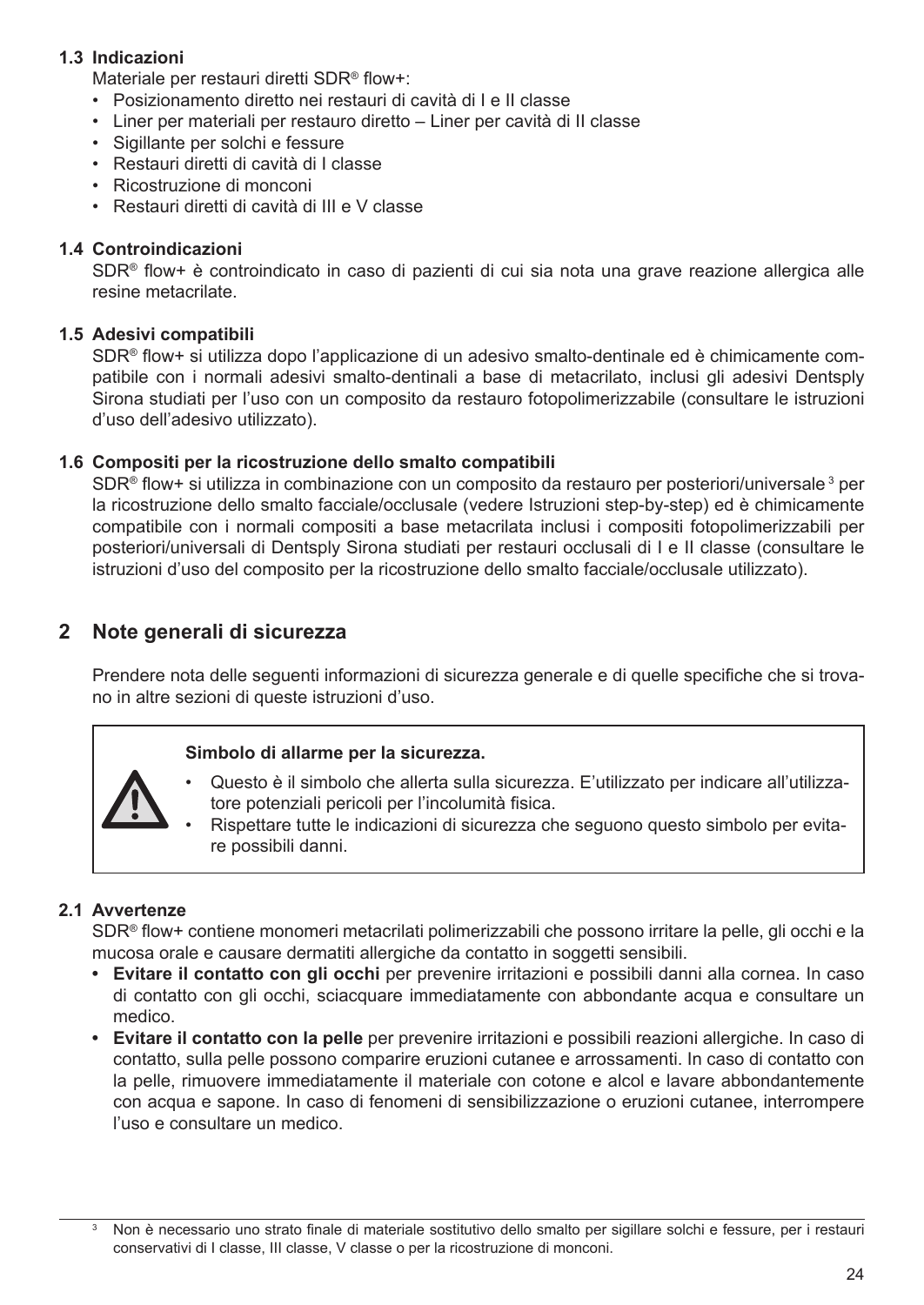**• Evitare il contatto con i tessuti gengivali/mucosa** per prevenire infiammazioni. In caso di contatto accidentale, rimuovere immediatamente il materiale dai tessuti. Al termine del restauro risciacquare la mucosa con abbondante acqua e far espellere l'acqua. In caso l'infiammazione della mucosa persista, consultare un medico.

#### **2.2 Precauzioni**

- 1. Questo prodotto deve essere utilizzato come specificatamente indicato nelle istruzioni per l'uso. Qualsiasi altro utilizzo del prodotto non conforme alle istruzioni per l'uso è a discrezione ed esclusiva responsabilità dell'odontoiatra.
- 2. Il contatto con la saliva e il sangue durante l'applicazione del composito può causare il fallimento del restauro. Si raccomanda l'uso della diga di gomma o di adeguato isolamento.
- 3. Indossare occhiali protettivi, mascherina, indumenti e guanti idonei. Si raccomanda l'uso di occhiali protettivi per i pazienti.
- 4. I dispositivi contrassegnati nella documentazione o sulla confezione come "single use" sono monouso. Gettarli dopo l'uso. Non riutilizzarli su altri pazienti per evitare una contaminazione crociata.
- 5. La siringa non può essere ricaricata. Per evitare che la siringa venga a contatto con schizzi e nebulizzazioni di fluidi corporei o mani contaminate, è indispensabile maneggiarla con guanti puliti o disinfettati. Come ulteriore misura precauzionale, la siringa può essere protetta dalle contaminazioni crociate, ma non da qualsiasi contaminazione, applicando una guaina protettiva.
- 6. SDR® flow+ si estrude facilmente. NON ESERCITARE UNA FORZA ECCESSIVA. Una pressione eccessiva può causare un'estrusione non corretta del materiale o provocare l'espulsione della Compula® Tip dal dispenser Compules® Tips Gun.
- 7. Si raccomanda di utilizzare le Compula® Tips con il dispenser Dentsply Sirona Compules® Tips Gun.
- 8. Richiudere ermeticamente le siringhe con il tappo subito dopo l'utilizzo. Non lasciare il puntale della siringa inserito come tappo.
- 9. Utilizzare esclusivamente i puntali delle siringhe fornite da Dentsply Sirona per l'applicazione del materiale.
- 10. SDR® flow+ è disponibile in tinte semi-traslucenti. Se posizionato sul margine della superficie cavitaria, per es. sulla superficie occlusale, facciale o linguale, o in ampie cavità prossimali, la linea di demarcazione tra dente e restauro potrebbe essere visibile. La dentina fortemente decolorata potrebbe trasparire attraverso SDR® flow+ polimerizzato. Nei casi in cui il fattore estetico sia rilevante, si raccomanda di applicare un adeguato strato di materiale da restauro nella tinta corretta e/o un opaco sulle superfici visibili.
- 11. Quando si applica SDR® flow+ come base o come liner, assicurarsi che ci siano almeno 2 mm per il posizionamento del materiale prescelto per il restauro occlusale.
- 12. I dati che validano l'utilizzo del materiale in restauri di I classe dietro aree con solco centrale della larghezza di un istmo, o in caso di sostituzione funzionale di una cuspide sono insufficienti. Potrebbero verificarsi un'usura eccessiva o il fallimento del restauro.

#### **13. Interazioni:**

- Non usare materiali contenenti eugenolo e perossido di idrogeno insieme a SDR® flow+, in quanto potrebbero interferire con la polimerizzazione impedendo al prodotto di indurire.
- SDR® flow+ è un materiale fotopolimerizzabile, pertanto deve essere protetto dalla luce ambientale. Procedere immediatamente dopo l'applicazione del prodotto.
- Se con le procedure adesive si utilizzano fili retrattori impregnati con composti minerali (per esempio ferro) e/o soluzioni emostatiche, il sigillo marginale potrebbe essere intaccato, con conseguenti microinfiltrazioni, macchie sotto superficiali e/o fallimento del restauro. In caso sia necessario un filo retrattore, usarne uno neutro, non impregnato.

### **2.3 Reazioni indesiderate**

Il prodotto può irritare gli occhi e la pelle.

- Contatto con gli occhi: Irritazioni e possibili lesioni alla cornea.
- Contatto con la cute: Irritazioni o possibili reazioni allergiche. Possono comparire eruzioni cutanee rossastre.
- Contatto con mucose: Infiammazione (vedere Avvertenze).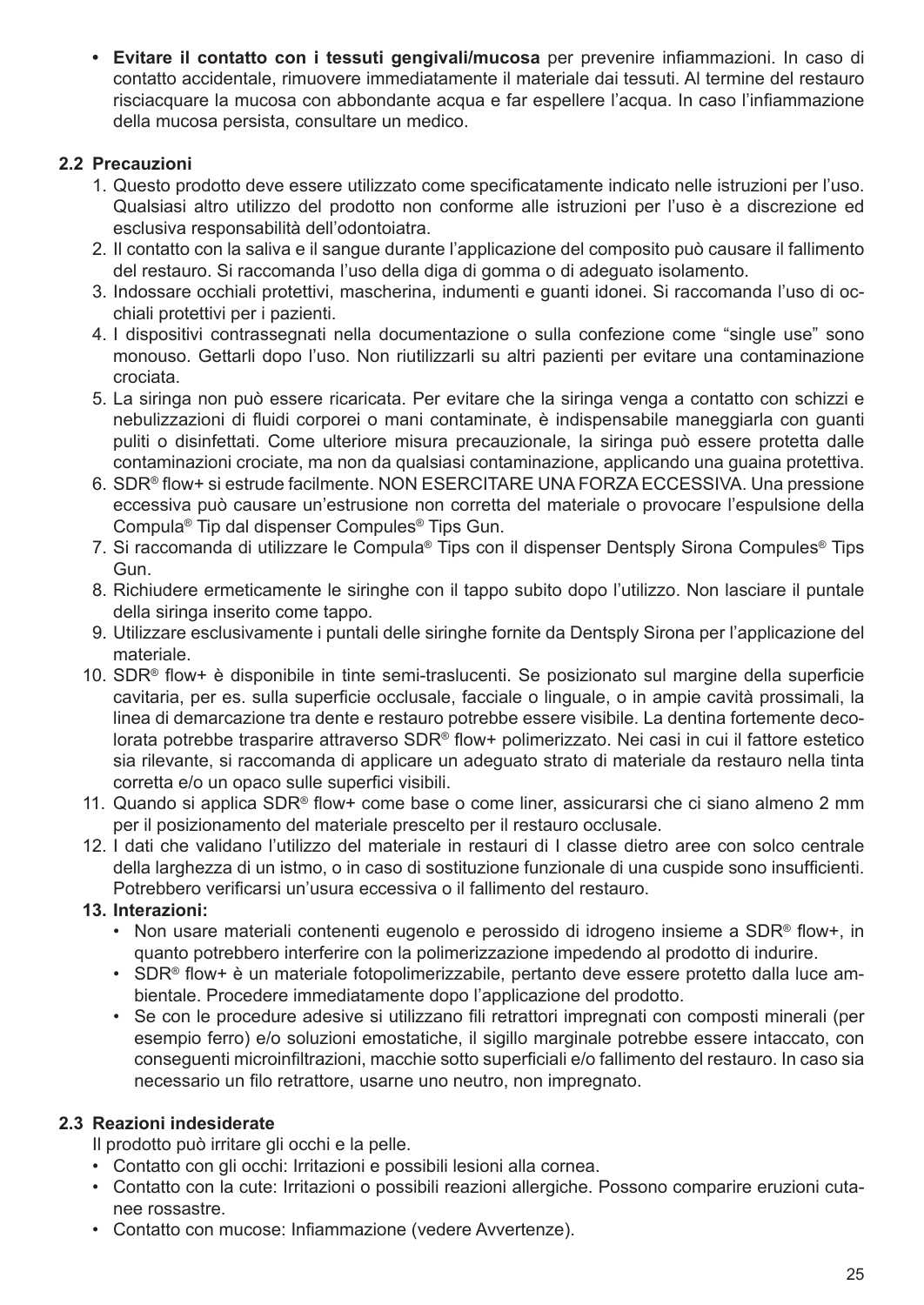#### **2.4 Condizioni di conservazione**

Inadeguate condizioni di conservazione possono ridurre la durata del prodotto o provocarne un funzionamento non corretto.

- Tenere lontano dall'esposizione diretta alla luce del sole e conservare in un luogo ben ventilato ad una temperatura compresa tra 2 °C-24 °C.
- Prima dell'utilizzo, lasciare che il prodotto ritorni a temperatura ambiente.
- Proteggere dall'umidità.
- Non congelare.
- Non utilizzare dopo la data di scadenza.

### **3 Istruzioni step-by-step**

#### **3.1 Preparazione della cavità**

- 1. Preparare la cavità in modo da non lasciare alcun residuo di amalgama o materiale da restauro.
- 2. Sciacquare la superficie con spray ad acqua e asciugare accuratamente con un getto d'aria. Non essiccare la struttura del dente.
- 3. Usare la diga o rulli di cotone per isolare la cavità ed evitare la contaminazione.

#### **3.2 Applicazione della matrice**

Per contatti prossimali ottimali, procedere nel seguente modo:

- 1. Applicare la matrice (per esempio sistema di matrici AutoMatrix® o sistema di matrici sezionali Palodent® V3) e il cuneo. Il modellamento della matrice migliorerà il contatto e il contorno. Si consiglia l'applicazione di un anello prima del cuneo.
- 2. In cavità di II classe, usare una matrice a banda sottile e flessibile.

#### **3.3 Protezione della polpa, condizionamento del dente/pretrattamento della dentina, applicazione dell'adesivo**

Fare riferimento alle istruzioni del produttore dell'adesivo per la protezione della polpa, il condizionamento/pretrattamento della dentina e/o l'applicazione dell'adesivo. Una volta trattate in maniera appropriata, le superfici devono essere mantenute incontaminate. Procedere immediatamente all'applicazione di SDR® flow+.

# **3.4 Estrusione di SDR® flow+**

#### **Pericolo di danni in caso di forza eccessiva.**



- 1. Applicare una pressione lenta e lineare sul pistone della siringa o sul dispenser per Compule.
- 2. Non usare una forza eccessiva potrebbe verificarsi la rottura della siringa oppure della Compula® Tip o la sua espulsione dal dispenser.

#### **Compula® Tips**

La Compula® Tip predosata è composta da un Compules® Tip e da una cannula di applicazione in metallo.

- 1. Caricare il dispenser a pistola con una Compula® Tip predosata. Inserire la Compula® Tip nell'apposita apertura presente sul corpo del dispenser Compules® Tips Gun. Assicurarsi di inserire prima il collo della Compula® Tip.
- 2. Rimuovere il cappuccio colorato dalla Compula® Tip. La Compula® Tip può essere ruotata di 360° per ottenere la corretta angolazione di accesso alla cavità.
- 3. Applicare il materiale direttamente in cavità, con una pressione lenta e lineare. NON ESERCITA-RE UNA FORZA ECCESSIVA.
- 4. Per rimuovere la Compula® Tip utilizzata, accertarsi che il pistone del dispenser per Compules® Tips sia completamente tirato indietro, permettendo così la massima apertura dell'impugnatura. Applicare un movimento verso il basso all'estremità frontale della Compula® Tip e rimuoverla.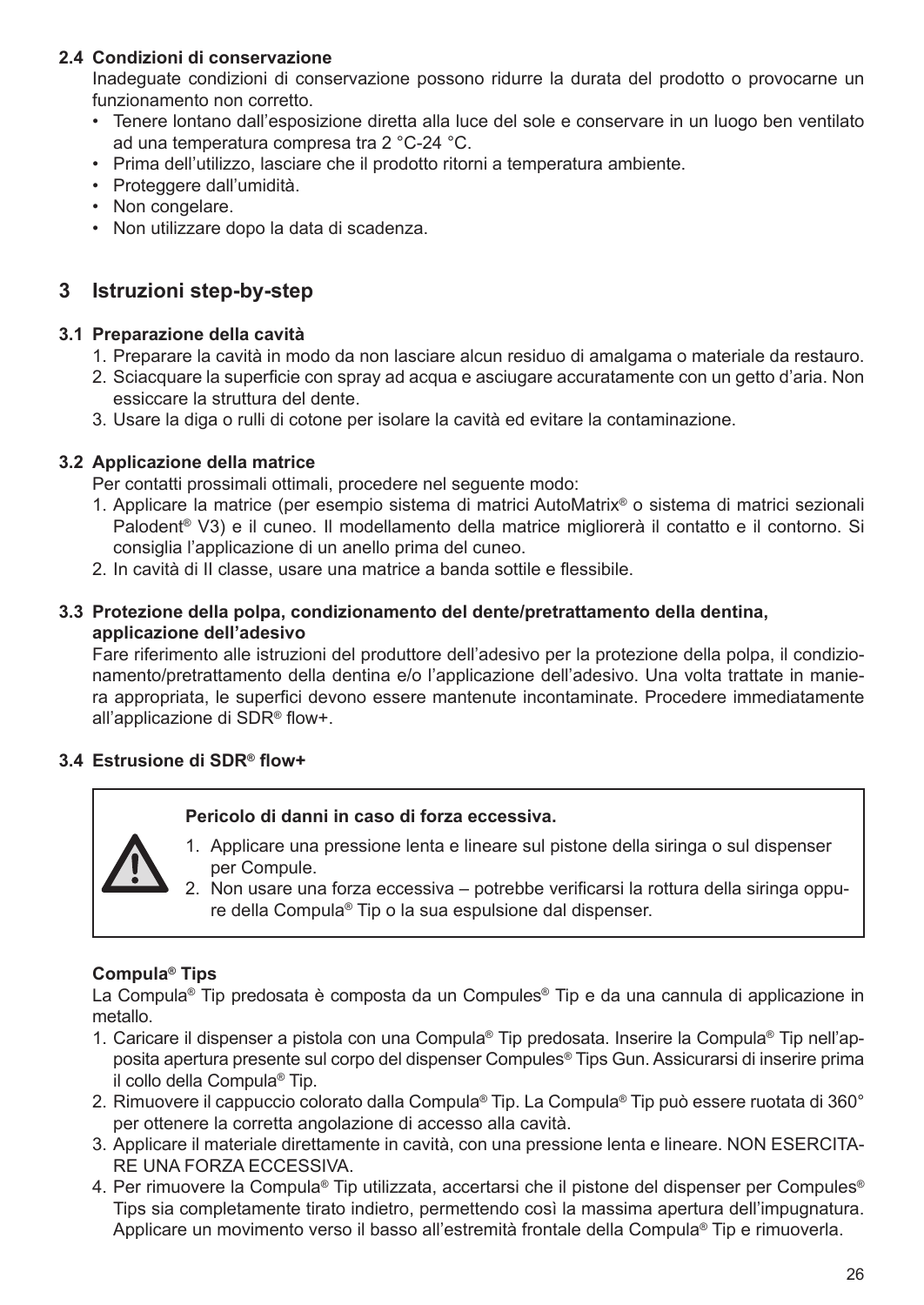#### **Siringhe**

- 1. Rimuovere il tappo dalla siringa. Per assicurare una fuoriuscita fluida di materiale dalla siringa, estruderne una piccola quantità su un blocchetto per miscelazione, lontano dalla portata del paziente.
- 2. Attaccare il puntale monouso di colore nero alla siringa. Ruotare da 1/4 a 1/2 giro in senso orario per assicurarsi che sia attaccato saldamente. Strattonare il puntale per essere sicuri che sia serrato alla siringa.
- 3. Il materiale dovrebbe fuoriuscire liberamente applicando una pressione delicata. NON ESER-CITARE UNA FORZA ECCESSIVA. Se è necessaria una pressione più forte, allontanarsi dal paziente e rimuovere l'ostruzione.
- 4. SCARTARE E SMALTIRE IN MODO APPROPRIATO IL PUNTALE MONOUSO SUBITO DOPO L'UTILIZZO. RIPOSIZIONARE IL TAPPO ORIGINARIO. Non conservare la siringa con il puntale monouso di colore nero inserito. CONSERVARE ESCLUSIVAMENTE CON IL TAPPO ORIGINARIO. Nota: Si raccomanda di tirare leggermente indietro il pistone della siringa dopo l'uso per prevenire la fuoriuscita eccessiva di materiale.

#### **3.5 Applicazione del materiale SDR® flow+**

Nota: Dato che SDR® flow+ è stato studiato per conformarsi all'anatomia della cavità, è necessario definire le corrette aree di contatto mediante una matrice. Il materiale non modificherà la matrice. Se necessario, modellare la matrice manualmente con uno strumento appropriato come un condensatore o un brunitore a pallina prima e/o durante la fotopolimerizzazione.

- 1. Applicare SDR® flow+ direttamente nella cavità del dente preparata esercitando una pressione lenta e lineare. Iniziare l'applicazione nella parte più profonda della cavità, mantenendo la punta vicino al fondo della cavità. Ritrarre gradualmente la punta mentre la cavità si riempie. Durante l'applicazione, evitare di far fuoriuscire la cannula dal materiale dispensato per ridurre al minimo il rischio di formazione di bolle d'aria. Finita l'applicazione, pulire la punta contro la parete della cavità mentre la si ritrae dal campo operatorio.
- 2. Entro pochi secondi, il materiale SDR® flow+ estruso si auto-livellerà, eliminando la necessità di ulteriore modellazione con strumenti manuali. In caso di sovrariempimento o eccesso di materiale sui margini occlusali, usare un puntale applicatore inumidito con residuo di adesivo per rimuovere l'eccesso. Qualunque bolla d'aria visibile dovrebbe essere eliminata con una sonda pulita e appuntita prima della polimerizzazione.
- 3. Quando usato come materiale posizionabile in massa, è possibile riempire la maggior parte delle cavità con un singolo incremento (fino a 4 mm) lasciando circa 2 mm per la superficie occlusale <sup>4</sup> . In preparazioni più profonde, applicare il materiale in incrementi di 4 mm, fotopolimerizzando completamente ciascun incremento.
- 4. In alternativa, SDR® flow+ può essere applicato sulla dentina esposta in uno strato sottile come un tradizionale liner "flowable".

#### **3.6 Polimerizzazione**

SDR® flow+ deve essere polimerizzato in incrementi di profondità/spessore fino a 4 mm.

1. Fotopolimerizzare ciascuna area della superficie del restauro con un'unità fotopolimerizzante specifica per la polimerizzazione di materiali contenenti l'iniziatore canforochinone (CQ), cioè con spettro di emissione contenente 470 nm. L'emissione minima di luce deve essere di almeno 550 mW/cm<sup>2</sup> .

#### **Danno pulpare a causa di eccessivo calore-intensità di polimerizzazione > 2000 mW/cm<sup>2</sup> .**



- 1. Controllare l'intensità dichiarata nella documentazione del produttore della lampada fotopolimerizzante.
- 2. Consultare le indicazioni sulla compatibilità della polimerizzazione riportate nelle istruzioni del produttore della lampada fotopolimerizzante.
- 3. Non usare i tempi di polimerizzazione indicati nella tabella seguente se l'intensità è > 2000 mW/cm<sup>2</sup> .

Quando utilizzato come sigillante per solchi e fessure, per restauri conservativi di I classe, III o V classe o come materiale per la ricostruzione di monconi, il materiale può essere posizionato fino al riempimento di tutta la cavità incluso il margine occlusale in superficie.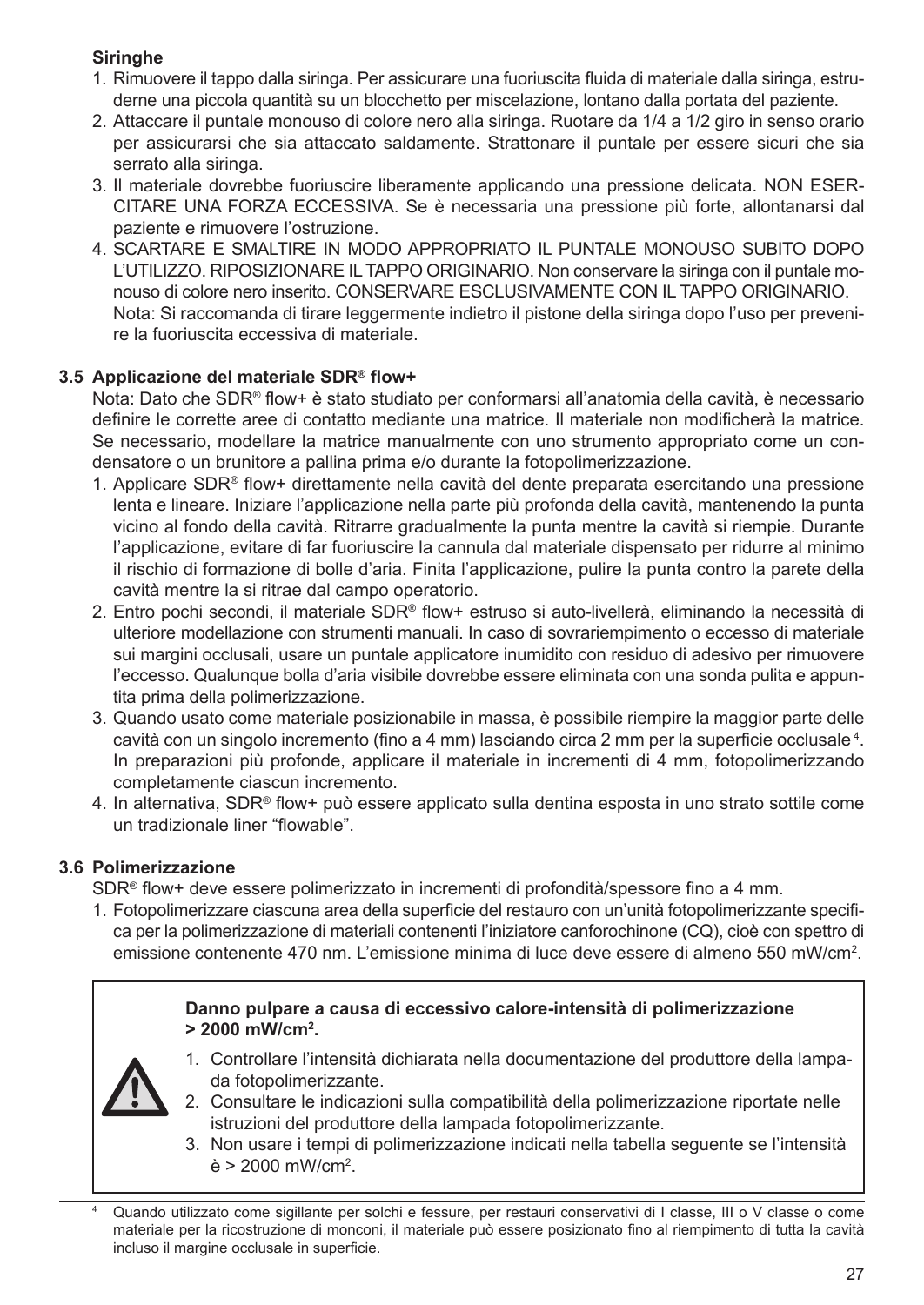| Indicazioni Per La Polimerizzazione <sup>5</sup> |                                                               |                                     |                                     |
|--------------------------------------------------|---------------------------------------------------------------|-------------------------------------|-------------------------------------|
| Tinta                                            | Intensità luminosa emessa                                     | Tempo di polimeriz-<br>zazione 2 mm | Tempo di polimeriz-<br>zazione 4 mm |
| Universal                                        | Lampade alogene e a LED<br>550-1000 mW/cm <sup>2</sup>        | $20$ sec.                           | $20$ sec.                           |
|                                                  | Lampade a LED ad alta potenza<br>1000-2000 mW/cm <sup>2</sup> | $10$ sec.                           | $10$ sec.                           |
|                                                  | Lampade alogene e a LED<br>550-1000 mW/cm <sup>2</sup>        | $20$ sec.                           | $40$ sec.                           |
| A1, A2, A3                                       | Lampade a LED ad alta potenza<br>1000-2000 mW/cm <sup>2</sup> | $10$ sec.                           | $25$ sec.                           |

#### **Indurimento inadeguato a causa di polimerizzazione insufficiente.**

- 1. Controllare la compatibilità dell'unità fotopolimerizzante.
- 2. Controllare il ciclo di polimerizzazione.
- 3. Controllare l'emissione di luce prima di ogni procedura.

#### **3.7 Completamento**

1. Quando utilizzato come bulk fill o liner, procedere immediatamente al completamento del restauro mediante un materiale da restauro per posteriori/universale a base di metacrilato, seguendo le istruzioni d'uso del produttore. Suggerimento tecnico: Nella maggior parte delle applicazioni, una tinta body del materiale da restauro assicura i migliori risultati estetici. In caso di dentina fortemente decolorata, può essere consigliato l'uso di una tinta opaca. Non toccare o lasciare che si contamini la superficie polimerizzata o l'adesivo esposto. In caso di contaminazione, seguire le istruzioni del produttore dell'adesivo per la riapplicazione del prodotto. Se le superfici non vengono toccate, non è necessaria né raccomandata un'ulteriore applicazione di adesivo tra un incremento e l'altro.

#### **3.8 Rifinitura e lucidatura**

- 1. Se dopo la polimerizzazione è necessario contornare, rifinire e/o lucidare SDR® flow+, usare gli strumenti rotanti tradizionali seguendo le istruzioni d'uso del produttore.
- 2. La rimozione delle eccedenze di cemento meno appariscenti si effettua con il sistema per rifinitura Enhance®. Il sistema Enhance® è in grado di asportare queste eccedenze e di rifinire il margine del restauro.
- 3. Al termine del restauro lucidare con il sistema di lucidatura Enhance® PoGo® o la pasta per lucidatura Prisma® Gloss™ (consultare le istruzioni per l'uso fornite con il prodotto scelto per la lucidatura).

Tutti i colori di SDR® flow+ sono radiopachi, con una radiopacità di 1 mm equivalente a 2,6 mm di radiopacità dell'alluminio. L'alluminio ha una radiopacità equivalente a quella della dentina, quindi 1 mm di materiale con radiopacità equivalente a 1 mm di alluminio ha una radiopacità equivalente a quella della dentina.

<sup>5</sup> Riferirsi alle raccomandazioni del produttore della lampada fotopolimerizzante per verificare la compatibilità e le indicazioni per la polimerizzazione.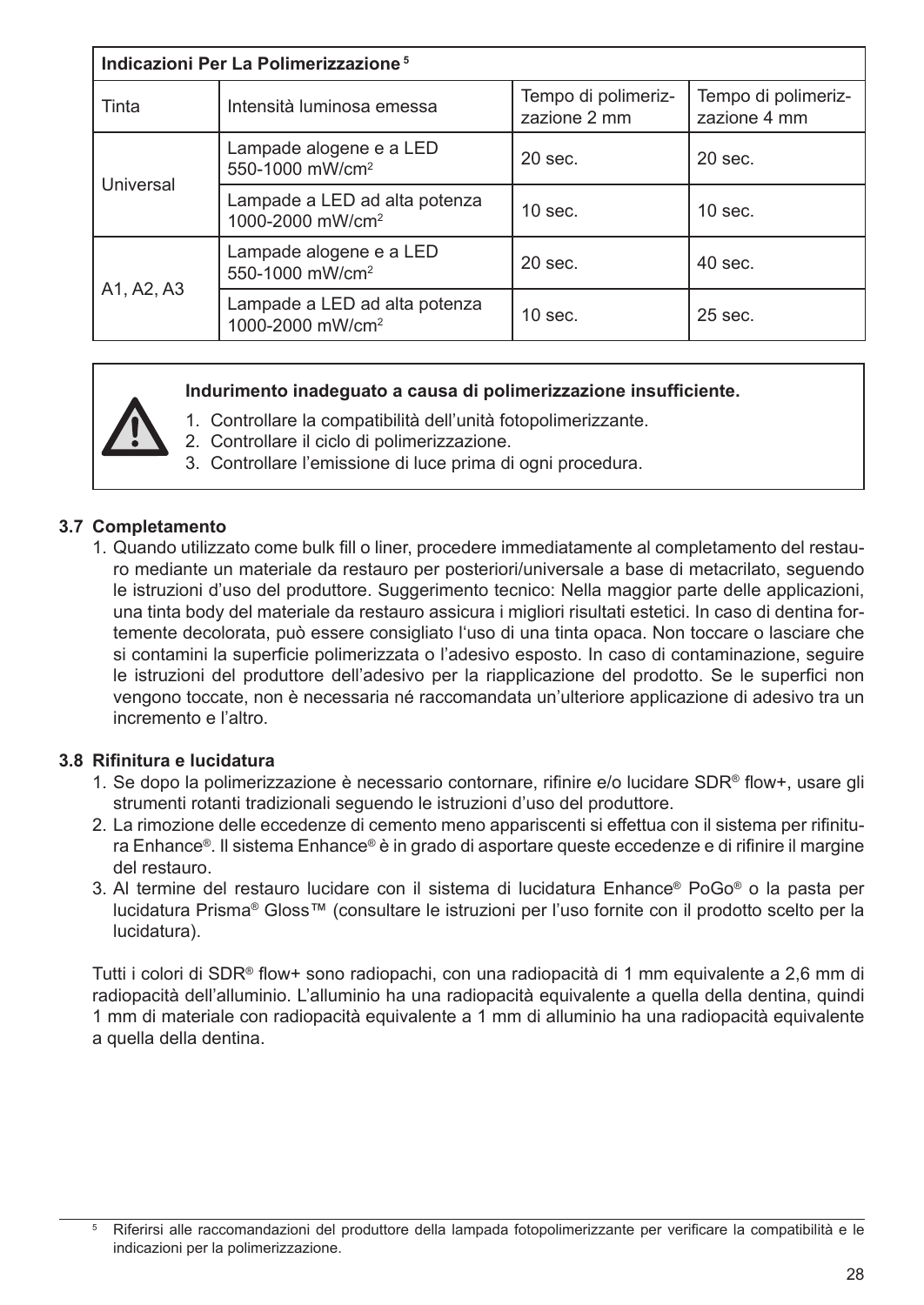#### **Contaminazione crociata.**

- - 1. Non riutilizzare i prodotti monouso. Smaltire secondo le normative locali.
	- 2. La siringa non può essere ricaricata. Smaltire la siringa contaminata secondo le disposizioni locali.

#### **4.1 Pulizia e disinfezione**

Per proteggere le siringhe dall'esposizione a schizzi o spruzzi di fluidi orali o da mani contaminate, o da tessuti orali, si raccomanda l'utilizzo di una barriera protettiva per evitare la contaminazione della siringa. L'uso delle guaine protettive è una misura precauzionale aggiuntiva contro le contaminazioni crociate ma non contro qualsiasi contaminazione.

Le siringhe contaminate possono essere disinfettate con soluzioni disinfettanti a base di acqua di tipo ospedaliero secondo le disposizioni nazionali o locali, maneggiandole con guanti puliti o disinfettati.

La disinfezione ripetuta può danneggiare l'etichetta.

#### **Nota: Se si strofina con forza, l'etichetta può deteriorarsi.**

Pulire la siringa delicatamente.

#### **4.2 Sterilizzazione della pistola per Compules® Tips**

#### **Disassemblaggio**

- 1. Chiudere parzialmente il dispenser a pistola e posizionare il pollice sulla parte posteriore della cerniera.
- 2. Spingere verso l'alto e alzare la cerniera. Il dispenser si dividerà in due parti, esponendo il pistone.
- 3. Rimuovere il materiale da restauro con un panno di carta morbida e alcol al 70%.

#### **Sterilizzazione**

Sterilizzare il dispenser in autoclave (2,1-2,4 bar e 135-138 °C). Si sconsiglia di immergere il dispenser per Compules® Tips in soluzioni disinfettanti.

#### **Riassemblaggio**

- 1. Dopo la sterilizzazione, inserire il pistone nel cilindro del dispenser a pistola.
- 2. Premere i componenti insieme e riposizionare la cerniera.
- 3. Non utilizzare dispenser danneggiati o usurati.

# **5 Numero di lotto (**  $\text{cm}$  ) e data di scadenza (  $\text{R}$  )

- 1. Non usare oltre la data di scadenza. Viene utilizzato lo standard ISO: "AAAA-MM-GG"
- 2. I seguenti numeri devono essere citati in tutte le comunicazioni:
	- Numero di riordino
	- Numero di lotto
	- Data di scadenza

#### **© 2016 Dentsply Sirona, Inc. (12/15/16). Tutti i diritti riservati.**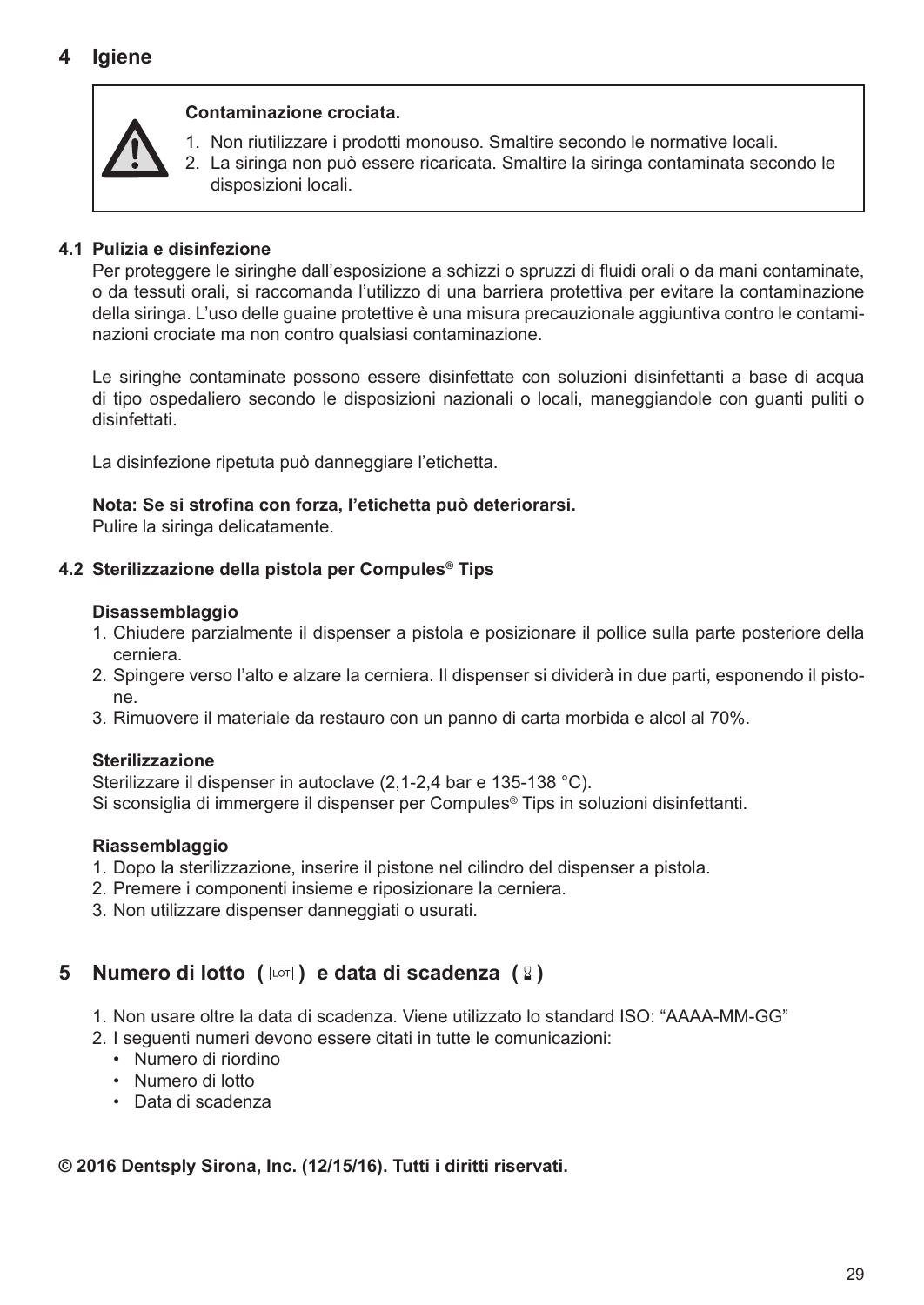# <span id="page-34-0"></span>SDR® flow+ Material fluido para colocación en bloque

#### ADVERTENCIA: Solo para uso dental.

| Contenido | Página |
|-----------|--------|
|           |        |
|           |        |
|           |        |
|           |        |
|           |        |

# **1 Descripción del producto**

**SDR® flow+** fluido para colocación en bloque es un restaurador de resina, monocomponente, que contiene flúor y es radiopaco y polimerizable con luz visible. Está indicado para ser utilizado como base para reemplazar la dentina perdida en restauraciones de clase I y II. También esta indicado como material único de restauración en aquellas preparaciones en las que no hay contacto oclusal. **SDR® flow+** tiene las características típicas de manejo de un composite fluido, pero puede ser colocado en incrementos de 4 mm con mínimo estrés de contracción. **SDR® flow+** tiene propiedades que le permiten una adaptación íntima a las paredes cavitarias. Cuando se usa como base/liner, está diseñado para ser cubierto por una última capa de composite para posteriores con el fin de restablecer la superficie oclusal de esmalte.

#### **1.1 Formas de presentación 1**

SDR® flow+ está disponible en:

- Compulas predosificadas para la aplicación intraoral
- Jeringas pequeñas para aplicación directa en boca
- Color universal (similar a la etiqueta de tonos del composite universal EsthetX®HD U) y 3 colores VITA® 2 (A1, A2, A3)

#### **1.2 Composición**

- Cristales de bario-alumino-fluoruro-borosilicato
- Cristales de estronium alumino-fluoro silicato
- Resina uretano dimetacrilato modificada
- Dimetacrilato bisfenol a etoxylada (EBPADMA)
- Trietileneglicol dimetacrilato (TEGDMA)
- Foto iniciador canforoquinona (CQ)
- Foto acelerador
- Butylated hidroxil toluene (BHT)
- Estabilizador UV
- Dióxido de titanio
- Pigmentos de óxido de hierro
- Agente fluorescente. Las partículas de relleno inorgánico varían de 20 nm a 10 µm, relleno total del 47,3% por volumen.

Es posible que algunas presentaciones no estén disponibles en todos los países.

<sup>2</sup> No es una marca registrada de Dentsply Sirona, Inc.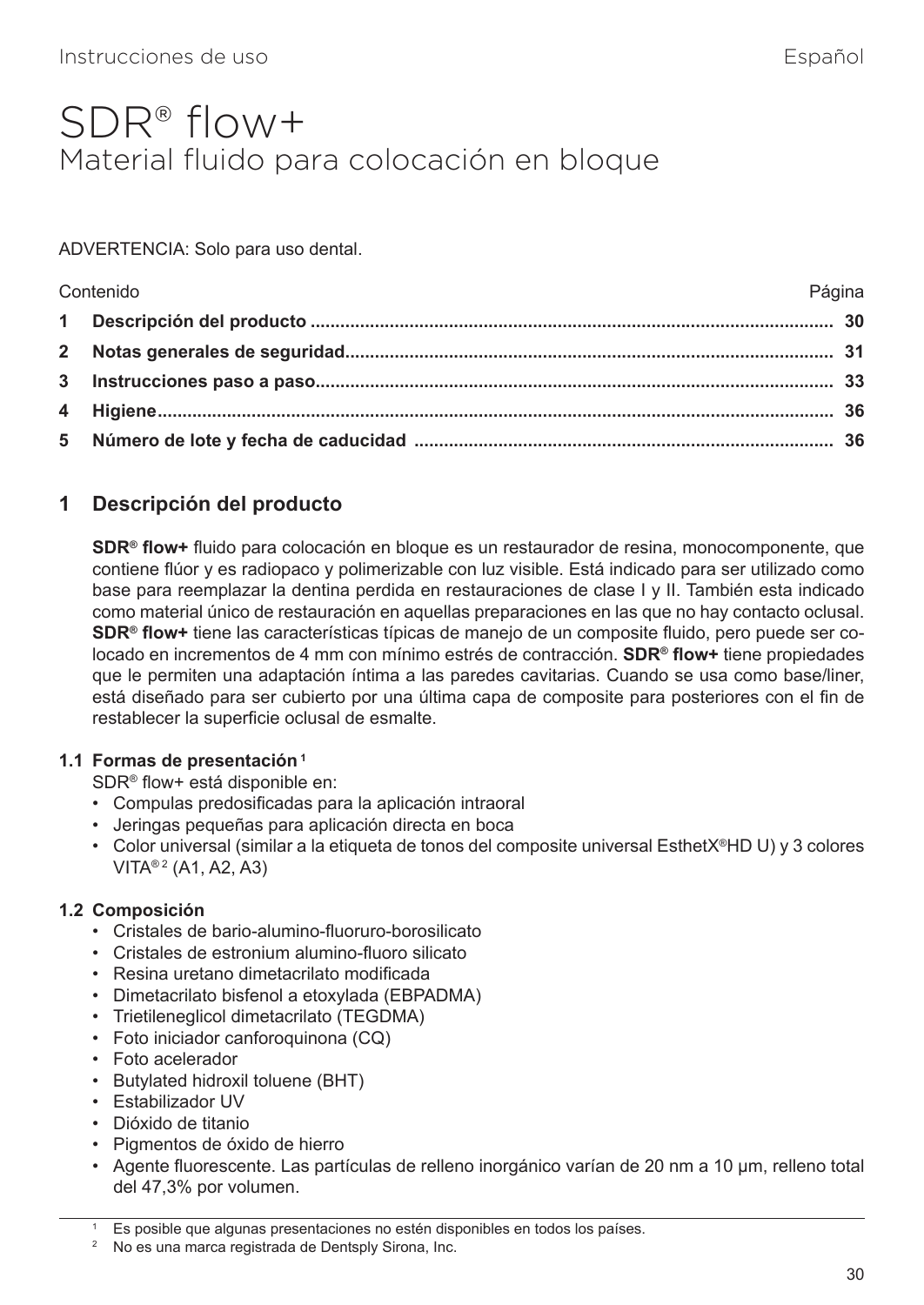#### **1.3 Indicaciones**

Material para restauraciones directas SDR® flow+:

- Base para restauraciones directas en cavidades de clase I y II
- Liner bajo materiales en restauraciones directas
- Liner para caja de clase II
- Sellado de fosas y fisuras
- Restauraciones conservadoras de clase I
- Reconstrucción de muñones
- Restauraciones de clase III y V

#### **1.4 Contraindicaciones**

SDR® flow+ está contraindicado para utilizarlo en pacientes alérgicos o sensibles a las resinas de metacrilato.

#### **1.5 Adhesivos compatibles**

SDR® flow+ debe ser utilizado después de un adhesivo compatible de dentina/esmalte, siendo químicamente compatible con todos los adhesivos convencionales de metacrilato, incluyendo los adhesivos Dentsply Sirona indicados para ser usados con composites fotopolimerizables (consulte las indicaciones de uso del adhesivo seleccionado).

#### **1.6 Restauradores tipo esmalte compatibles**

SDR® flow+ se utiliza en unión a un material restaurador de posteriores <sup>3</sup> en la cara ocluso/facial para el reemplazo del esmalte (consulte instrucciones paso a paso) siendo químicamente compatible con los composites de metacrilato convencionales, incluyendo los composites Dentsply Sirona, fotopolimerizables, indicados para restauraciones, de las caras oclusales de las clases I y II (consulte las indicaciones de uso del material restaurador seleccionado).

#### **2 Notas generales de seguridad**

Preste atención a las siguientes notas generales de seguridad y a las notas especiales de seguridad que encontrará en otras secciones de estas instrucciones de uso.

#### **Símbolo de Alerta de Seguridad.**



- Este es el símbolo de alerta de seguridad. Se utiliza para avisarle de potenciales riesgos de daño personal.
- Obedezca todos los mensajes de seguridad que sigan a este símbolo para evitar posibles daños.

#### **2.1 Advertencias**

SDR® flow+ contiene monómeros polimerizables de metacrilatos que pueden irritar la piel, ojos y la mucosa oral pudiendo producir dermatitis alérgica de contacto en pacientes susceptibles.

- **• Evite el contacto con los ojos** para prevenir irritaciones y posibles daños en la córnea. En caso de contacto con los ojos, lave inmediatamente con abundante agua y solicite atención médica.
- **• Evite el contacto con la piel** para prevenir irritaciones y posibles reacciones alérgicas. En caso de contacto, se puede observar una leve irritación en la piel. En caso de contacto con la piel, retire el material inmediatamente con un algodón y alcohol y lave enérgicamente con jabón y agua. En caso de sensibilización de la piel o irritación, interrumpa su uso y solicite atención médica.
- **• Evite el contacto con los tejidos blandos y/o con la mucosa** para prevenir inflamación. En caso de contacto accidental elimine inmediatamente el material de los tejidos. Lave la mucosa con abundante agua después de terminada la restauración y haga que el paciente escupa. En caso de que persista la irritación de la mucosa, solicite atención médica.

No es necesario colocar un material reemplazando el esmalte cuando se usa como sellador de fosas y fisuras, en restauraciones conservadoras de clase I, clase III, clase V ni para la reconstrucción de muñones.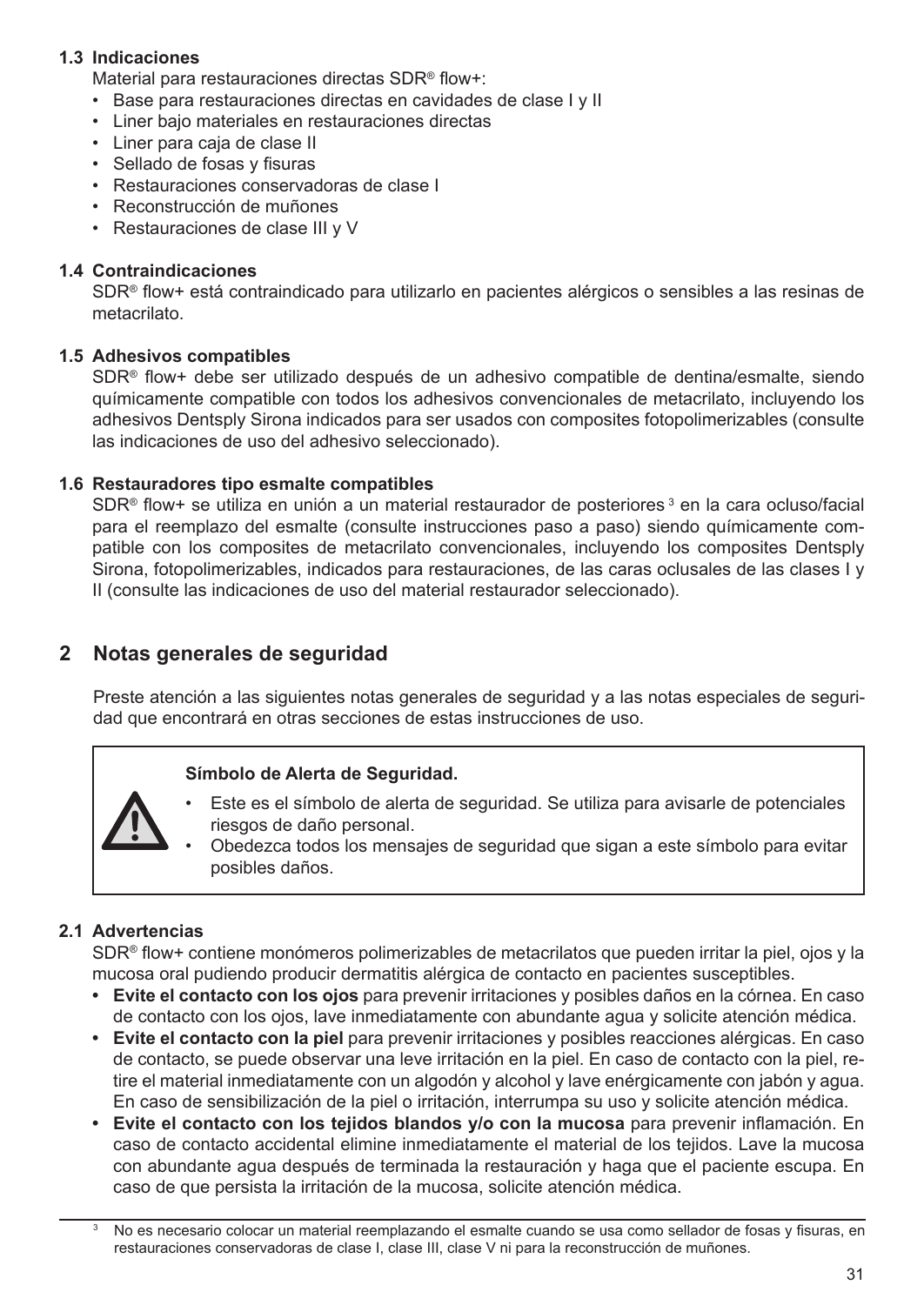#### **2.2 Precauciones**

- 1. Este producto está diseñado para ser utilizado siguiendo estas instrucciones de uso. Cualquier uso de este producto fuera de las instrucciones de uso será bajo criterio y responsabilidad del profesional.
- 2. El contacto con la sangre y la saliva durante la colocación de un composite puede hacer fracasar la restauración. Se recomienda la utilización de dique de goma para aislar o un aislamiento adecuado.
- 3. Utilice ropa adecuada, guantes y gafas de protección. Se recomienda que el paciente utilice gafas de protección.
- 4. Los dispositivos marcados como "de un sólo uso" están diseñados para que se usen una única vez. Tírelo después de utilizarlo. No intente volver a usarlo en otro paciente para evitar contaminación cruzada.
- 5. La jeringa no se puede reprocesar. Para evitar que la jeringa esté expuesta a salpicaduras de fluidos corporales o que entre en contacto con manos contaminadas, es obligatorio manipularla con guantes limpios y desinfectados. El uso de una barrera protectora puede proteger la jeringa frente a la contaminación gruesa, aunque no frente a todos los tipos de contaminantes.
- 6. SDR® flow+ debe salir fácilmente. NO UTILICE FUERZA EXCESIVA. Una fuerza excesiva puede producir la extrusión anticipada del material o puede provocar que la Compula se salga de la pistola para Compules.
- 7. Se recomienda usar las Compulas con la pistola para Compules Dentsply Sirona.
- 8. Cierre herméticamente las jeringas con su tapa original inmediatamente después de su uso. No permita que la punta dispensadora actúe como tapa de la jeringa.
- 9. Utilice únicamente las puntas dispensadoras suministradas por Dentsply Sirona para la colocación del material.
- 10. SDR® flow+ está disponible en tonos semi-translúcidos. Si se coloca en el margen cavo-superficial, por ejemplo, sobre la superficie oclusal, facial o lingual, o en una preparación en la superficie interproximal muy amplia, el límite entre el material y el tejido dental puede quedar visible. Así mismo una dentina muy teñida puede ser visible a través del SDR® flow+ polimerizado. En los casos con fines estéticos utilice un color apropiado o un material restaurador opaco con el adecuado espesor en las zonas visibles.
- 11. Cuando coloque SDR® flow+ como base o como liner, deje al menos 2 mm para la colocación posterior del material elegido para la superficie oclusal.
- 12. No existen datos suficientes que apoyen su uso en restauraciones de clase I con el istmo ancho y fuera del surco central, ni para reemplazar cúspides. Puede haber desgaste del material o fracaso de la restauración.

#### **13. Interacciones:**

- Materiales que contengan eugenol y peróxido de hidrógeno no deben ser utilizados en unión con este producto porque pueden interferir en la polimerización de los monómeros del mismo.
- SDR® flow+ es un material de curado por luz. Por lo anterior debe ser protegido de la luz ambiente. Proceda inmediatamente cuando el material esté colocado.
- Cuando se utilizan hilo retractor impregnado en sustancias minerales (e.j: compuestos férricos) y/o sustancias hemostáticas, en unión con procedimientos adhesivos, el sellado marginal se puede ver comprometido, pudiendo aparecer micro-lagunas, tinciones superficiales e incluso fracasos en la restauración. Si se necesita retracción gingival, se recomienda que no esté impregnado.

#### **2.3 Reacciones adversas**

Este producto puede irritar los ojos y la piel.

- Contacto con los ojos: Irritación y posible daño en la córnea.
- Contacto con la piel: Irritación o posible respuesta alérgica. Se puede producir una irritación en la piel.
- Membranas mucosas: Inflamación (ver Advertencias).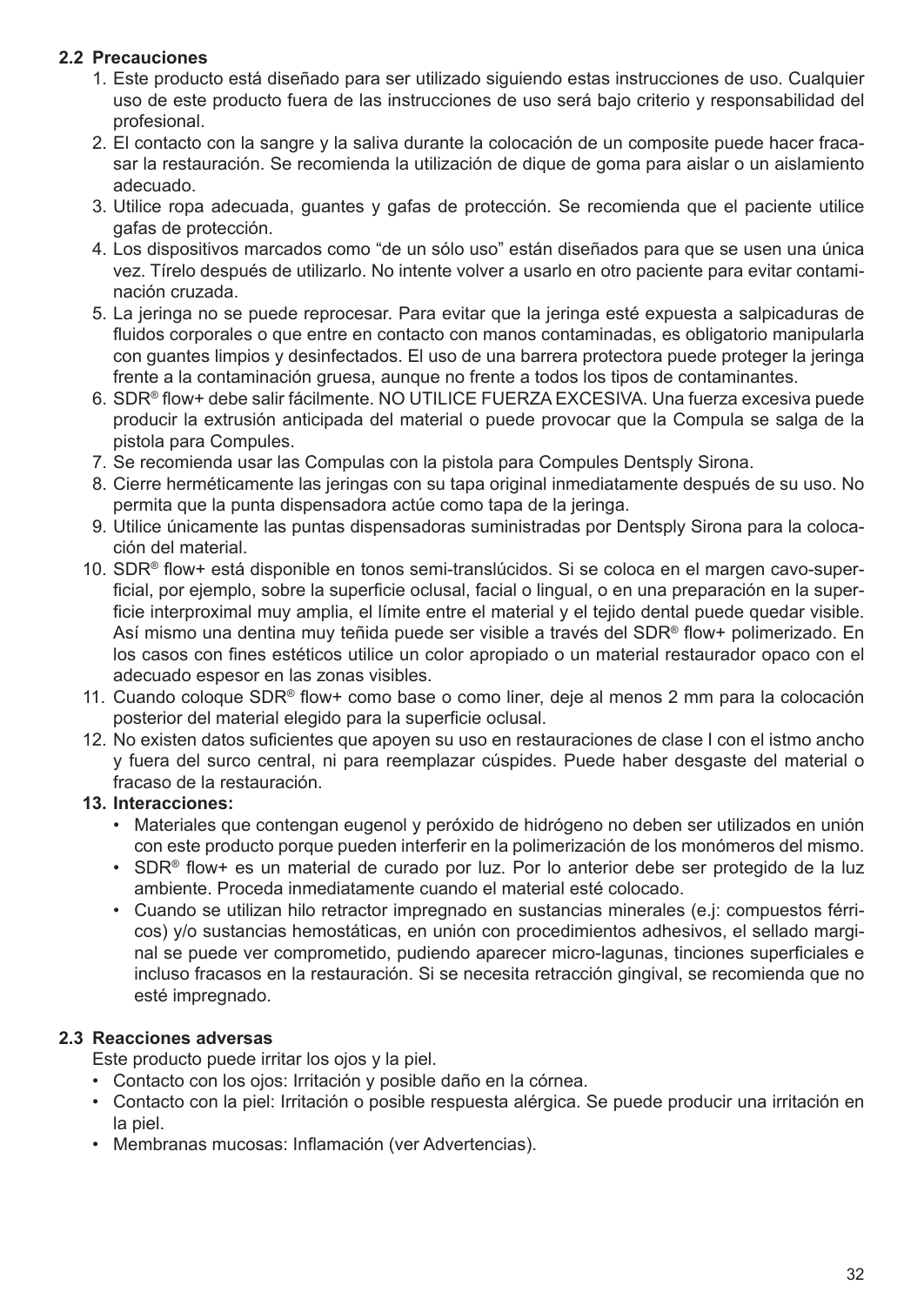#### **2.4 Condiciones de conservación**

La conservación en condiciones inadecuadas puede afectar la vida de uso del producto y puede producir un mal funcionamiento del mismo.

- Mantener alejado de la luz del sol directa y almacenar en lugares bien ventilados, a temperaturas entre 2 °C y 24 °C.
- Antes de utilizarlo permita que el material alcance la temperatura ambiente.
- Proteja de la humedad.
- No congele.
- No utilizar después de la fecha de caducidad.

#### **3 Instrucciones paso a paso**

#### **3.1 Preparación cavitaria**

- 1. Prepare la cavidad eliminando todo resto de material restaurador previo.
- 2. Lave la superficie con un spray de agua y seque cuidadosamente con un spray de aire. No deshidrate la estructura dentaria.
- 3. Use un dique de goma o algodón para aislar la cavidad de la contaminación.

#### **3.2 Colocación de la matriz**

Para un contacto proximal óptimo proceda de la siguiente manera:

- 1. Coloque una matriz (por ejemplo, el sistema de matrices AutoMatrix® o el sistema de matrices seccionales Palodent® Plus/Palodent® V3) y una cuña. El contorneado de la banda matriz puede mejorar el contacto y el contorno. Se recomienda utilizar un anillo antes de colocar la cuña.
- 2. En clases II utilice una matriz fina.

#### **3.3 Protección pulpar, acondicionamiento dentario/pre-tratamiento dentinario, aplicación del adhesivo:**

Consulte las instrucciones del fabricante del adhesivo para estos procedimientos. Una vez que la cavidad esté preparada, debe permanecer sin contaminar. Proceda inmediatamente a la colocación del SDR® flow+.

#### **3.4 Dispensado de SDR® flow+**

#### **Peligro de daño en caso de fuerza excesiva.**

- 1. Presione con suavidad y firmeza sobre el émbolo de la jeringa ó sobre la punta aplicadora.
- 2. No utilice una fuerza excesiva puede romper la jeringa ó la Compula como también la expulsión de la pistola de aplicación.

#### **Compulas**

La Compula predosificada aporta la combinación de la mono-dosis de un Compules con un cánula metálica de aplicación.

- 1. Cargue la pistola para Compules con una Compula predosificada. Inserte la Compula través de la apertura del cilindro de la pistola para Compules. Asegúrese que el collar de la Compula se inserta primero.
- 2. Retire la tapa de color de la Compula. La Compula debe rotarse 360° para obtener el ángulo adecuado de entrada en la cavidad.
- 3. Dispense el material en la cavidad preparada utilizando una presión suave y constante. NO UTILICE UNA FUERZA EXCESIVA.
- 4. Para retirar la Compula usada asegúrese de que el émbolo de la pistola para Compules este totalmente retraído, permitiéndonos abrirlo en la dirección contraria. Aplique presion la región frontal y hacia abajo para retirar la Compula.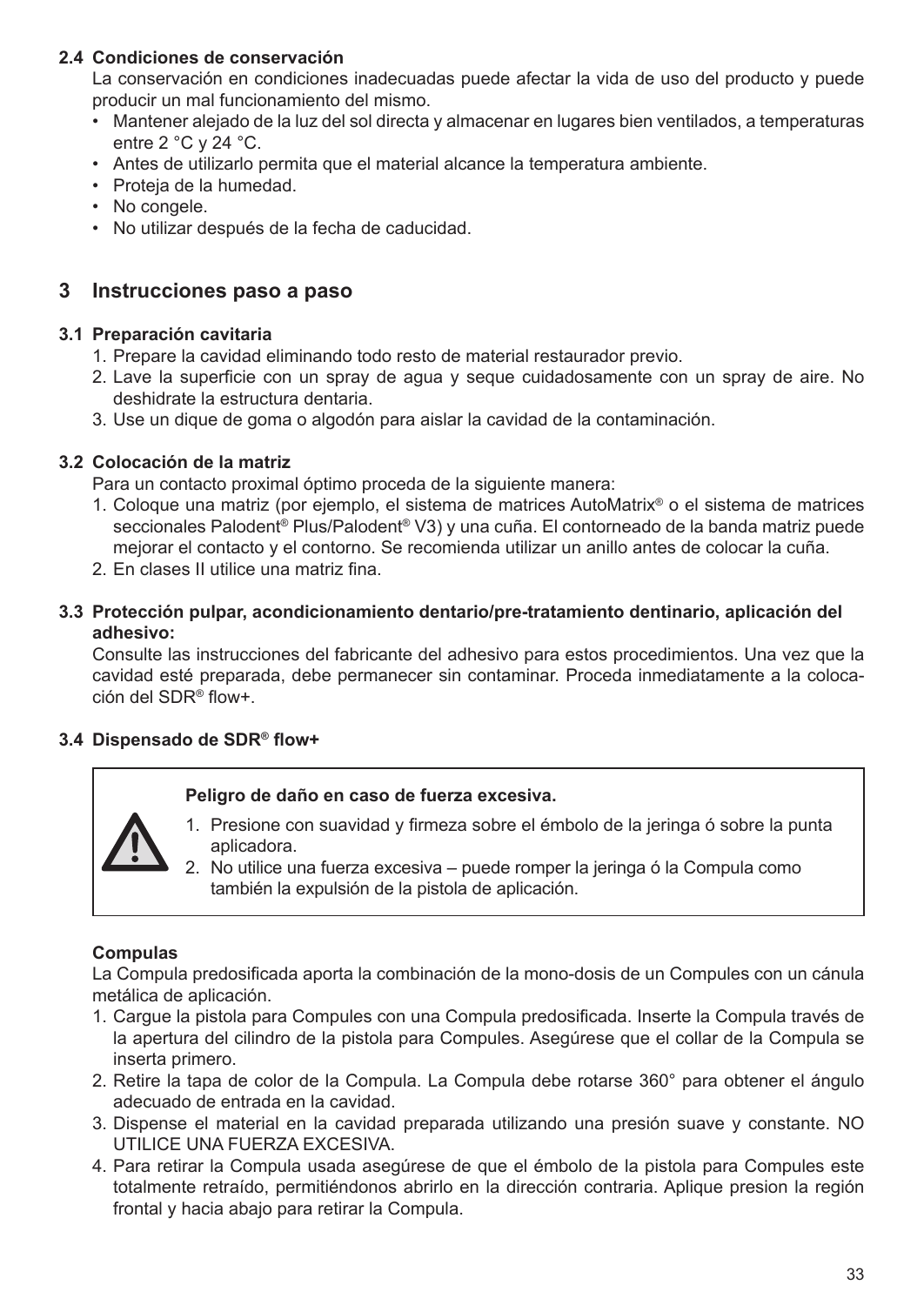#### **Jeringas**

- 1. Retire la tapa de la jeringa. Para asegurarse de que el material fluya con libertad, coloque una pequeña cantidad sobre un rodete, fuera del campo del paciente.
- 2. Coloque la punta de aplicación desechable negra en la jeringa. Gire la punta en sentido de las agujas del reloj de 1/4 a 1/2 vuelta para asegurarse que se coloca correctamente. Tire de la punta para asegurarse de que está bien colocada en la jeringa.
- 3. El material debe de fluir con libertad cuando se presiona suavemente. NO UTILICE UNA FUER-ZA EXCESIVA. Si es necesario presionar con un poco de más fuerza, aléjese del campo del paciente y revise que no tenga nada que obstruya el paso del material.
- 4. DESECHE LA PUNTA DE APLICACIÓN INMEDIATAMENTE DESPUÉS DE UTILIZARLA. CO-LOQUE LA TAPA ORIGINAL. No almacene la jeringa con la punta de aplicación negra. GUÁR-DELA ÚNICAMENTE CON SU TAPA ORIGINAL.

Observación: Se recomienda tirar ligeramente del émbolo de la jeringa para prevenir que el material fluya en exceso.

#### **3.5 Colocación de SDR® flow+**

Nota: Al ser SDR® flow+ un material para conformar la forma de la cavidad, un adecuado punto de contacto debe ser conseguido con la utilización del sistema de matriz seleccionado. El material no debe distender la banda de matriz. En caso necesario distienda la matriz manualmente con el instrumento de mano adecuado como un condensador o un bruñidor, antes o durante la polimerización con luz.

- 1. Dispense SDR® flow+ directamente en la preparación/superficie dentaria, utilizando una presión suave y constante. Comience dispensando el material en la porción más profunda de la cavidad, manteniendo la punta cercana al suelo de la cavidad. Llene gradualmente la cavidad y vaya subiendo la punta. Evite sacar la punta del material dispensado para evitar que se atrape aire. Al finalizar la aplicación, pase la punta por la pared cavitaria y saque la misma de la cavidad.
- 2. En el plazo de pocos segundos, el material dispensando de SDR® flow+ se nivelará, eliminando la necesidad de futuras manipulaciones con instrumentos de mano. En caso de sobre obturación, elimine el material sobrante con un aplicador que contenga restos de adhesivo. En caso de que aparezca alguna burbuja de aire la puede eliminar con un explorador limpio antes de polimerizar.
- 3. Cuando se utiliza como base de colocación en bloque, por lo general la mayoría de las cavidades se pueden obturar en un solo incremento (hasta 4 mm) dejando 2 mm en la superficie oclusal <sup>4</sup> . En caso de preparaciones mas profundas coloque incrementos de 4 mm y polimerice.
- 4. Alternativamente, SDR® flow+ puede ser colocado en finas capas como cualquier "liner fluido" en dentina expuesta.

#### **3.6 Polimerizado**

SDR® flow+ debe ser polimerizado en incrementos de 4 mm de profundidad.

1. Fotopolimerice cada superficie de la restauración con una luz visible apropiada, indicada para polimerizar materiales cuyo iniciador en la canforoquinona, con un espectro de salida de 470 nm. La potencia mínima debe ser una exposición de al menos 550 mW/cm<sup>2</sup>.

|             | Lesión de pulpa debida a un calor excesivo salida de curado de > 2000 mW/cm <sup>2</sup> .                |
|-------------|-----------------------------------------------------------------------------------------------------------|
|             | 1. Verifique la información del fabricante de la lámpara de curado para conocer la<br>salida determinada. |
| $\bigwedge$ | 2. Consulte las indicaciones del fabricante de la unidad de curado de luz para                            |

obtener más información sobre la compatibilidad y recomendaciones de curado. 3. No utilice la tabla a continuación para consultar los tiempos de curado recomendados con una salida de > 2000 mW/cm<sup>2</sup> .

Cuando se usa como sellador de fosas y fisuras, restauraciones conservadoras de clase I, clase III o clase V, o cuando se hacen reconstrucción de muñones, el material se puede colocar hasta darle el contorno completo, hasta el margen oclusal cavo superficial.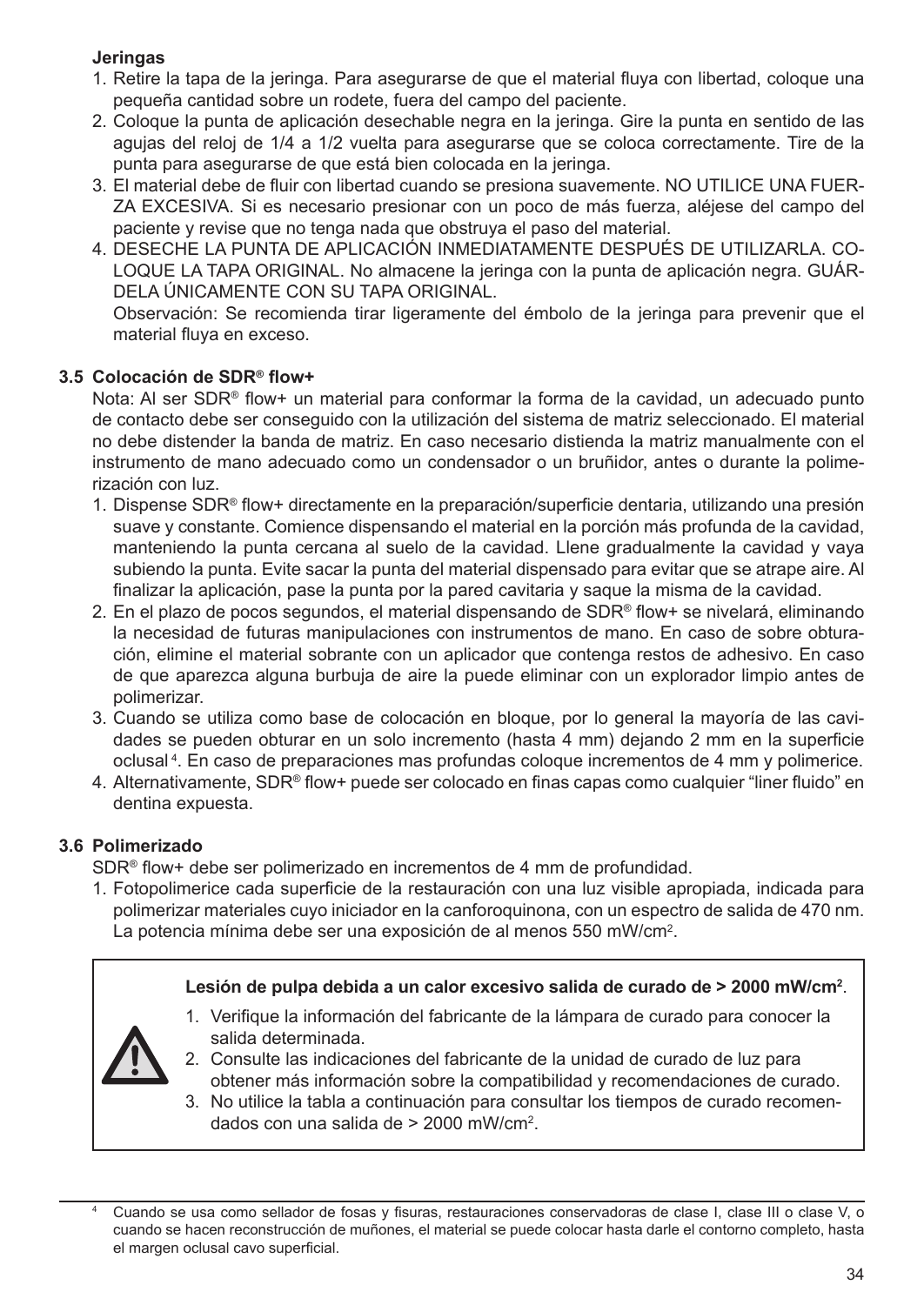| Recomendaciones de curado <sup>5</sup> |                                                            |                                      |                          |
|----------------------------------------|------------------------------------------------------------|--------------------------------------|--------------------------|
| Tono                                   | Salida de luz                                              | Tiempo de curado<br>$2 \, \text{mm}$ | Tiempo de curado<br>4 mm |
| Universal                              | Luces halógenas y LED<br>550-1000 mW/cm <sup>2</sup>       | 20 seg.                              | 20 seg.                  |
|                                        | Luces LED de alta potencia<br>1000-2000 mW/cm <sup>2</sup> | 10 seg.                              | $10$ seg.                |
| A1, A2, A3                             | Luces halógenas y LED<br>550-1000 mW/cm <sup>2</sup>       | 20 seg.                              | 40 seg.                  |
|                                        | Luces LED de alta potencia<br>1000-2000 mW/cm <sup>2</sup> | 10 seg.                              | 25 seg.                  |

#### **Inadecuada polimerización por insuficiente curado.**

- 1. Compruebe la compatibilidad de la lámpara de polimerización.
- 2. Compruebe el ciclo de curado.
- 3. Compruebe la potencia de la lámpara antes de cada uso.

#### **3.7 Acabado**

1. Cuando se utiliza como base/liner proceda inmediatamente a completar la restauración utilizando el composite seleccionado para la superficie oclusal siguiendo instrucciones de uso del fabricante. Consejo técnico: En la mayoría de las situaciones clínicas un tono de body del material oclusal seleccionado aporta los mejores resultados estéticos. En caso de tinciones marcadas puede ser necesario utilizar un tono opaco para su enmascaramiento. Impida la contaminación de la superficie curada o la capa adhesiva expuesta. En caso de que se produzca contaminación siga las instrucciones de uso del fabricante del adhesivo para la reaplicación del mismo. Si la superficie permanece sin contaminarse no es necesario aplicar adhesivo entre cada uno de los incrementos.

#### **3.8 Acabado y pulido**

- 1. En caso de que sea necesario el contorneado, acabado y pulido de la restauración polimerizada de SDR® flow+, utilice instrumentos rotatorios habituales siguiendo las instrucciones de uso del fabricante.
- 2. La mejor forma de eliminar el exceso de resina es utilizando el sistema de acabado Enhance®. El sistema Enhance® eliminará el exceso y termina los márgenes de la restauración.
- 3. Pula la restauración definitiva utilizando el sistema de pulido Enhance® PoGo® o la pasta de pulido Prisma® Gloss™. (Véanse las instrucciones de uso completas que acompañan al producto de pulido que haya elegido.)

Todos los tonos de SDR® flow+ son radiopacos, con una radiopacidad de 1 mm equivalente a la del aluminio de 2,6 mm. El aluminio tiene una radiopacidad equivalente a la dentina. De esta manera, 1 mm de un material con radiopacidad equivalente a 1 mm de aluminio tiene una radiopacidad equivalente a la dentina.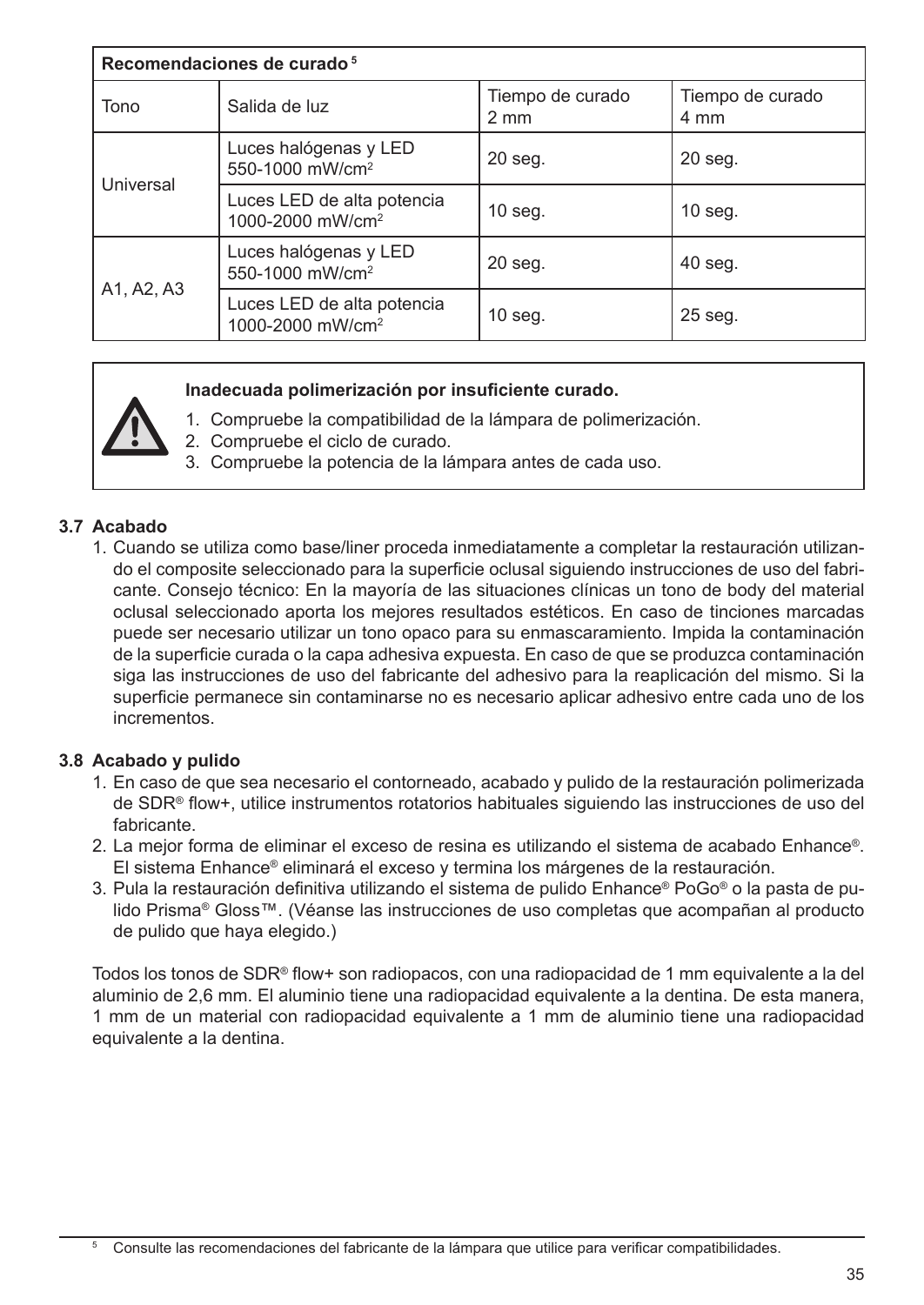#### **Contaminación cruzada.**



- 1. No reutilice los productos de un solo uso. Deseche de acuerdo con las regulaciones locales.
- 2. La jeringa no se puede reutilizar. Deseche la jeringa contaminada conforme a las regulaciones locales.

#### **4.1 Limpieza y desinfección**

Para no exponer las jeringas a que entren en contacto con manos contaminadas, tejidos orales ó que le salpique cualquier material, se recomienda utilizar barreras protectoras para evitar su contaminación. El uso de barreras protectoras es una medida de precaución adicional contra la contaminación cruzada, pero no contra todos los tipos de contaminantes.

Usando guantes limpios y desinfectados, las jeringas se pueden desinfectar con una solución desinfectante a base de agua apropiada para hospitales, de conformidad con las reglamentaciones nacionales o locales.

La desinfección constante puede dañar la etiqueta.

**Observación: La etiqueta se puede destruir frotando vigorosamente.**

Limpie las jeringas con cuidado.

#### **4.2 Esterilización de la Pistola para Puntas Compules®**

#### **Desembalaje**

- 1. Cierre parcialmente la pistola de aplicación y coloque el pulgar en la parte trasera de la bisagra.
- 2. Empuje y eleve la bisagra. La pistola quedará dividida en dos partes y el émbolo quedará expuesto.
- 3. Retire los restos de material con un papel suave y alcohol al 70 %.

#### **Esterilización**

Esterilice la pistola en autoclave  $(2,1 - 2,4$  bar y  $135 - 138$  °C). No se recomienda colocar la Pistola para Puntas Compules® en soluciones desinfectantes.

#### **Reensamblaje**

- 1. Después de la esterilización coloque el émbolo en el cilindro de la pistola.
- 2. Presione los componentes a la vez y coloque los mecanismos de la bisagra.
- 3. No continúe utilizando una pistola dañada.

# **5** Número de lote ( $\boxed{\circ}$ ) y fecha de caducidad ( $\boxed{2}$ )

- 1. No utilizar después de la fecha de caducidad. Nomenclatura usada de la ISO: "AAAA-MM-DD"
- 2. Los siguientes números deben ser señalados en todas las correspondencias:
	- Número de referencia
	- Número de lote
	- Fecha de caducidad

#### **© 2016 Dentsply Sirona, Inc. (12/15/16). Quedan reservados todos los derechos.**